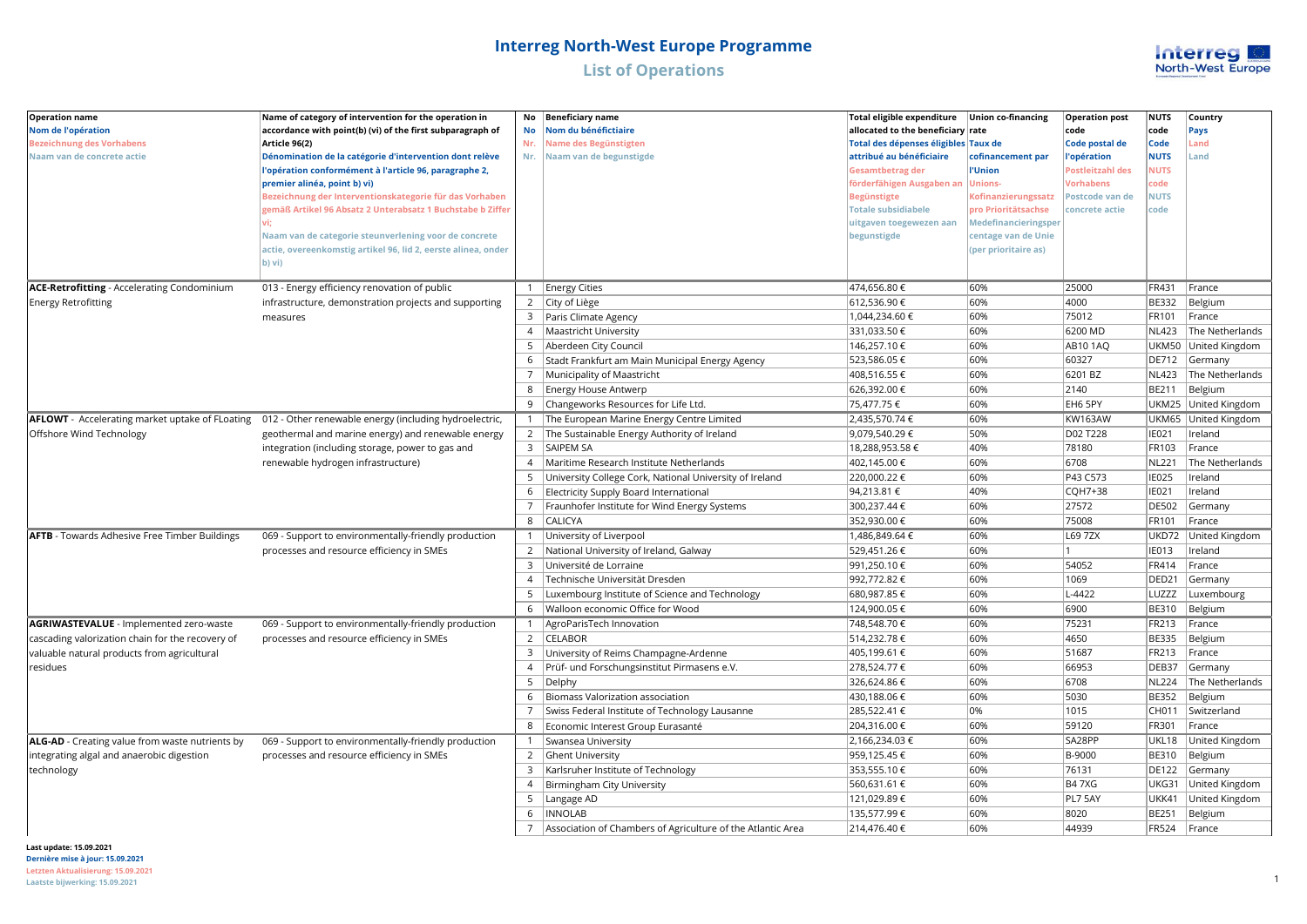

|                                                    |                                                                                                              | 8              | University of Western Britanny                                            | 490,151.69€    | 60% | 29238              | <b>FR522</b> | France                  |
|----------------------------------------------------|--------------------------------------------------------------------------------------------------------------|----------------|---------------------------------------------------------------------------|----------------|-----|--------------------|--------------|-------------------------|
|                                                    |                                                                                                              | 9              | The French National Center for Scientific Research                        | 625,355.79€    | 60% | 29280              | <b>FR524</b> | France                  |
|                                                    |                                                                                                              | 10             | French Agency for Food, Environmental and Occupational Health &<br>Safety | 185,200.00 €   | 60% | 22440              | FR523        | France                  |
|                                                    |                                                                                                              |                | 11 Cooperl Innovation                                                     | 263,361.30 €   | 60% | 22400              | FR524        | France                  |
|                                                    |                                                                                                              |                | 12   Denitral                                                             | 83,989.42€     | 60% | 22400              | FR521        | France                  |
|                                                    |                                                                                                              |                | 13   NNFCC Limited                                                        | 24,550.62€     | 60% | <b>YO10 5DG</b>    | <b>UKE21</b> | United Kingdom          |
| <b>ASPECT</b> - Advanced Simulation and control of | 064 - Research and innovation processes in SMEs                                                              |                | 1   Materials Innovation Institute                                        | 722,052.09€    | 60% | 2628 XG            | <b>NL333</b> | The Netherlands         |
|                                                    | tribology in metal forming Processes for the North- (including voucher schemes, process, design, service and |                | 2 Triboform Engineering                                                   | 110,484.44 €   | 60% | 7500 AM            | <b>NL213</b> | The Netherlands         |
| West European Consumer goods and Transport         | social innovation)                                                                                           |                | 3 ESI GROUP                                                               | 168,386.08€    | 60% | 75015              | FR101        | France                  |
| sectors                                            |                                                                                                              | $\overline{4}$ | Falex Tribology                                                           | 266,877.75€    | 60% | 3110               | BE242        | Belgium                 |
|                                                    |                                                                                                              | 5              | University of Twente                                                      | 284,515.53€    | 60% | 7522 NB            | <b>NL213</b> | The Netherlands         |
|                                                    |                                                                                                              | 6              | Zeller&Gmelin                                                             | 127,107.95€    | 60% | 73054              | DE114        | Germany                 |
|                                                    |                                                                                                              |                | Tata Steel Nederland Technology BV                                        | 230,166.79€    | 60% | 1951 JZ            | <b>NL323</b> | The Netherlands         |
|                                                    |                                                                                                              | 8              | inspire AG                                                                | 412,240.00 €   | 60% | 8005               | CH040        | Switzerland             |
|                                                    |                                                                                                              | 9              | Opel Automobile GmbH                                                      | 637,111.57 €   | 40% | 65423              | <b>DE717</b> | Germany                 |
|                                                    |                                                                                                              |                | 10 Philips Consumer Lifestyle                                             | 512,121.86€    | 40% | 9203 ZN            |              | NL123 The Netherlands   |
|                                                    |                                                                                                              |                | 11 AutomotiveNL                                                           | 170,506.49€    | 60% | 5708 JZ            |              | NL414   The Netherlands |
|                                                    |                                                                                                              |                | $12$ EMC <sub>2</sub>                                                     | 66,867.11 €    | 60% | 44340              | FR511        | France                  |
|                                                    |                                                                                                              |                | 13   Dr. FILZEK TRIBOtech                                                 | 833,018.47€    | 60% | D-64367            |              | DE716 Germany           |
|                                                    |                                                                                                              |                | 14   ESI Software Germany                                                 | 186,220.02€    | 60% | 70565              | <b>DE111</b> | Germany                 |
|                                                    | B4H - Boost4Health - The Life Sciences Hub of NWE 063 - Cluster support and business networks primarily      | $\mathbf{1}$   | Brabant Development Agency                                                | 988,949.21 €   | 60% | 5026 PB            |              | NL412   The Netherlands |
|                                                    | benefiting SMEs                                                                                              |                | 2 GM Business Support Ltd                                                 | 360,531.51 €   | 60% | M1 5JW             | UKD31        | United Kingdom          |
|                                                    |                                                                                                              | 3              | Kent County Council                                                       | 409,038.39€    | 60% | <b>ME14 1XX</b>    | UKJ42        | United Kingdom          |
|                                                    |                                                                                                              |                | 4 East Netherlands Development Agency                                     | 533,071.16€    | 60% | 7333NP             | NL221        | The Netherlands         |
|                                                    |                                                                                                              | 5              | Biocat, Bioregion of Catalonia                                            | 395,021.81 €   | 60% | 08028              | ES511        | Spain                   |
|                                                    |                                                                                                              |                | 6 University of Liège                                                     | 422,175.65 €   | 60% | 4000               | <b>BE332</b> | Belgium                 |
|                                                    |                                                                                                              | 7              | Biotech Santé Bretagne (previously ID2Santé)                              | 599,776.29€    | 60% | 35043              | FR523        | France                  |
|                                                    |                                                                                                              | 8              | BioRegio STERN Management GmbH                                            | 395,882.71 €   | 60% | 70174              | <b>DE111</b> | Germany                 |
|                                                    |                                                                                                              | 9              | Biopeople                                                                 | 350,853.40€    | 60% | 2100 Ø             | <b>DK011</b> | Denmark                 |
|                                                    |                                                                                                              |                | 10 Eurasanté                                                              | 395,745.97€    | 60% | 59120              | FR301        | France                  |
|                                                    |                                                                                                              |                | 11   MedLife                                                              | 47,999.94 €    | 60% | 52074              | DEA2D        | Germany                 |
|                                                    |                                                                                                              |                | 12   Innovation and Management Centre Limited / WestBIC                   | 52,999.95€     | 60% | H91 E2W5           | IE013        | France                  |
|                                                    |                                                                                                              |                | 13 Atlanpole Biotherapies                                                 | 47,999.97€     | 60% | 44307              | <b>FR511</b> | France                  |
| <b>BE-GOOD</b> - Building an Ecosystem to Generate | 112 - Enhancing access to affordable, sustainable and                                                        |                | Ministry of Infrastructure and Environment - Rijkswaterstaat              | 1,974,862.90 € | 60% | 2288 GK            | NL332        | The Netherlands         |
| Opportunities in Open Data                         | high-quality services, including health care and social                                                      |                | 2   Flanders Environment Agency                                           | 1,250,715.61 € | 60% | 9300               | <b>BE231</b> | Belgium                 |
|                                                    | services of general interest                                                                                 | 3              | Community of the Agglomeration Orleans Valley of Loire                    | 685,708.00 €   | 60% | 45058              | FR246        | France                  |
|                                                    |                                                                                                              | $\overline{4}$ | County Council of Loiret                                                  | 682,716.00 €   | 60% | 45 000             | FR246        | France                  |
|                                                    |                                                                                                              | 5              | Dublin City Council                                                       | 1,045,020.80 € | 60% | Dublin 8           | IE021        | Ireland                 |
|                                                    |                                                                                                              | 6              | Glasgow City Council                                                      | 947,598.60 €   | 60% | G <sub>2</sub> 1DU | UKM34        | United Kingdom          |
|                                                    |                                                                                                              | $\overline{7}$ | Luxembourg Institute of Science and Technology                            | 687,757.48€    | 60% | L-4362             | LU000        | Luxembourg              |
|                                                    |                                                                                                              |                | 8   Regional Water Authority of Delfland                                  | 394,788.25€    | 60% | 2612CT             | NL333        | The Netherlands         |
| BioBase4SME - Bio-Innovation Support for           | 064 - Research and innovation processes in SMEs                                                              |                | Bio Base Europe Pilot Plant non-profit organisation                       | 2,737,623.22 € | 60% | 9042               | <b>BE234</b> | Belgium                 |
| Entrepreneurs throughout NWE regions               | (including voucher schemes, process, design, service and                                                     | $\overline{2}$ | CLIB2021 Cluster Industrial Biotechnology                                 | 131,259.97 €   | 60% | 40219              | DEA11        | Germany                 |
|                                                    | social innovation)                                                                                           | 3              | Flanders Biobased Valley                                                  | 363,139.49€    | 60% | 9000               | <b>BE234</b> | Belgium                 |
|                                                    |                                                                                                              | $\overline{4}$ | <b>REWIN Projects</b>                                                     | 578,400.00 €   | 60% | 4814ND             | <b>NL411</b> | The Netherlands         |
|                                                    |                                                                                                              | 5              | Materia Nova                                                              | 347,380.00 €   | 60% | 7000               | <b>BE323</b> | Belgium                 |
|                                                    |                                                                                                              | 6              | NNFCC Limited                                                             | 340,212.47€    | 60% | <b>YO10 5NY</b>    | UKE21        | United Kingdom          |
|                                                    |                                                                                                              |                | 7   TCBB RESOURCE                                                         | 712,203.73€    | 60% |                    | <b>IE023</b> | Ireland                 |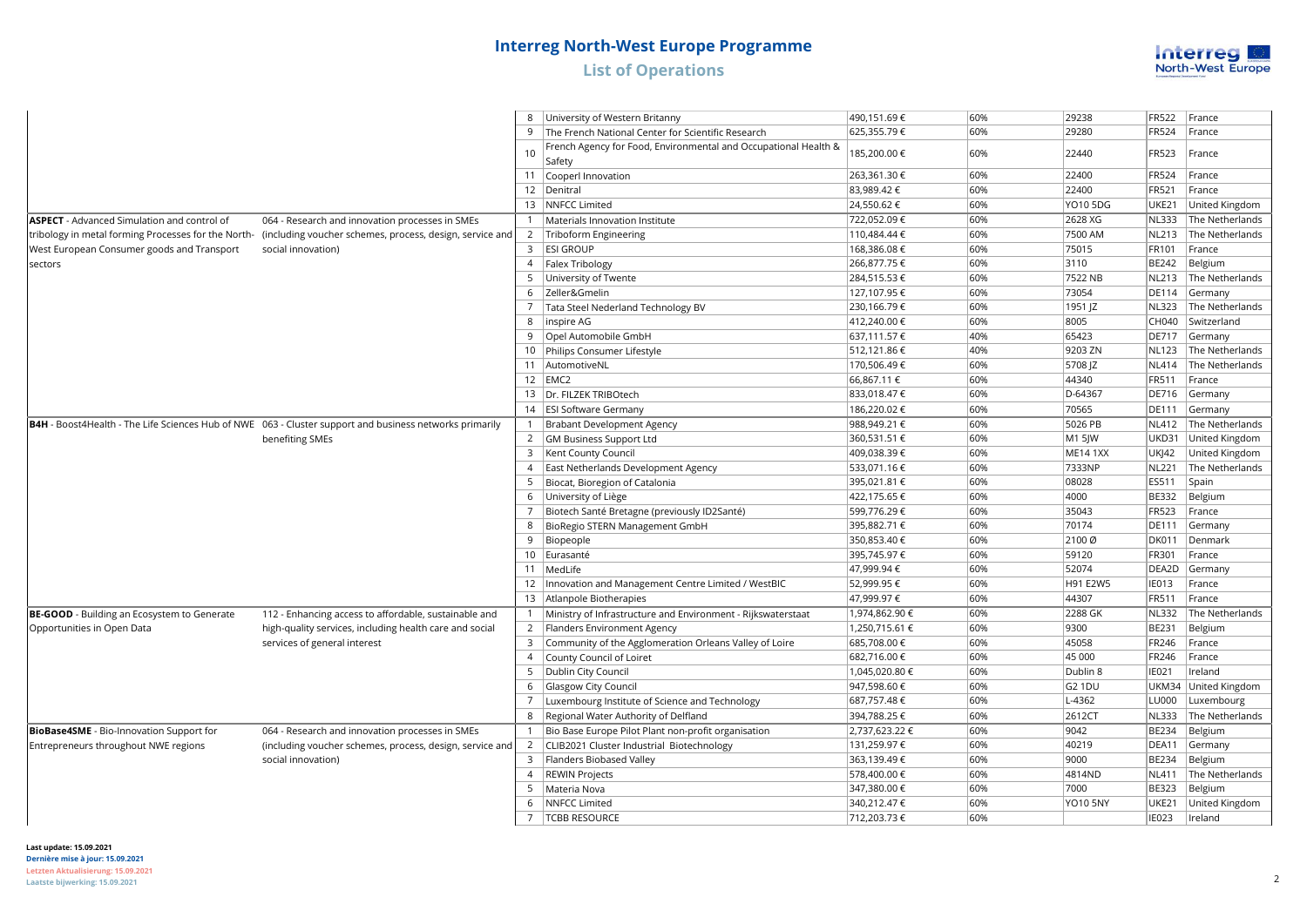

|                                                                     |                                                                                                          | 8              | Association of the Chambers of Agriculture of the Atlantic Arc                                               | 308,125.00 €   | 60% | 44939           | FR511        | France               |
|---------------------------------------------------------------------|----------------------------------------------------------------------------------------------------------|----------------|--------------------------------------------------------------------------------------------------------------|----------------|-----|-----------------|--------------|----------------------|
|                                                                     |                                                                                                          |                | 9 University of York                                                                                         | 307,410.04 €   | 60% | YO10 5DD        | UKE21        | United Kingdom       |
| <b>BioWILL</b> - Integrated "Zero Waste" Biorefinery                | 065 - Research and innovation infrastructure, processes                                                  |                | 1 University of Limerick                                                                                     | 1,148,428.00 € | 60% | V94 T9PX        | <b>IE022</b> | Ireland              |
| utilising all fractions of Willow feedstock for the                 | technology transfer and cooperation in enterprises                                                       |                | 2   Agri-Food and Biosciences Institute                                                                      | 292,762.85€    | 60% | BT9 5PX         | UKN01        | United Kingdom       |
| production of high to medium based Bio-                             | focusing on the low carbon economy and on resilience                                                     | 3              | Cellulac PLC                                                                                                 | 198,367.49€    | 60% | <b>CB101XL</b>  | UKH33        | United Kingdom       |
| Chemicals/Materials, Renewable Energy in the form to climate change |                                                                                                          | $\overline{4}$ | Institute of Technology Tralee                                                                               | 427,943.47 €   | 60% | <b>V92 CX88</b> | <b>IE025</b> | Ireland              |
| of Bio Methane production and Natural Fertilisers.                  |                                                                                                          | 5              | Gas Networks Ireland                                                                                         | 100,625.50€    | 60% | T12RX96         | <b>IE024</b> | Ireland              |
|                                                                     |                                                                                                          | 6              | <b>Bangor University</b>                                                                                     | 630,544.40 €   | 60% | <b>LL57 2UW</b> | <b>UKK11</b> | United Kingdom       |
|                                                                     |                                                                                                          | $7^{\circ}$    | Materia Nova                                                                                                 | 178,381.35 €   | 60% | 7000 Mons       | <b>BE323</b> | Belgium              |
|                                                                     |                                                                                                          | 8              | European Landowners Organisation                                                                             | 307,830.00 €   | 60% |                 | <b>BE100</b> | Belgium              |
|                                                                     |                                                                                                          | 9              | University College Cork                                                                                      | 171,622.36 €   | 60% | <b>T12 YN60</b> | IE025        | Ireland              |
|                                                                     |                                                                                                          |                | 10   Agriland                                                                                                | 324,295.00€    | 60% |                 | FR301        | France               |
| <b>BONE</b> - Bio-fabrication of Orthopaedics in a New              | 064 - Research and innovation processes in SMEs                                                          | $\mathbf{1}$   | Maastricht University                                                                                        | 1,188,323.35 € | 60% | 6229 ER         | <b>NL423</b> | The Netherlands      |
| Era                                                                 | (including voucher schemes, process, design, service and                                                 | $\overline{2}$ | Fraunhofer Institute for Laser Technology                                                                    | 170,254.90€    | 60% | 52074           | DEA2D        | Germany              |
|                                                                     | social innovation)                                                                                       |                | 3 The Electrospinning Company Limited                                                                        | 222,360.48€    | 60% | <b>OX11 0QX</b> | UKE32        | United Kingdom       |
|                                                                     |                                                                                                          |                | 4 Spraybase                                                                                                  | 217,816.21 €   | 60% | Dublin 2        | IE021        | Ireland              |
|                                                                     |                                                                                                          | 5              | Fianium Ltd                                                                                                  | 140,195.58€    | 60% | SO31 4RA        | UKE32        | United Kingdom       |
|                                                                     |                                                                                                          | 6              | Catholic University Leuven, represented by KU Leuven Research &<br>Development                               | 760,404.60 €   | 60% | 3000            | BE242        | Belgium              |
|                                                                     |                                                                                                          | 7              | University of Lille 2 - Law and Health                                                                       | 544,623.29€    | 60% | 59000           | FR301        | France               |
|                                                                     |                                                                                                          | 8              | Medicen Paris Region                                                                                         | 162,322.36 €   | 60% | 75014           | FR101        | France               |
|                                                                     | BSTART - Blockstart: Blockchain-based applications 063 - Cluster support and business networks primarily |                | Brightlands Smart Services Campus (business name)<br>Campus Heerlen Management & Development BV (legal name) | 1,336,404.34 € | 60% | 6411 CR         | <b>NL423</b> | The Netherlands      |
| for SME competitiveness                                             | benefiting SMEs                                                                                          |                | 2   Windesheim University of Applied Sciences                                                                | 627,808.71 €   | 60% | 8017 CA         | <b>NL211</b> | The Netherlands      |
|                                                                     |                                                                                                          | 3              | Medicen Paris Region                                                                                         | 392,013.66 €   | 60% | 75014           | FR101        | France               |
|                                                                     |                                                                                                          | $\overline{4}$ | East Netherlands Development Agency                                                                          | 468,173.58 €   | 60% | 7333NP          | <b>NL221</b> | The Netherlands      |
|                                                                     |                                                                                                          | 5              | Multitel asbl                                                                                                | 731,282.00 €   | 60% | 7000            | <b>BE323</b> | Belgium              |
|                                                                     |                                                                                                          | 6              | BioRegio STERN Management GmbH                                                                               | 385,940.00 €   | 60% | 70174           | <b>DE111</b> | Germany              |
|                                                                     |                                                                                                          | 7              | The University of Surrey                                                                                     | 589,108.99€    | 60% | GU27XH          | <b>UKI23</b> | United Kingdom       |
|                                                                     |                                                                                                          | 9              | ChainPoint B.V.                                                                                              | 460,470.80 €   | 60% | 6842            | <b>NL226</b> | The Netherlands      |
| <b>CAN</b> - Climate Active Neighbourhoods                          | 023 - Environmental measures aimed at reducing and /<br>or avoiding greenhouse gas emissions (including  |                | Climate Alliance of European Cities with Indigenous Rainforest<br>Peoples (registered association)           | 1,371,091.75 € | 60% | 60486           | DE712        | Germany              |
|                                                                     | treatment and storage of methane gas and composting)                                                     | $\overline{2}$ | Optivo                                                                                                       | 1,218,956.87€  | 60% | <b>TN33 0YA</b> | <b>UKI22</b> | United Kingdom       |
|                                                                     |                                                                                                          | 3              | Municipality of Arnhem, the Netherlands                                                                      | 868,995.00 €   | 60% | 6828 HZ         | <b>NL226</b> | The Netherlands      |
|                                                                     |                                                                                                          | $\overline{4}$ | Brest métropole                                                                                              | 853,404.44 €   | 60% | 29238           | <b>FR522</b> | France               |
|                                                                     |                                                                                                          | 5              | Energy Agency of Rhineland-Palatinate                                                                        | 431,886.57€    | 60% | 67663           | DEB32        | Germany              |
|                                                                     |                                                                                                          | 6              | City of Essen                                                                                                | 1,001,231.15 € | 60% | 45121           | DEA13        | Germany              |
|                                                                     |                                                                                                          | $7^{\circ}$    | Liège-Energy                                                                                                 | 836,919.31 €   | 60% | B-4000          | <b>BE332</b> | Belgium              |
|                                                                     |                                                                                                          | 8              | Plymouth City Council                                                                                        | 1,280,527.62€  | 60% | <b>PL1 3BJ</b>  | UKK41        | United Kingdom       |
|                                                                     |                                                                                                          | $\mathbf{q}$   | Public establishment for the development of Mantois - Seine Aval<br>(EPAMSA)                                 | 219,401.71 €   | 60% | 78200           | FR103        | France               |
|                                                                     |                                                                                                          |                | 10 City of Worms                                                                                             | 613,962.60€    | 60% | 67547           | DEB39        | Germany              |
|                                                                     |                                                                                                          |                | 11 City of Liège                                                                                             | 388,938.20 €   | 60% | 4000            | <b>BE332</b> | Belgium              |
|                                                                     |                                                                                                          |                | 10 3 Counties Energy Agency                                                                                  | 316,500.00€    | 60% | R95 TP64        | <b>IE024</b> | Ireland              |
| Care-Peat - Carbon loss reduction from peatlands:                   | 087 - Adaptation to climate change measures and                                                          | $\mathbf{1}$   | Natuurpunt                                                                                                   | 1,933,917.80 € | 60% | 2800            | BE212        | Belgium              |
|                                                                     |                                                                                                          |                | 2 Scientific Research National Centre                                                                        | 237,387.47€    | 60% | 45071           | FR246        | France               |
| an integrated approach                                              | prevention and management of climate related risks e.g.                                                  |                |                                                                                                              |                | 60% |                 |              |                      |
|                                                                     | erosion, fires, flooding, storms and drought, including                                                  |                | 3   French Geological Survey Office                                                                          | 264,780.08€    |     | 45060           | FR246        | France               |
|                                                                     | awareness raising, civil protection and disaster                                                         | $\overline{4}$ | Lancashire Wildlife Trust                                                                                    | 444,030.00€    | 60% | PR5 6BY         |              | UKD43 United Kingdom |
|                                                                     | management systems and infrastructures                                                                   |                | 5   Manchester Metropolitan University                                                                       | 503,577.25€    | 60% | M15 6BH         |              | UKD32 United Kingdom |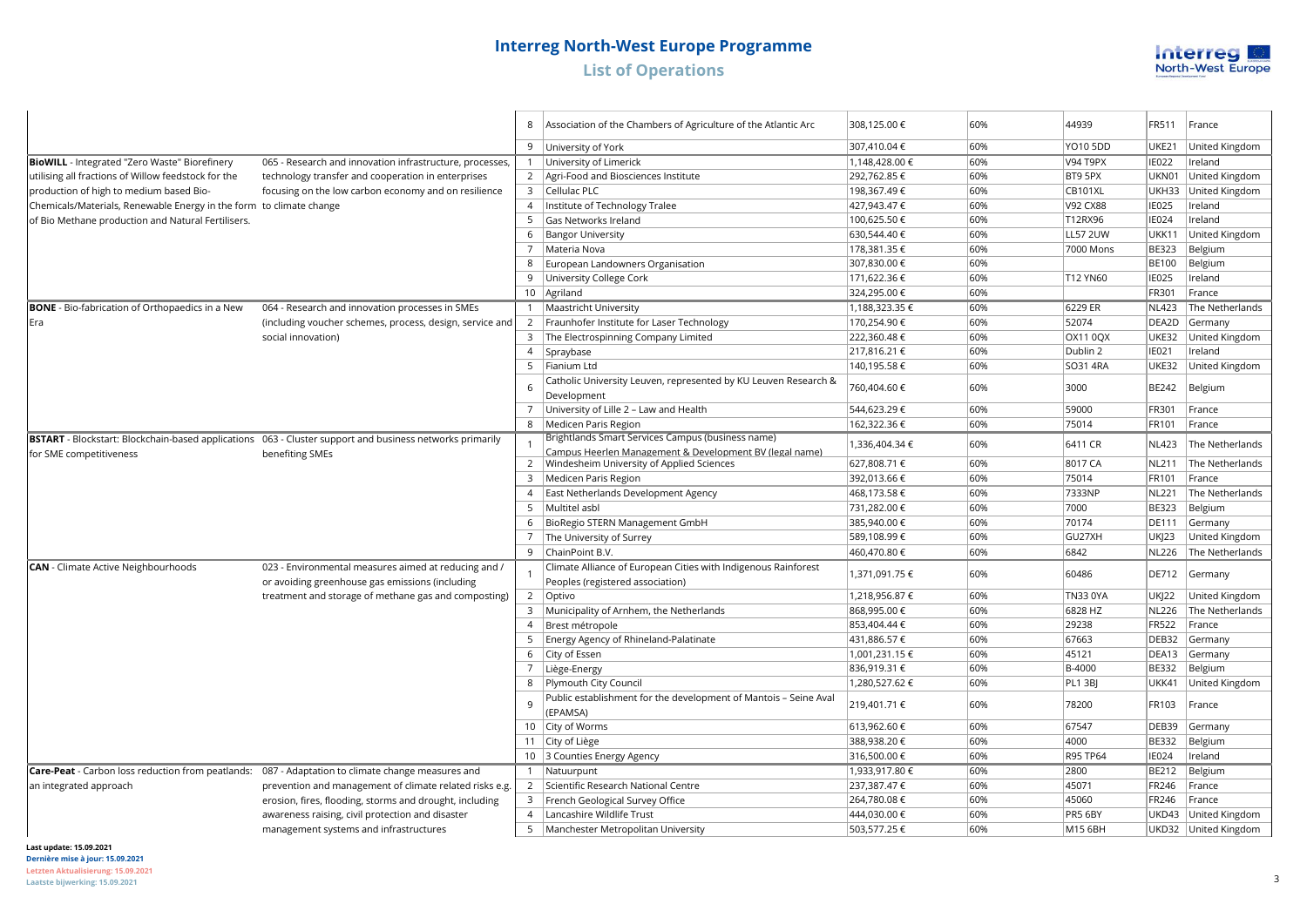

|                                                      |                                                                                                                                                                    |                | National University of Ireland Galway                                                          | 1,134,490.13 € | 60% | H91 TK33       | <b>IE013</b> | Ireland                 |
|------------------------------------------------------|--------------------------------------------------------------------------------------------------------------------------------------------------------------------|----------------|------------------------------------------------------------------------------------------------|----------------|-----|----------------|--------------|-------------------------|
|                                                      |                                                                                                                                                                    |                | 7 Eurosite                                                                                     | 201,865.83€    | 60% | 5037 AA        | <b>NL412</b> | The Netherlands         |
|                                                      |                                                                                                                                                                    | 8              | Natuurmonumenten                                                                               | 1,590,727.02€  | 60% | $1243$ JJ      | <b>NL327</b> | The Netherlands         |
|                                                      |                                                                                                                                                                    |                | 9 University of Orleans                                                                        | 387,354.04 €   | 60% | 45067          | FR246        | France                  |
|                                                      |                                                                                                                                                                    |                | 10   University of Rennes 1                                                                    | 52,107.46€     | 60% | 35065          | FR523        | France                  |
|                                                      |                                                                                                                                                                    |                | 11 Van Hall Larenstein University of Applied Science                                           | 69,306.01 €    | 60% | 6882 CT        | <b>NL226</b> | The Netherlands         |
|                                                      |                                                                                                                                                                    |                | 12   North Wales Wildlife Trust                                                                | 207,506.51 €   | 60% | LL57 2RT       | UKL12        | United Kingdom          |
| <b>Cconnects</b> - Carbon Connects                   | 023 - Environmental measures aimed at reducing and /                                                                                                               |                | 1   Van Hall Larenstein University of Applied Science                                          | 1,546,112.76 € | 60% | 6882CT         | <b>NL226</b> | The Netherlands         |
|                                                      | or avoiding greenhouse gas emissions (including                                                                                                                    |                | 2 Province of North Brabant                                                                    | 3,793.48€      | 60% | 5216 TV        | <b>NL413</b> | The Netherlands         |
|                                                      | treatment and storage of methane gas and composting)                                                                                                               |                | 3 The Rivers Trust                                                                             | 281,350.00 €   | 60% | PL178PH        | UKK30        | United Kingdom          |
|                                                      |                                                                                                                                                                    |                | 4   Flemish Land Agency                                                                        | 709,441.20€    | 60% | 1060           | <b>BE100</b> | Belgium                 |
|                                                      |                                                                                                                                                                    |                | 5   European Landowners Organization                                                           | 248,238.00 €   | 60% | B-1040         | <b>BE100</b> | Belgium                 |
|                                                      |                                                                                                                                                                    | 6              | Association of the Chambers of Agriculture of the Atlantic Area                                | 668,535.00 €   | 60% | 44939          | FR511        | France                  |
|                                                      |                                                                                                                                                                    |                | 7   Philipps-University Marburg                                                                | 550,037.00€    | 60% | 35032          | <b>DE724</b> | Germany                 |
|                                                      |                                                                                                                                                                    |                | 8   Durham County Council                                                                      | 395,050.00 €   | 60% | DL132UY        | UKC14        | United Kingdom          |
|                                                      |                                                                                                                                                                    | 9              | Limerick Institute of Technology                                                               | 402,600.00 €   | 60% | V94E8YF        | <b>IE023</b> | Ireland                 |
|                                                      |                                                                                                                                                                    |                | 10 Radboud University                                                                          | 418,918.19€    | 60% | 6525           | <b>NL226</b> | The Netherlands         |
|                                                      |                                                                                                                                                                    |                | 11   Wear Rivers Trust                                                                         | 60,000.00€     | 60% | DH1 1TW        | UKC14        | United Kingdom          |
|                                                      |                                                                                                                                                                    |                | 12   Water Authority Aa and Maas                                                               | 46,350.00 €    | 60% | 5216 PP        | <b>NL413</b> | The Netherlands         |
|                                                      |                                                                                                                                                                    |                | 13   Dutch Agricultural and Horticultural Association - North                                  | 84,000.00 €    | 60% | 8041 DX        | <b>NL332</b> | The Netherlands         |
| <b>CEDaCI</b> - Circular Economy for the Data Centre | 019 - Commercial, industrial or hazardous waste                                                                                                                    |                | 1   London South Bank University                                                               | 1,297,893.35 € | 60% | SE1 0AA        | <b>UKI11</b> | United Kingdom          |
| Industry                                             | management                                                                                                                                                         |                | 2  Wuppertal Institute for climate, environment and energy                                     | 173,433.28 €   | 60% | 42103          | DEA1A        | Germany                 |
|                                                      |                                                                                                                                                                    |                | 3 Green IT Amsterdam                                                                           | 445,587.44 €   | 60% | 1015 CS        | <b>NL324</b> | The Netherlands         |
|                                                      |                                                                                                                                                                    |                | 4   TEAM2                                                                                      | 323,970.25€    | 60% | 62750          | FR302        | France                  |
|                                                      |                                                                                                                                                                    | 5              | WeLOOP                                                                                         | 484,559.51 €   | 60% | 62750          | FR302        | France                  |
|                                                      |                                                                                                                                                                    |                | 6   Terra Nova Development                                                                     | 514,923.00 €   | 60% | 59890          | FR302        | France                  |
| Certification-D - Certification of technological     | 112 - Enhancing access to affordable, sustainable and<br>products for people with dementia to support SMEs high-quality services, including health care and social | $\mathbf{1}$   | Alexian Research Center Krefeld of the Alexian Krefeld GmbH                                    | 966,384.09€    | 60% | 47805          | DEA14        | Germany                 |
| in innovation and business growth                    | services of general interest                                                                                                                                       |                | 2 <b>Ulster University</b>                                                                     | 420,262.00 €   | 60% | BT52 1SA.      |              | UKN04 United Kingdom    |
|                                                      |                                                                                                                                                                    |                | 3 University of Technology Eindhoven                                                           | 381,249.93€    | 60% | 5600 MB        |              | NL413   The Netherlands |
|                                                      |                                                                                                                                                                    | $\overline{4}$ | Vilans                                                                                         | 48,926.65 €    | 60% | 3503 RE        |              | NL310 The Netherlands   |
|                                                      |                                                                                                                                                                    | .5             | Oktober (formerly Regional Organisation for Care for the elderly)                              | 153,620.00€    | 60% | 5531 LJ        | NL414        | The Netherlands         |
|                                                      |                                                                                                                                                                    | 6              | LUCA School of Arts vzw                                                                        | 506,420.32€    | 60% | 1030           | <b>BE100</b> | Belgium                 |
|                                                      |                                                                                                                                                                    | $\overline{7}$ | Public Centre of Social Welfare - Genk                                                         | 264,173.75€    | 60% | 3600           | <b>BE221</b> | Belgium                 |
|                                                      |                                                                                                                                                                    | 8              | Information and Communication Technologies National Center of<br><b>Expertise for Autonomy</b> | 360,000.00€    | 60% | 49000          | FR512        | France                  |
|                                                      |                                                                                                                                                                    |                | 9 GGT German Society for Gerontechnology                                                       | 309,547.50€    | 60% | 58638          | DEA58        | Germany                 |
|                                                      |                                                                                                                                                                    |                | 10   KRG Corporate                                                                             | 143,937.50 €   | 40% | 92240          | <b>FR105</b> | France                  |
|                                                      |                                                                                                                                                                    |                | 11   Climax Deutschland GmbH                                                                   | 209,574.75€    | 60% | 50858          | DEA23        | Germany                 |
| <b>CHARM</b> - Circular Housing Asset Renovation &   | 069 - Support to environmentally-friendly production                                                                                                               |                | 1   Delft University of Technology                                                             | 672,041.85€    | 60% | 2628CD         | <b>NL333</b> | The Netherlands         |
| Management - No More Downcycling                     | processes and resource efficiency in SMEs                                                                                                                          |                | 2   Accord Housing Association Limited                                                         | 1,609,037.93 € | 60% | <b>B70 6QG</b> | UKG31        | United Kingdom          |
|                                                      |                                                                                                                                                                    |                | 3   Paris Habitat                                                                              | 1,231,666.73 € | 60% | 75005          | <b>FR101</b> | France                  |
|                                                      |                                                                                                                                                                    |                | 4 Housing corporation Woonbedrijf                                                              | 128,012.22 €   | 60% | 5611 GG        | <b>NL414</b> | The Netherlands         |
|                                                      |                                                                                                                                                                    |                | 5 Zonnige Kempen                                                                               | 1,614,190.51 € | 60% | 2260           | <b>BE213</b> | Belgium                 |
|                                                      |                                                                                                                                                                    | 6              | European Federation for Living                                                                 | 35,967.33 €    | 60% | 1043 EX        | <b>NL326</b> | The Netherlands         |
|                                                      |                                                                                                                                                                    |                | 7   Kamp C                                                                                     | 221,523.47€    | 60% | 2260           | <b>BE213</b> | Belgium                 |
|                                                      |                                                                                                                                                                    | 8              | University of Birmingham                                                                       | 110,573.94 €   | 60% | <b>B15 2TT</b> | UKG31        | United Kingdom          |
|                                                      |                                                                                                                                                                    |                | 9   Woonbedrijf continued                                                                      | 1,226,137.03€  | 60% | 5611 GG        | <b>NL414</b> | The Netherlands         |
|                                                      |                                                                                                                                                                    |                | 10 European Federation for Living continued                                                    | 91,564.89€     | 60% | 1043 EX        |              | NL326 The Netherlands   |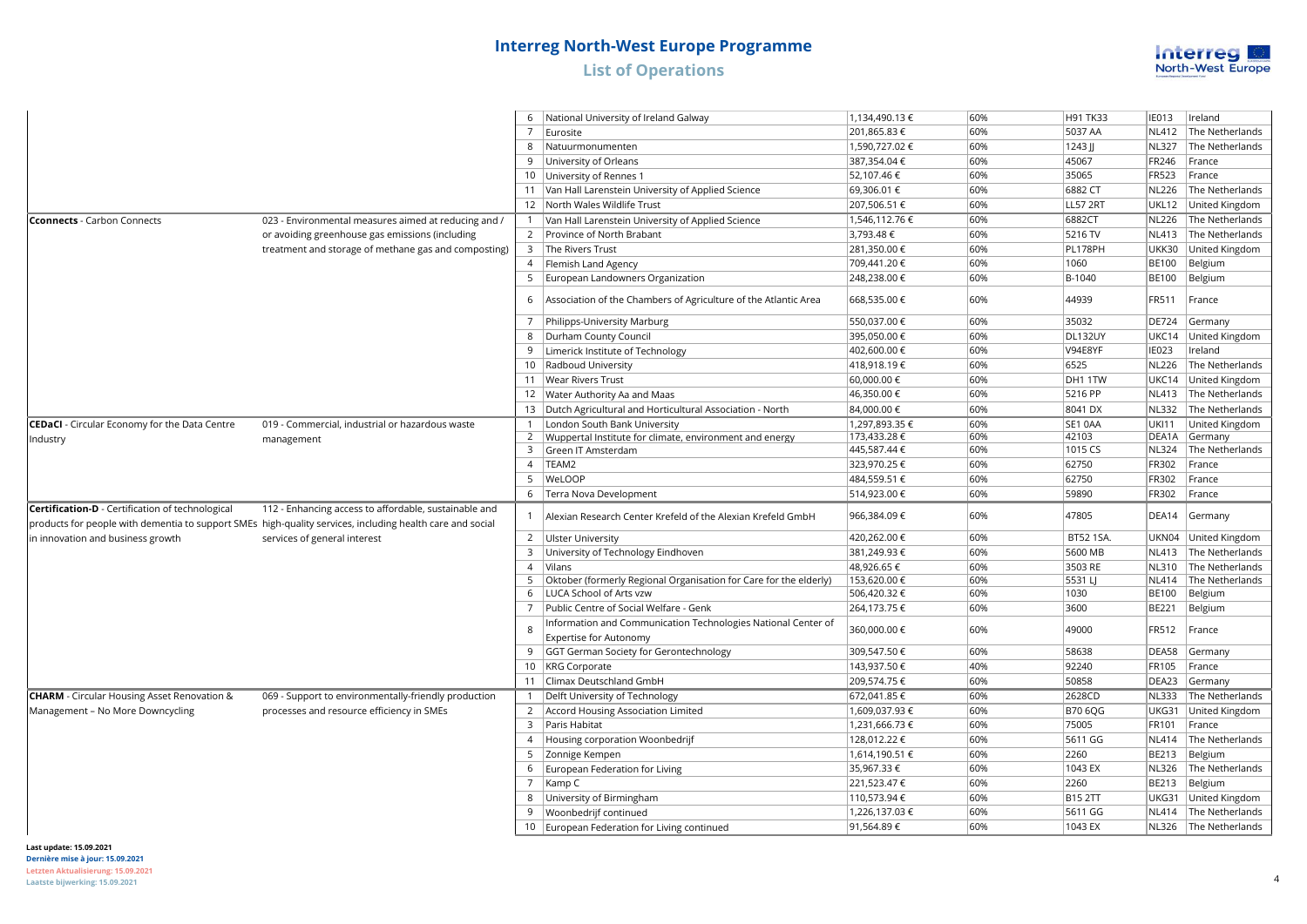

| <b>CHIPS</b> - Cycle Highways Innovation for smarter                                              | 043 - Clean urban transport infrastructure and                                                              |                | Province of Flemish Brabant                                                      | 894,535.42€    | 60% | 3010            | BE242        | Belgium         |
|---------------------------------------------------------------------------------------------------|-------------------------------------------------------------------------------------------------------------|----------------|----------------------------------------------------------------------------------|----------------|-----|-----------------|--------------|-----------------|
| People Transport and Spatial Planning                                                             | promotion (including equipment and rolling stock)                                                           |                | 2   Province of Gelderland                                                       | 787,391.31 €   | 60% | 6800            | <b>NL226</b> | The Netherlands |
|                                                                                                   |                                                                                                             | 3              | Regional Authority FrankfurtRheinMain                                            | 524,152.86 €   | 60% | 60329           | DE712        | Germany         |
|                                                                                                   |                                                                                                             |                | 4   Ruhr Regional Association                                                    | 115,012.69€    | 60% | 45128           | DEA13        | Germany         |
|                                                                                                   |                                                                                                             |                | 5   Rhine-Neckar Regional Association                                            | 119,529.56€    | 60% | 68161           | DE126        | Germany         |
|                                                                                                   |                                                                                                             |                | 6   European Cyclists' Federation                                                | 262,888.91 €   | 60% | 1000            | <b>BE100</b> | Belgium         |
|                                                                                                   |                                                                                                             | 7              | Flanders' Bike Valley vzw                                                        | 255,310.91 €   | 60% | 3583            | BE221        | Belgium         |
|                                                                                                   |                                                                                                             |                | 8   Sustrans                                                                     | 711,514.65 €   | 60% | BS1 5DD         | <b>UKK11</b> | United Kingdom  |
|                                                                                                   |                                                                                                             |                | 9   NHTV Breda University of Applied Sciences                                    | 812,173.55 €   | 60% | 4817 JT         | <b>NL411</b> | The Netherlands |
| <b>CircTex</b> - Innovation towards a circular future for<br><b>NWE textiles</b>                  | 064 - Research and innovation processes in SMEs<br>(including voucher schemes, process, design, service and |                | MODINT, Trade association on fashion, interior, carpet and textile               | 395,480.00 €   | 60% | 3708AG          | NL310        | The Netherlands |
|                                                                                                   | social innovation)                                                                                          |                | 2 Groenendijk workwear                                                           | 298,002.66 €   | 60% | 3445 BC         | NL310        | The Netherlands |
|                                                                                                   |                                                                                                             |                | 3  Wear2Go                                                                       | 1,073,021.25 € | 60% | 5554RL          | <b>NL414</b> | The Netherlands |
|                                                                                                   |                                                                                                             |                | 4   Texowear BV                                                                  | 700,469.94€    | 60% | 7821 AA         | <b>NL131</b> | The Netherlands |
|                                                                                                   |                                                                                                             |                | 5 Centexbel                                                                      | 376,706.31 €   | 60% | 9052            | <b>BE234</b> | Belgium         |
|                                                                                                   |                                                                                                             |                | 6   C-Tech Innovation Limited                                                    | 318,930.20€    | 60% | CH1 6EH         | UKD31        | United Kingdom  |
|                                                                                                   |                                                                                                             |                | &A (International) Ltd                                                           | 98,556.00 €    | 60% | PE23 5HE        | <b>UKF30</b> | United Kingdom  |
|                                                                                                   |                                                                                                             | 8              | ANGLES TEXTIL S.A.                                                               | 398,604.59€    | 60% | 17160           | ES512        | Spain           |
|                                                                                                   |                                                                                                             | 9              | Global Technical Fabrics, S.L                                                    | 334,019.11 €   | 60% | 08192           | ES511        | Spain           |
|                                                                                                   |                                                                                                             |                | 10 EuraMaterials                                                                 | 55,960.00 €    | 60% | 59336           | FR301        | France          |
| Cirmap - CIrcular economy via customisable<br>furniture with Recycled MAterials for public Places | 069 - Support to environmentally-friendly production<br>processes and resource efficiency in SMEs           |                | Association for Research and Development of Industrial Methods<br>and Processess | 1,335,870.64 € | 60% | 75272           | FR101        | France          |
|                                                                                                   |                                                                                                             |                | 2   Manchester Metropolitan University                                           | 1,785,543.19€  | 60% | M15 6BH         | UKD32        | United Kingdom  |
|                                                                                                   |                                                                                                             |                | 3   Funeral of the Avesnois                                                      | 35,652.00 €    | 60% | 59600           | FR301        | France          |
|                                                                                                   |                                                                                                             |                | 4 University of Kaiserslautern                                                   | 425,922.58€    | 60% | 67655           | DEB3F        | Germany         |
|                                                                                                   |                                                                                                             |                | 5 SAS NEO ECO DEVELOPPEMENT                                                      | 58,325.00 €    | 60% | 59320           | FR301        | France          |
|                                                                                                   |                                                                                                             |                | 6 University of Liège                                                            | 1,157,255.53€  | 60% | 4000            | <b>BE332</b> | Belgium         |
|                                                                                                   |                                                                                                             |                | 7   University of Orleans                                                        | 414,124.88 €   | 60% | 45067           | FR246        | France          |
|                                                                                                   |                                                                                                             |                | 8   Heberger GmbH                                                                | 210,155.00 €   | 60% | 67105           | DEB3I        | Germany         |
|                                                                                                   |                                                                                                             |                | 9 VICAT                                                                          | 140,877.09 €   | 60% | 92400           | FR105        | France          |
|                                                                                                   |                                                                                                             |                | 10 Municipality of Almere                                                        | 422,780.00 €   | 60% | 1315            | <b>NL230</b> | The Netherlands |
|                                                                                                   |                                                                                                             |                | 11   City Pirmasens                                                              | 45,591.95 €    | 60% | 66953           | DEB37        | Germany         |
|                                                                                                   |                                                                                                             |                | 12 University of Lille                                                           | 999,901.01 €   | 60% | 59800           | FR301        | France          |
|                                                                                                   | CleanMobilEnergy - Clean Mobility and Energy for 023 - Environmental measures aimed at reducing and /       | -1             | City of Arnhem                                                                   | 1,337,275.95 € | 60% | 6828 HZ         | <b>NL226</b> | The Netherlands |
| Cities                                                                                            | or avoiding greenhouse gas emissions (including<br>treatment and storage of methane gas and composting)     | $\overline{2}$ | POLIS Promotion of Operational Links and Integrated<br>Services aisbl            | 139,725.00 €   | 60% | 1050            | <b>BE100</b> | Belgium         |
|                                                                                                   |                                                                                                             |                | 3   Luxembourg Institute of Science and Technology                               | 586,891.70 €   | 60% | L-4362          | LU000        | Luxembourg      |
|                                                                                                   |                                                                                                             | $\overline{A}$ | Centre of Excellence for Low Carbon and Fuel Cell Technologies                   | 118,758.04 €   | 60% | <b>LE11 3TU</b> | UKF22        | United Kingdom  |
|                                                                                                   |                                                                                                             | 5              | Transport for London                                                             | 190,166.79€    | 60% | SE1 8NJ         | UKI11        | United Kingdom  |
|                                                                                                   |                                                                                                             | 6              | European Institute for Innovation - Technology                                   | 221,968.92€    | 60% | 73525           | DE11D        | Germany         |
|                                                                                                   |                                                                                                             |                | 7   Nottingham City Council                                                      | 1,969,182.55 € | 60% | NG2 3NG         | UKF14        | United Kingdom  |
|                                                                                                   |                                                                                                             | 8              | Shore supplies Netherlands                                                       | 960,677.23€    | 60% | 6841 AR         | <b>NL226</b> | The Netherlands |
|                                                                                                   |                                                                                                             |                | 9   Paris Region Institute                                                       | 646,261.30 €   | 60% | 75015           | FR101        | France          |
|                                                                                                   |                                                                                                             |                | 10   DNV-GL (subpartner PP1-GBER art.25)                                         | 53,624.65 €    | 50% | 6812 AR         | <b>NL226</b> | The Netherlands |
|                                                                                                   |                                                                                                             |                | 11   Cenex NL                                                                    | 141,804.29€    | 60% | 1019GW          | <b>NL326</b> | The Netherlands |
|                                                                                                   |                                                                                                             |                | 12   Unicorn Engineering GmbH                                                    | 235,690.02€    | 60% | 73525           | DE11D        | Germany         |
|                                                                                                   |                                                                                                             |                | 13 eflow Europe GmbH                                                             | 605,785.98€    | 60% | 90431           | DE254        | Germany         |
| <b>COBRACOMP</b> - Braided textiles to improve the                                                | 064 - Research and innovation processes in SMEs                                                             |                | 1   EuraMaterials (formerly UP-tex)                                              | 466,955.80 €   | 60% | 59200           | FR301        | France          |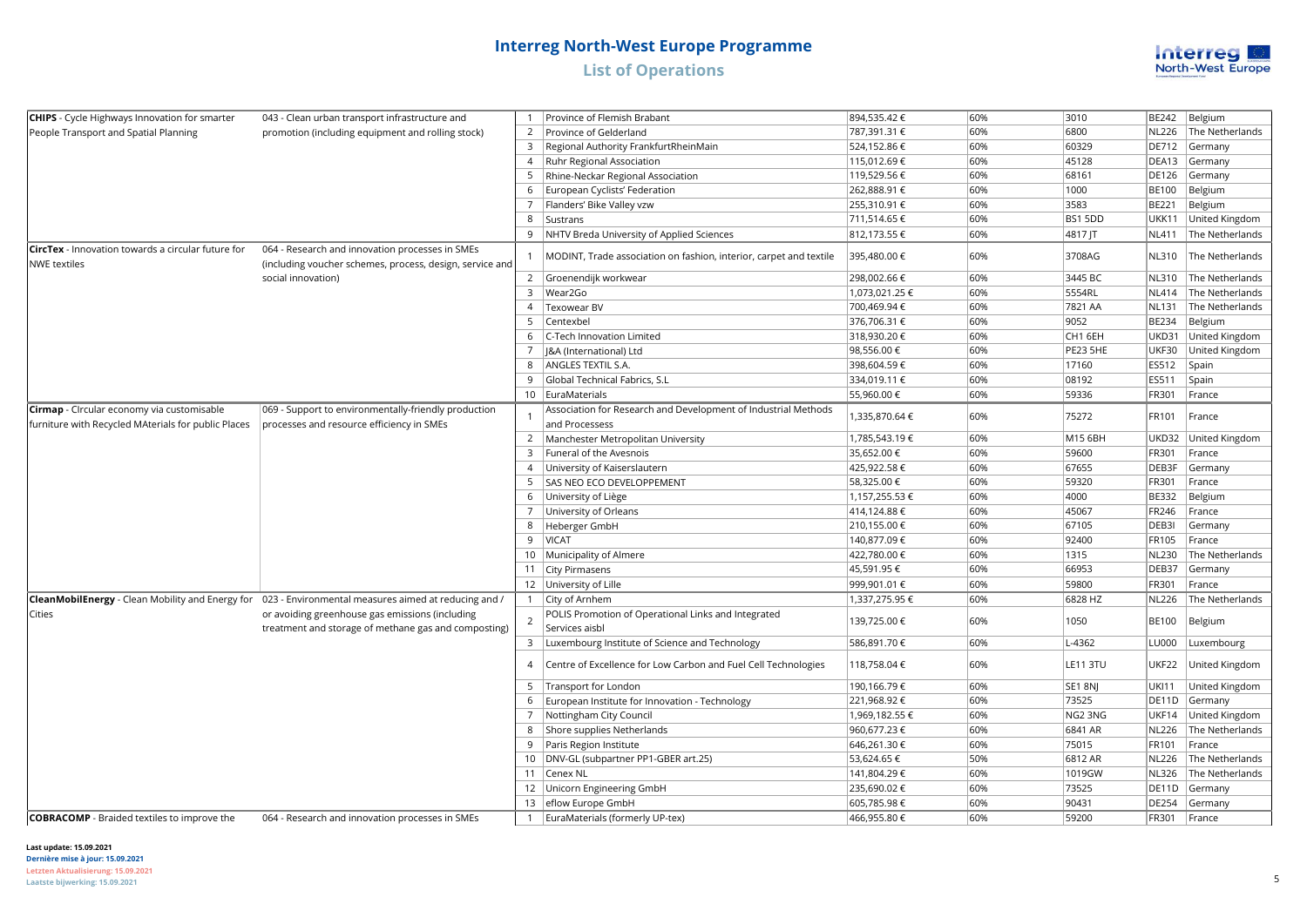

|                                                                                                 | competitiveness of composite materials industry in (including voucher schemes, process, design, service and | $\overline{2}$ | ENSAIT                                                         | 487,470.81 €   | 60% | 59170          | FR301        | France               |
|-------------------------------------------------------------------------------------------------|-------------------------------------------------------------------------------------------------------------|----------------|----------------------------------------------------------------|----------------|-----|----------------|--------------|----------------------|
| <b>NWE</b>                                                                                      | social innovation)                                                                                          | 3              | EUROCARBON                                                     | 497,273.33 €   | 60% | 6136           | <b>NL423</b> | The Netherlands      |
|                                                                                                 |                                                                                                             | $\overline{4}$ | Centexbel (until 1722021)                                      | 25,463.39€     | 60% | 4460           | BE332        | Belgium              |
|                                                                                                 |                                                                                                             | 5              | Coexpair                                                       | 391,846.45€    | 60% | 5020           | BE332        | Belgium              |
|                                                                                                 |                                                                                                             | 6              | University of Twente                                           | 434,123.00 €   | 60% | 7522 NB        | <b>NL213</b> | The Netherlands      |
|                                                                                                 |                                                                                                             | $\overline{7}$ | Agoria                                                         | 127,622.96€    | 60% | 1030           | <b>BE100</b> | Belgium              |
|                                                                                                 |                                                                                                             | 8              | Ratier-Figeac                                                  | 819,202.08€    | 60% | 46100          | FR625        | France               |
|                                                                                                 |                                                                                                             | 9              | Centexbel (from 1722021)                                       | 339,426.83 €   | 50% | 4460           | <b>BE332</b> | Belgium              |
| <b>Codex4SMEs</b> - Companion Diagnostics expedited                                             | 064 - Research and innovation processes in SMEs                                                             |                | BioRegio STERN Managment GmbH                                  | 923,471.83 €   | 60% | 70174          | <b>DE111</b> | Germany              |
| for SMEs                                                                                        | (including voucher schemes, process, design, service and                                                    | $\overline{2}$ | University of Leicester                                        | 162,235.00 €   | 60% | LE1 7RH        | <b>UKF21</b> | United Kingdom       |
|                                                                                                 | social innovation)                                                                                          | 3              | Brabant Development Agency                                     | 335,493.75€    | 60% | 5026           | <b>NL414</b> | The Netherlands      |
|                                                                                                 |                                                                                                             | $\overline{4}$ | Innovation and Management Centre Limited T/A WestBIC           | 260,744.95€    | 60% | H91 E2W5       | <b>IE013</b> | Ireland              |
|                                                                                                 |                                                                                                             | 5              | InnovationQuarter                                              | 225,504.25€    | 60% | 2595           | <b>NL332</b> | The Netherlands      |
|                                                                                                 |                                                                                                             | 6              | <b>MEDICEN PARIS REGION</b>                                    | 302,875.00 €   | 60% | 75014          | FR101        | France               |
|                                                                                                 |                                                                                                             | 7              | Integrated BioBank of Luxembourg                               | 854,269.04€    | 60% | L-1210         | LU000        | Luxembourg           |
|                                                                                                 |                                                                                                             | 8              | Biobank Graz @ Medical University of Graz                      | 523,796.75€    | 60% | A-8036         | AT221        | Austria              |
|                                                                                                 |                                                                                                             | 9              | CÚRAM Centre for Research in Medical Devices                   | 328,248.98€    | 60% | H91TK33        | <b>IE013</b> | Ireland              |
|                                                                                                 |                                                                                                             |                | 10   EIT Health Germany GmbH                                   | 164,999.96€    | 60% | 68305          | DE126        | Germany              |
|                                                                                                 |                                                                                                             |                | 11 European Research Infrastructure for Translational Medicine | 164,875.02 €   | 60% | 1081           | <b>NL326</b> | The Netherlands      |
|                                                                                                 |                                                                                                             |                | 12 FlandersBio                                                 | 67,750.00 €    | 60% | 9051           | <b>BE234</b> | Belgium              |
| <b>COTEMACO</b> - Increased NWE COmpetitiveness                                                 | 064 - Research and innovation processes in SMEs                                                             |                | 1   Flanders Make                                              | 1,259,324.35 € | 60% | 3920           | <b>BE222</b> | Belgium              |
| Through Efficient MAn & Machine Collaboration                                                   | (including voucher schemes, process, design, service and                                                    | $\overline{2}$ | The University of Lincoln                                      | 685,915.36€    | 60% | <b>LN6 7TS</b> | <b>UKF30</b> | United Kingdom       |
|                                                                                                 | social innovation)                                                                                          | 3              | Voka - Limburg Chamber of Commerce and Industry                | 234,449.97€    | 60% | 3500           | BE221        | Belgium              |
|                                                                                                 |                                                                                                             | $\overline{4}$ | Greater Lincolnshire Local Enterprise Partnership              | 89,224.46€     | 60% | <b>LN1 1YZ</b> | UKF30        | United Kingdom       |
|                                                                                                 |                                                                                                             | 5              | HighTechNL                                                     | 218,728.14€    | 60% | 5656           | <b>NL414</b> | The Netherlands      |
|                                                                                                 |                                                                                                             | 6              | Food Tech Brainport B.V.                                       | 532,771.88 €   | 60% | 5705 KZ        | <b>NL414</b> | The Netherlands      |
|                                                                                                 |                                                                                                             | 7              | Center for Mechatronics and Automation Technology gGmbH        | 774,946.95€    | 60% | 66121          | DEC01        | Germany              |
|                                                                                                 |                                                                                                             | 8              | Advice Center for socially acceptable Technology-Designing     | 168,744.23 €   | 60% | 66111          | DEC01        | Germany              |
| <b>CURCOL</b> - CURcumin based sustainable COLours                                              | 064 - Research and innovation processes in SMEs                                                             |                | Avans University of Applied Sciences                           | 805,551.15€    | 60% | 5037 DA        | <b>NL411</b> | The Netherlands      |
|                                                                                                 | (including voucher schemes, process, design, service and                                                    |                | 2   PCG Vegetable research centre                              | 300,351.81 €   | 60% | 9770           | <b>BE235</b> | Belgium              |
|                                                                                                 | social innovation)                                                                                          | $\overline{3}$ | Centexbel                                                      | 351,144.60 €   | 60% | 9052           | BE234        | Belgium              |
|                                                                                                 |                                                                                                             | $\overline{4}$ | Rubia 100% Natural Colours                                     | 289,670.00 €   | 60% | 4651RZ         | <b>NL411</b> | The Netherlands      |
|                                                                                                 |                                                                                                             | 5              | Athlone Institute of Technology                                | 340,512.85€    | 60% | N37HD68        | <b>IE012</b> | Ireland              |
|                                                                                                 |                                                                                                             | 6              | Aachen Maastricht Institute for Biobased Materials e.V.        | 218,398.55€    | 60% | 6167 RD        | <b>NL423</b> | The Netherlands      |
|                                                                                                 |                                                                                                             | $\overline{7}$ | DeltaQ T/A Quality Additives                                   | 112,880.50 €   | 60% | <b>N37CF82</b> | <b>IE012</b> | Ireland              |
|                                                                                                 |                                                                                                             | 8              | University of Münster                                          | 242,220.95€    | 60% | D-48149        | DEA33        | Germany              |
| cVPP - Community-based Virtual Power Plant: a                                                   | 015 - Intelligent Energy Distribution Systems at medium                                                     | $\overline{1}$ | Eindhoven University of Technology                             | 1,303,750.28 € | 60% | 5612 AE        | <b>NL414</b> | The Netherlands      |
| novel model of radical decarbonisation based on                                                 | and low voltage levels (including smart grids and ICT                                                       | $\overline{2}$ | Tipperary Energy Agency                                        | 617,920.00€    | 60% | E21 TE26       | <b>IE023</b> | Ireland              |
| empowerment of low-carbon community driven                                                      | systems)                                                                                                    | $\overline{3}$ | Foundation Sustainable Projects Loenen                         | 1,512,083.89€  | 60% | 7371AE         | <b>NL221</b> | The Netherlands      |
| energy initiatives                                                                              |                                                                                                             | $\overline{4}$ | EnerGent                                                       | 1,573,276.79€  | 60% | 9000           | BE234        | Belgium              |
|                                                                                                 |                                                                                                             |                | 5   Municipality of Apeldoorn                                  | 368,482.74 €   | 60% | 7311 LG        | <b>NL221</b> | The Netherlands      |
|                                                                                                 |                                                                                                             | 6              | Kamp C                                                         | 442,862.93 €   | 60% | 2260           | BE213        | Belgium              |
|                                                                                                 |                                                                                                             |                | Templederry Renewable energy Supply Limited. T/A Community     |                |     |                |              |                      |
|                                                                                                 |                                                                                                             |                | Renewable energy supply                                        | 968,945.90€    | 60% | E45AD56        | IE023        | Ireland              |
|                                                                                                 |                                                                                                             | 8              | Tipperary County Council                                       | 258,020.00€    | 60% | E91N512        | <b>IE023</b> | Ireland              |
|                                                                                                 |                                                                                                             | 9              | REScoop.eu                                                     | 50,000.00 €    | 60% | 2600           | BE211        | Belgium              |
| D2Grids - Increasing the share of renewable energy 013 - Energy efficiency renovation of public |                                                                                                             |                | Mijnwater B.V.                                                 | 5,938,877.09 € | 60% | 6419 AT        | <b>NL423</b> | The Netherlands      |
|                                                                                                 | by accelerating the roll-out of demand-driven smart infrastructure, demonstration projects and supporting   | $\overline{2}$ | Asper Investment Management Ltd                                | 793.900.00 €   | 60% | <b>SE1 9SG</b> |              | UKI12 United Kingdom |
|                                                                                                 |                                                                                                             |                |                                                                |                |     |                |              |                      |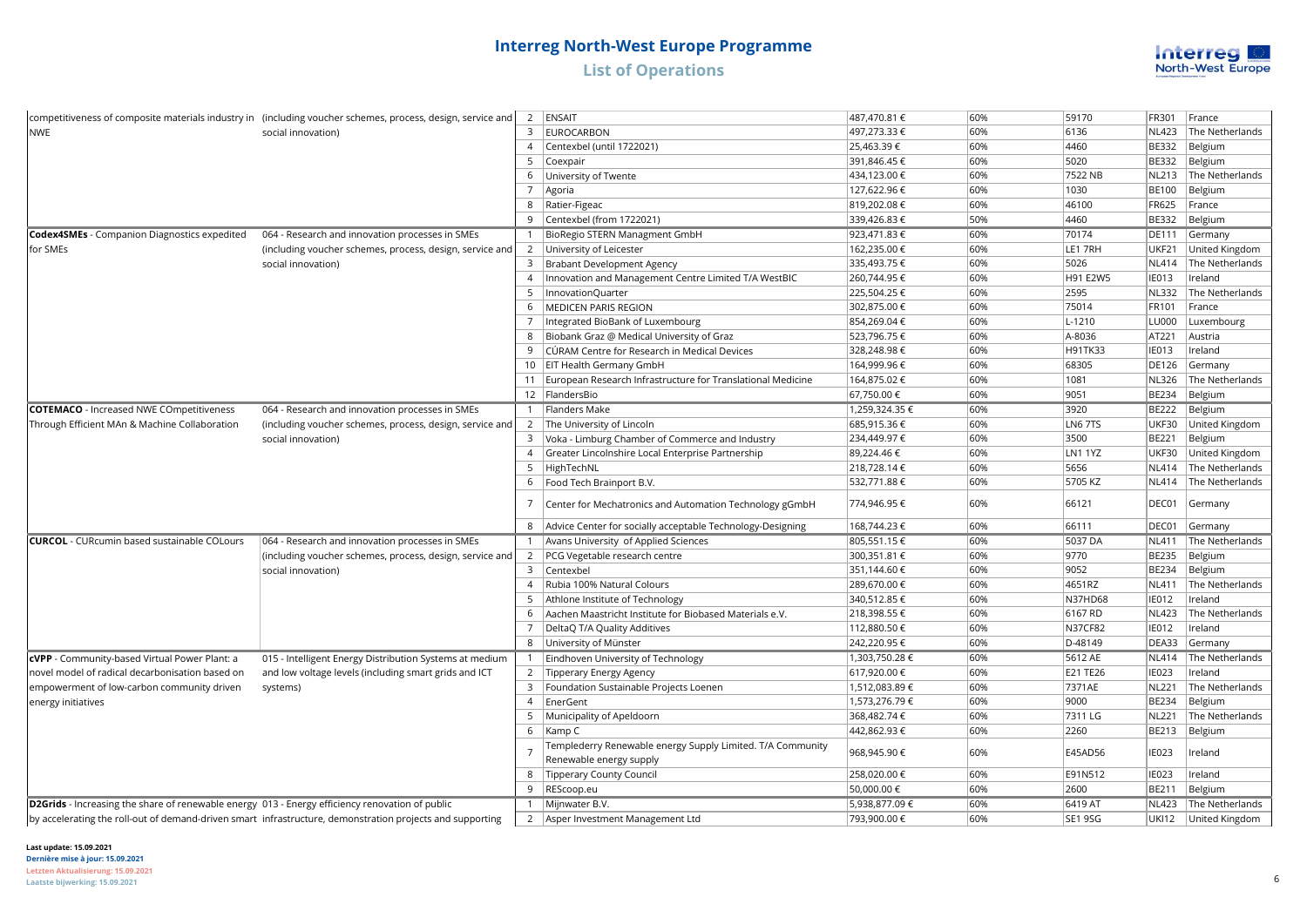

| grids delivering low temperature heating and                                   | measures                                               |                | 3 Clyde Gateway Developments Ltd                                                                 | 3,981,018.00 € | 60% | G40 2QH           |              | UKM34 United Kingdom    |
|--------------------------------------------------------------------------------|--------------------------------------------------------|----------------|--------------------------------------------------------------------------------------------------|----------------|-----|-------------------|--------------|-------------------------|
| cooling to NWE cities                                                          |                                                        |                | 4 Open University                                                                                | 590,700.20€    | 60% | 6401DL            |              | NL423   The Netherlands |
|                                                                                |                                                        |                | 5 ECOTRANSFAIRE                                                                                  | 514,749.97€    | 60% | L-4371            | LU000        | Luxembourg              |
|                                                                                |                                                        | 6              | French Geological Survey                                                                         | 305,753.12€    | 60% | 45100             | FR246        | France                  |
|                                                                                |                                                        |                | Paris-Saclay Land Planning Public Authority                                                      | 2,361,913.63€  | 60% | 91400             | FR104        | France                  |
|                                                                                |                                                        | 8              | GreenFlex                                                                                        | 1,356,215.00 € | 60% | 75009             | FR101        | France                  |
|                                                                                |                                                        | 9              | Construction 21 France                                                                           | 394,897.91 €   | 60% | 75016             | FR101        | France                  |
|                                                                                |                                                        |                | 10   Flemish Institute for Technological Research NV                                             | 1,187,560.50€  | 60% | 2400              | BE213        | Belgium                 |
|                                                                                |                                                        |                | 11 FUW GmbH                                                                                      | 3,841,448.74€  | 60% | 44787             | DEA51        | Germany                 |
|                                                                                |                                                        |                | 12   Nottingham City Council                                                                     | 1,668,474.08 € | 60% | NG2 3NG           | UKF14        | United Kingdom          |
|                                                                                |                                                        |                | 13   Segens                                                                                      | 833,940.00 €   | 60% | 92130             | FR105        | France                  |
|                                                                                |                                                        |                | 14   LLC & Associates Lawyers                                                                    | 100,380.00 €   | 60% | 75116             | FR101        | France                  |
|                                                                                |                                                        |                | 15 Scottish Water Horizons Limited                                                               | 81,180.00 €    | 60% | <b>KY11 8GG</b>   |              | UKM22 United Kingdom    |
|                                                                                |                                                        |                | 16   ENGIE Services Nerderland NV                                                                | 67,650.00 €    | 60% | 3980CE            | <b>NL310</b> | The Netherlands         |
| DGE-ROLLOUT - Roll-out of Deep Geothermal                                      | 012 - Other renewable energy (including hydroelectric, | -1             | Geological Survey of NRW                                                                         | 1,917,515.92 € | 60% | 47803             |              | DEA14 Germany           |
| Energy in NWE                                                                  | geothermal and marine energy) and renewable energy     |                | 2   DMT GmbH & Co. KG                                                                            | 2,638,825.80 € | 60% | 45307             |              | DEA13 Germany           |
|                                                                                | integration (including storage, power to gas and       |                | $3$ EBN B.V.                                                                                     | 3,015,075.00 € | 60% | 3511 SV           |              | NL310   The Netherlands |
|                                                                                | renewable hydrogen infrastructure)                     | $\overline{4}$ | Royal Belgian Institute for Natural Sciences                                                     | 983,731.00 €   | 60% | B-1000            | <b>BE100</b> | Belgium                 |
|                                                                                |                                                        |                | Fraunhofer Society for the Advancement of Applied Research for its                               |                |     |                   |              |                         |
|                                                                                |                                                        | 5              | Institution for Energy Infrastructures and Geothermal Systems (Fh-<br>IEG) (GZB till 31/12/2019) | 6,671,097.60€  | 60% | 44801             | DEA51        | Germany                 |
|                                                                                |                                                        | 6              | <b>RWE Power AG</b>                                                                              | 593,100.00 €   | 50% | 45128             | DEA13        | Germany                 |
|                                                                                |                                                        |                | 7 The Netherlands Organisation for Applied Scientific Research                                   | 401,272.00 €   | 60% | 3584CB            | <b>NL310</b> | The Netherlands         |
|                                                                                |                                                        | 8              | Technische Universität Darmstadt                                                                 | 1,329,028.04 € | 60% | 64287             | DE711        | Germany                 |
|                                                                                |                                                        |                | 9   Flemish Institute for Technological Research                                                 | 837,975.10 €   | 60% | 2400              | BE213        | Belgium                 |
|                                                                                |                                                        |                | 10   French geological survey                                                                    | 359,503.00 €   | 60% | 45060             | FR246        | France                  |
| DigitalDeConstruction - Advanced Digital                                       | 063 - Cluster support and business networks primarily  |                | 1 Province of Limburg                                                                            | 583,236.49€    | 60% | <b>NL-6202 MA</b> | <b>NL423</b> | The Netherlands         |
| Solutions Supporting Reuse and High-Quality<br>Recycling of Building Materials | benefiting SMEs                                        | $\overline{2}$ | Campus Heerlen Management & Development BV (Brightlands<br><b>Smart Services Campus)</b>         | 264,772.00 €   | 60% | 6411CR            | <b>NL423</b> | The Netherlands         |
|                                                                                |                                                        |                | 3   NOBATEK/INEF4                                                                                | 281,312.01 €   | 60% | 92057             | FR101        | France                  |
|                                                                                |                                                        | $\overline{4}$ | <b>Block Materials</b>                                                                           | 619,377.49€    | 60% | 6411CR            | <b>NL423</b> | The Netherlands         |
|                                                                                |                                                        | 5              | Laboratory for Green Transformable Buildings                                                     | 1,321,937.82 € | 60% | 6412 CN           | <b>NL423</b> | The Netherlands         |
|                                                                                |                                                        | 6              | GreenFlex                                                                                        | 763,255.00 €   | 60% | 75009             | FR101        | France                  |
|                                                                                |                                                        |                | 7   Cypress International                                                                        | 540,960.00 €   | 60% | 1865              | LU000        | Luxembourg              |
|                                                                                |                                                        | 9              | Kempens' Landscape                                                                               | 378,963.00 €   | 60% | 2580              | <b>BE251</b> | Belgium                 |
|                                                                                |                                                        |                | 10 Vilogia, Social Housing Organisation                                                          | 458,319.00 €   | 60% | 59664             | FR301        | France                  |
|                                                                                |                                                        |                | 11 Luxembourg Institute of Science and Technology                                                | 504,494.22€    | 60% | L-4362            | LU000        | Luxembourg              |
|                                                                                |                                                        |                | 12 Belgian Building Research Institute                                                           | 686,397.48€    | 60% | 1000              | <b>BE100</b> | Belgium                 |
|                                                                                |                                                        |                | 13 Schroeder and Partners                                                                        | 206,390.01 €   | 50% | L-1626            | LU000        | Luxembourg              |
|                                                                                |                                                        |                | 14 AREP                                                                                          | 405,058.00 €   | 40% | 75 647            | FR101        | France                  |
|                                                                                |                                                        |                | 15   French National Railway Company                                                             | 598,026.00 €   | 60% | 93200             | FR106        | France                  |
| Di-Plast - Digital Circular Economy for the Plastics                           | 019 - Commercial, industrial or hazardous waste        |                | 1   Wuppertal Institute for Climate Environment Energy gGmbH                                     | 444,398.22 €   | 60% | 42103             | DEA1A        | Germany                 |
| Industry                                                                       | management                                             |                | 2 SKZ-KFE gGmbH                                                                                  | 1,034,106.00 € | 60% | 97076             | DE263        | Germany                 |
|                                                                                |                                                        |                | 3 Stichting Polymer Science Park                                                                 | 311,530.00 €   | 60% | 8022 AW           | <b>NL211</b> | The Netherlands         |
|                                                                                |                                                        |                | 4 University of Luxembourg                                                                       | 575,376.08€    | 60% | L-1359            | LU000        | Luxembourg              |
|                                                                                |                                                        |                | 5   East Netherlands Development Agency                                                          | 410,622.00 €   | 60% | 7333NP            | <b>NL211</b> | The Netherlands         |
|                                                                                |                                                        |                | Umwelttechnik BW GmbH - State Agency for environmental                                           |                |     |                   |              |                         |
|                                                                                |                                                        | 6              | Technology and Resource Efficiency                                                               | 483,409.50 €   | 60% | 70174             | DE111        | Germany                 |
|                                                                                |                                                        |                | 7 Tilburg University (JADS)                                                                      | 548.333.23 €   | 60% | 5037 AB           |              | NL412 The Netherlands   |

**Last update: 15.09.2021 Dernière mise à jour: 15.09.2021 Letzten Aktualisierung: 15.09.2021**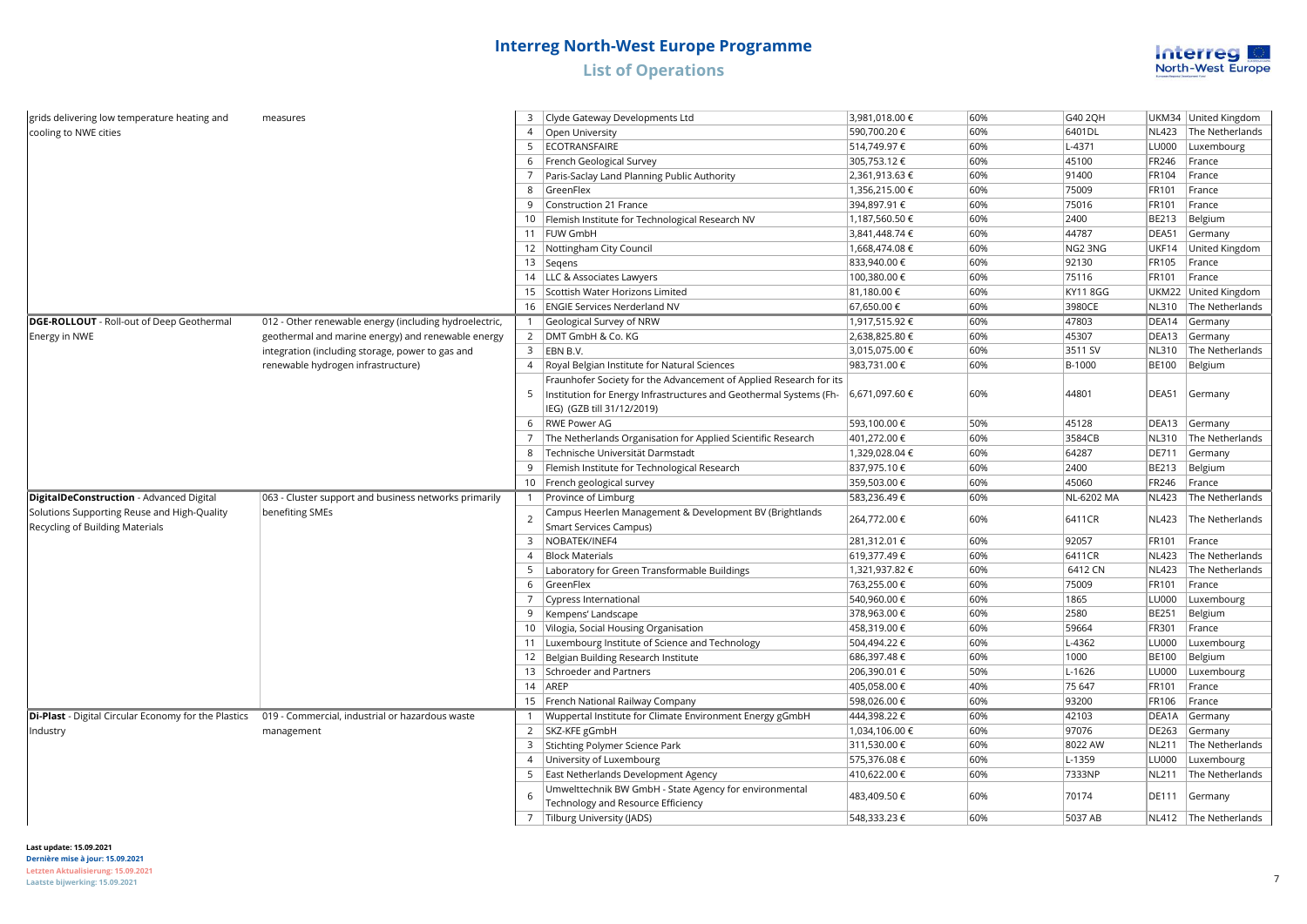

|                                                                     |                                                                                                              |                                                                                           | Osnabrück University                                                                        | 551,470.23€    | 60%  | 49074      | DE944        | Germany               |
|---------------------------------------------------------------------|--------------------------------------------------------------------------------------------------------------|-------------------------------------------------------------------------------------------|---------------------------------------------------------------------------------------------|----------------|------|------------|--------------|-----------------------|
| E=0 - Creating a mass market for net zero energy                    | 013 - Energy efficiency renovation of public                                                                 |                                                                                           | 1 Stroomversnelling                                                                         | 1,777,937.45 € | 60%  | 2509LP     | <b>NL332</b> | The Netherlands       |
| retrofits in NWE                                                    | infrastructure, demonstration projects and supporting                                                        |                                                                                           | 2   NEOBUILD S.A.                                                                           | 419,766.00 €   | 50%  | L-3290     | LUZZZ        | Luxembourg            |
|                                                                     | measures                                                                                                     |                                                                                           | 3 The National Energy Foundation                                                            | 799,828.06 €   | 60%  | MK58NG     | <b>UKJ12</b> | United Kingdom        |
|                                                                     |                                                                                                              |                                                                                           | 4   Fonds du Logement                                                                       | 264,549.28€    | 60%  | $L - 2155$ | LUZZZ        | Luxembourg            |
|                                                                     |                                                                                                              |                                                                                           | 5   Moat Homes Limited                                                                      | 1,082,892.00 € | 60%  | DA2 6QE    | <b>UKJ42</b> | United Kingdom        |
|                                                                     |                                                                                                              | $\overline{7}$                                                                            | Greenflex                                                                                   | 782,550.40 €   | 60%  | 75009      | FR101        | France                |
|                                                                     |                                                                                                              |                                                                                           | 8 Vilogia                                                                                   | 1,082,892.00 € | 60%  | 59664      | FR302        | France                |
|                                                                     |                                                                                                              |                                                                                           | Metropolitan Region Rotterdam The Hague                                                     | 625,850.00 €   | 60%  | 2501 CB    | <b>NL332</b> | The Netherlands       |
|                                                                     |                                                                                                              |                                                                                           | 10   ICF Habitat                                                                            | 1,082,892.00 € | 60%  | 75010      | FR101        | France                |
|                                                                     |                                                                                                              |                                                                                           | 11   Nottingham City Council                                                                | 1,082,892.00 € | 60%  | NG2 3NJ    | UKF14        | United Kingdom        |
| <b>ECCO</b> - Creating new local Energy Community Co-<br>Operatives | 012 - Other renewable energy (including hydroelectric,<br>geothermal and marine energy) and renewable energy |                                                                                           | Innovation Support Centre for Agricultural and Rural Development                            | 1,120,291.99€  | 60%  | 3000       | BE242        | Belgium               |
|                                                                     | integration (including storage, power to gas and                                                             |                                                                                           | 2 Cork Institute of Technology                                                              | 469,669.22€    | 60%  | T12 P928   | <b>IE025</b> | Ireland               |
|                                                                     | renewable hydrogen infrastructure)                                                                           |                                                                                           | 3 Philipps-University Marburg                                                               | 675,246.59€    | 60%  | 35032      | DE724        | Germany               |
|                                                                     |                                                                                                              |                                                                                           | 4   National Foundation Het Groene Woud                                                     | 747,948.99 €   | 60%  | 5298AH     | <b>NL413</b> | The Netherlands       |
|                                                                     |                                                                                                              |                                                                                           | 5   South Kerry Development Partnership Ltd.                                                | 576,502.45 €   | 60%  | 1          | <b>IE025</b> | Ireland               |
|                                                                     |                                                                                                              | 6                                                                                         | REScoop.eu                                                                                  | 251,700.00 €   | 60%  | 2600       | BE211        | Belgium               |
|                                                                     |                                                                                                              |                                                                                           | 7 Citizen Energies in Pays de Vilaine                                                       | 680,451.00 €   | 60%  | 356000     | FR523        | France                |
|                                                                     |                                                                                                              | 8                                                                                         | ABC ECO <sup>2</sup>                                                                        | 368,185.32€    | 60%  | 3000       | BE242        | Belgium               |
|                                                                     |                                                                                                              |                                                                                           | 9  LochemEnergy                                                                             | 427,000.00 €   | 60%  | 7240AG     | <b>NL225</b> | The Netherlands       |
|                                                                     |                                                                                                              |                                                                                           | 10 Southern Agricultural and Horticultural organisation                                     | 332,545.00 €   | 60%  | 5223 DE    | <b>NL412</b> | The Netherlands       |
|                                                                     |                                                                                                              |                                                                                           | 11 The Green Valleys (Wales) Community Interest Company                                     | 454,980.00 €   | 60%  | NP81BN     | UKL24        | United Kingdom        |
|                                                                     |                                                                                                              |                                                                                           | 12   Energent                                                                               | 58,500.00 €    | 60%  | 9000       | <b>BE234</b> | Belgium               |
|                                                                     |                                                                                                              |                                                                                           | 13   Foundation Sustainable Projects Loenen                                                 | 60,500.00 €    | 60%  | 7371AE     | <b>NL221</b> | The Netherlands       |
| eHUBS - Smart Shared Green Mobility Hubs                            | 043 - Clean urban transport infrastructure and                                                               |                                                                                           | 1   City of Amsterdam                                                                       | 1,459,068.00 € | 60%  | 1011 PN    | <b>NL326</b> | The Netherlands       |
|                                                                     | promotion (including equipment and rolling stock)                                                            | $\overline{2}$                                                                            | Promotion of Operation Links with Integrated Services aisbl (POLIS)   179,222.76 $\epsilon$ |                | 60%  | 1050       | <b>BE100</b> | Belgium               |
|                                                                     |                                                                                                              |                                                                                           | 3 Taxistop asbl                                                                             | 492,257.60 €   | 60%  | 5030       | <b>BE352</b> | Belgium               |
|                                                                     |                                                                                                              |                                                                                           | 4 Autodelen.net                                                                             | 445,105.25€    | 60%  | 9000       | <b>BE234</b> | Belgium               |
|                                                                     |                                                                                                              |                                                                                           | 5 Bayern Innovativ Ltd.                                                                     | 255,898.97€    | 60%  | 90402      | DE254        | Germany               |
|                                                                     |                                                                                                              |                                                                                           | 6 Cargoroo                                                                                  | 1,388,598.00 € | 60%  | 1073 EB    | <b>NL326</b> | The Netherlands       |
|                                                                     |                                                                                                              |                                                                                           | 7   URBEE (E-Bike Network Amsterdam BV)                                                     | 1,121,519.47 € | 60%  | 1086 XK    | <b>NL326</b> | The Netherlands       |
|                                                                     |                                                                                                              |                                                                                           | 8 City of Nijmegen                                                                          | 675,270.00 €   | 60%  | 6511 PP    | <b>NL226</b> | The Netherlands       |
|                                                                     |                                                                                                              |                                                                                           | 9   Transport for Greater Manchester                                                        | 841,044.42€    | 60%  | M1 3BG     | UKD32        | United Kingdom        |
|                                                                     |                                                                                                              |                                                                                           | 10 City of Leuven                                                                           | 961,369.82€    | 60%  | 3000       | BE242        | Belgium               |
|                                                                     |                                                                                                              |                                                                                           | 11  TU Delft                                                                                | 439,743.00 €   | 60%  | 2628 CN    | <b>NL333</b> | The Netherlands       |
|                                                                     |                                                                                                              |                                                                                           | 12 University of Newcastle upon Tyne                                                        | 767,895.82 €   | 60%  | NE1 7RU    | UKC22        | United Kingdom        |
|                                                                     |                                                                                                              |                                                                                           | 13 City of Dreux                                                                            | 296,299.92€    | 60%  | 28100      | FR242        | France                |
|                                                                     |                                                                                                              |                                                                                           | 14   Kempten (Allgäu)                                                                       | 513,894.00 €   | 60%  | 87435      | <b>DE273</b> | Germany               |
|                                                                     |                                                                                                              |                                                                                           | 15 University of Antwerp                                                                    | 311,291.24 €   | 60%  | 2000       | BE211        | Belgium               |
|                                                                     |                                                                                                              |                                                                                           | 16 Taxistop asbl                                                                            | 153,833.37 €   | 60%  | 9000       | <b>BE234</b> | Belgium               |
|                                                                     |                                                                                                              |                                                                                           | 17   Mobipunt vzw                                                                           | 80,350.00 €    | 60%  | 9120       | BE236        | Belgium               |
|                                                                     |                                                                                                              |                                                                                           | 18 Electricity Supply Board                                                                 | 1,046,506.59€  | 60%  | D03 A995   | IE021        | Ireland               |
|                                                                     |                                                                                                              |                                                                                           | 19 The Highlands and Islands Transport Partnership                                          | 456,783.37 €   | 60%  | IV3 5NQ    | UKM62        | United Kingdom        |
|                                                                     | 20                                                                                                           | Public Service of Wallonie Mobility and Infrastructure, Transport<br>Organizing Authority | 490,981.60 €                                                                                | 60%            | 5000 | BE352      | Belgium      |                       |
| eMEN - e-mental health innovation and                               | 063 - Cluster support and business networks primarily                                                        |                                                                                           | 1   Arg Foundation                                                                          | 1,371,042.00 € | 60%  | 1112 XE    | <b>NL326</b> | The Netherlands       |
| transnational implementation platform North West benefiting SMEs    |                                                                                                              |                                                                                           | 2   VU University Amsterdam                                                                 | 881,547.75€    | 60%  | 1081 BT    |              | NL326 The Netherlands |

#### **Last update: 15.09.2021**

**Dernière mise à jour: 15.09.2021 Letzten Aktualisierung: 15.09.2021 Laatste bijwerking: 15.09.2021** 8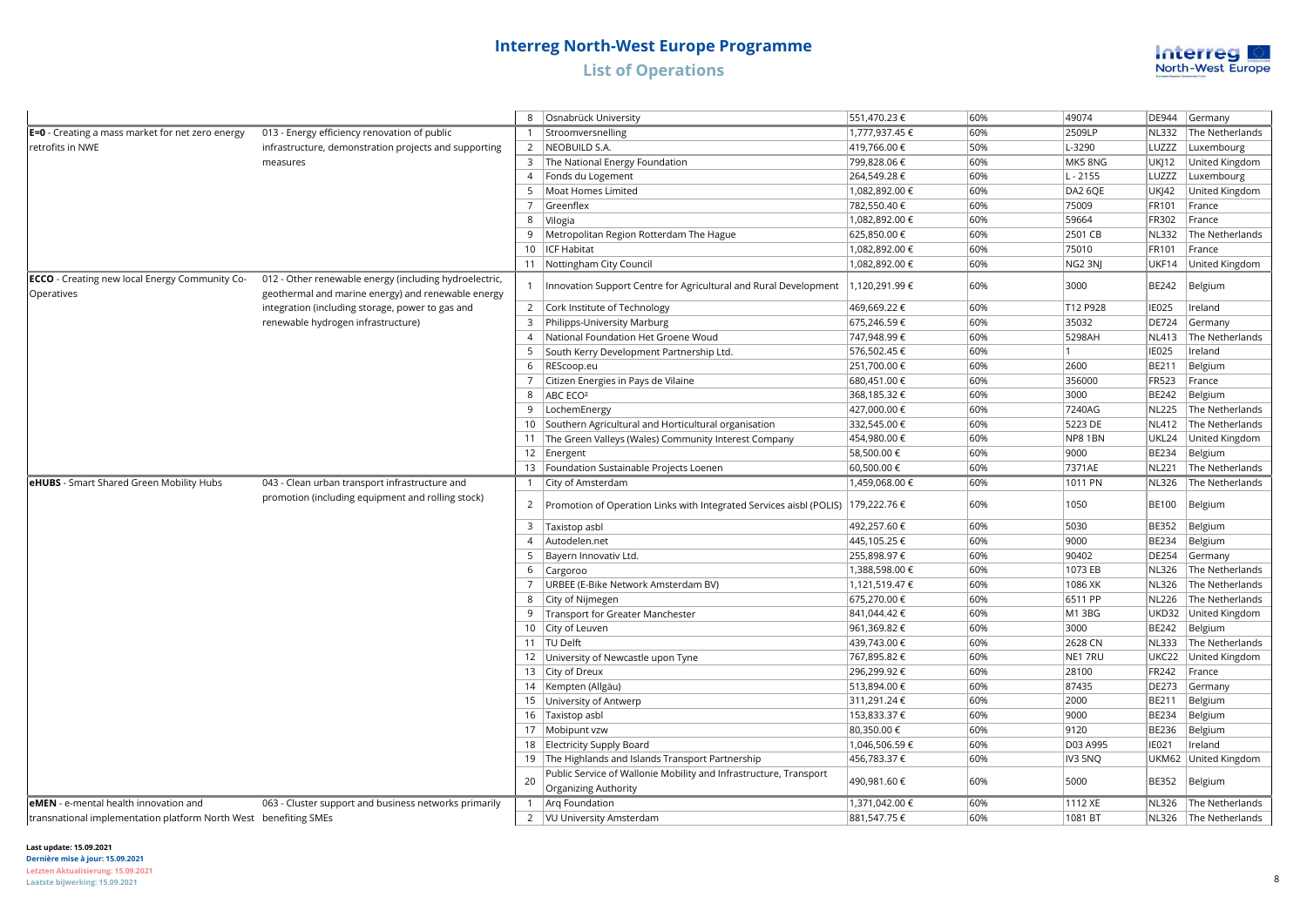

| Europe                                                                                                                        |                                                         |                 | 3   Interapy Nederland B.V.                                                  | 460,870.56 €   | 60% | 1014 BA             | <b>NL326</b> | The Netherlands      |
|-------------------------------------------------------------------------------------------------------------------------------|---------------------------------------------------------|-----------------|------------------------------------------------------------------------------|----------------|-----|---------------------|--------------|----------------------|
|                                                                                                                               |                                                         | $\Delta$        | German Association for Psychiatry, Psychotherapy and<br>Psychosomatics       | 333,377.00 €   | 60% | 10117               | DE300        | Germany              |
|                                                                                                                               |                                                         |                 | 5   Rhineland State Council - Institute for Healthcare Research              | 691,442.98€    | 60% | D-51109             | DEA23        | Germany              |
|                                                                                                                               |                                                         |                 | 6   Mental Health Foundation                                                 | 442,515.60 €   | 60% | SE1 2SX             | <b>UKI11</b> | United Kingdom       |
|                                                                                                                               |                                                         |                 | 7   Mental Health Centre Lille-metropole area                                | 561,688.98€    | 60% | 59260               | FR301        | France               |
|                                                                                                                               |                                                         |                 | 8   Thomas More University College                                           | 622,962.98€    | 60% | 2440                | BE211        | Belgium              |
|                                                                                                                               |                                                         |                 | 9 Pulso Europe CVBA                                                          | 233,606.00 €   | 60% | 3010                | BE242        | Belgium              |
|                                                                                                                               |                                                         |                 | 10   Mental Health Reform                                                    | 613,601.15 €   | 60% | Dublin 7            | IE021        | Ireland              |
| <b>ENERGE</b> - Energizing Education to Reduce                                                                                | 013 - Energy efficiency renovation of public            |                 | National University of Ireland Galway                                        | 1,180,818.97€  | 60% | H91 HX31            | <b>IE013</b> | Ireland              |
| Greenhouse Gas Emissions                                                                                                      | infrastructure, demonstration projects and supporting   |                 | 2 Centre-Val de Loire Region                                                 | 447,173.75 €   | 60% | Cedex 1             | FR246        | France               |
|                                                                                                                               | measures                                                | 3               | Delft University of Technology                                               | 1,197,245.86 € | 60% | 2628 CN             | <b>NL333</b> | The Netherlands      |
|                                                                                                                               |                                                         |                 | 4   University of Tours                                                      | 63,912.69€     | 60% | 37020               | FR244        | France               |
|                                                                                                                               |                                                         | 5               | CASTeL Dublin City University                                                | 170,402.73 €   | 60% | Dublin 9            | IE021        | Ireland              |
|                                                                                                                               |                                                         | 6               | Energy Agency Region of Trier                                                | 198,505.00€    | 60% | 54292               | DEB21        | Germany              |
|                                                                                                                               |                                                         | 7               | University of Luxembourg                                                     | 454,615.80 €   | 60% |                     | LU000        | Luxembourg           |
|                                                                                                                               |                                                         | 8               | R2M Solution LTD                                                             | 256,080.00 €   | 60% | <b>W113SL</b>       | <b>UKI11</b> | United Kingdom       |
|                                                                                                                               |                                                         | 9               | National Center for Scientific Research                                      | 356,000.00 €   | 60% | 75794               | FR101        | France               |
| <b>Enter to Transform</b> - Transformational                                                                                  | 112 - Enhancing access to affordable, sustainable and   |                 | 1 University of Twente                                                       | 258,447.97 €   | 60% | 7522 NB             | <b>NL213</b> | The Netherlands      |
| Entrepreneurship Hubs for Recognized Refugee Re-                                                                              | high-quality services, including health care and social |                 | 2   Newest Art Organization                                                  | 389,720.16€    | 60% | 1093 XZ             | <b>NL326</b> | The Netherlands      |
| starters                                                                                                                      | services of general interest                            |                 | 3   Letterkenny Institute of Technology                                      | 389,145.95€    | 60% | F92 FC93            | <b>IE011</b> | Ireland              |
|                                                                                                                               |                                                         | $\overline{4}$  | Institute for Work and Technology, Westphalian University                    | 453,421.78 €   | 60% | 45886               | DEA32        | Germany              |
|                                                                                                                               |                                                         | 5 <sub>1</sub>  | GROUPE SOS Pulse                                                             | 487,358.30 €   | 60% | 75011               | FR101        | France               |
|                                                                                                                               |                                                         |                 |                                                                              |                | 60% | 44145               | DEA52        |                      |
|                                                                                                                               |                                                         |                 | 6   Machbarschaft Borsig11 e.V.                                              | 208,173.47 €   |     |                     |              | Germany              |
| <b>EYES</b> - Empowering Youth through Entrepreneurial 112 - Enhancing access to affordable, sustainable and<br><b>Skills</b> | high-quality services, including health care and social |                 | Evangelical Church of Westphalia, Institute for Church and Society           | 845,898.00 €   | 60% | 58239               | DEA5C        | Germany              |
|                                                                                                                               | services of general interest                            |                 | 2 $\vert$ City of Herne                                                      | 495,097.36€    | 60% | 44623               | DEA55        | Germany              |
|                                                                                                                               |                                                         |                 | 3   Lille European Metropolis                                                | 323,419.28€    | 60% | 59034               | FR301        | France               |
|                                                                                                                               |                                                         |                 | 4 City of Tilburg                                                            | 428,650.00 €   | 60% | 5038 CB             | <b>NL412</b> | The Netherlands      |
|                                                                                                                               |                                                         |                 | 5   JES stadslabo                                                            | 170,629.72€    | 60% | 1080                | <b>BE100</b> | Belgium              |
|                                                                                                                               |                                                         |                 | 6   Royal Borough of Greenwich                                               | 386,224.36€    | 60% | <b>SE18 6HQ</b>     | <b>UKI21</b> | United Kingdom       |
|                                                                                                                               |                                                         |                 | Wattrelos Association of Community Centres                                   | 421,519.99€    | 60% | 59150               | FR301        | France               |
|                                                                                                                               |                                                         |                 | 8 Serve the City international                                               | 272,149.97€    | 60% | 1040                | <b>BE100</b> | Belgium              |
|                                                                                                                               |                                                         |                 | 9 Tilburg University                                                         | 224,271.27 €   | 60% | 5037 AB             | <b>NL412</b> | The Netherlands      |
|                                                                                                                               |                                                         |                 | 10 University of Greenwich                                                   | 909,652.39€    | 60% | <b>SE10 9LS</b>     | <b>UKI21</b> | United Kingdom       |
|                                                                                                                               |                                                         |                 | 11 University College Leuven Limburg, UC Leuven vzw                          | 347,238.70 €   | 60% | 3001                | BE242        | Belgium              |
| <b>FABulous Farmers - Employ Functional</b>                                                                                   | 069 - Support to environmentally-friendly production    | 1               | AgroNature Flanders                                                          | 757,640.21 €   | 60% | 300                 | <b>BE242</b> | Belgium              |
| AgroBiodiversity as a nature-based solution to                                                                                | processes and resource efficiency in SMEs               |                 | 2 Hooibeekhoeve APB                                                          | 955,365.98€    | 60% | 2440                | BE213        | Belgium              |
| reduce use of natural and material resources,                                                                                 |                                                         | 3               | Soil Association                                                             | 643,099.18€    | 60% | BS1 3NX             | UKK11        | United Kingdom       |
| delivering benefits for farmers, society and the                                                                              |                                                         |                 | 4 Southern Agriculture and Horticulture Organisation                         | 694,530.00 €   | 60% | 5223 DE             | <b>NL212</b> | The Netherlands      |
| environment in NWE                                                                                                            |                                                         | $5\overline{)}$ | Association of Chambers of Agriculture                                       | 637,355.21 €   | 60% | 44939               | FR511        | France               |
|                                                                                                                               |                                                         | $6\overline{6}$ | Natural Environment Research Council                                         | 557,119.55€    | 60% | SN2 1EU             | UKL12        | United Kingdom       |
|                                                                                                                               |                                                         | $\overline{7}$  | Biobestgroup                                                                 | 406,400.00 €   | 60% | 2560                | BE213        | Belgium              |
|                                                                                                                               |                                                         |                 | 8 Province of Antwerp                                                        | 184,486.83 €   | 60% | 2018                | BE211        | Belgium              |
|                                                                                                                               |                                                         | 9               | Agricultural Technical School Ettelbruck                                     | 549,999.99€    | 60% | 9080                | LU000        | Luxembourg           |
|                                                                                                                               |                                                         | 10              | Own Capital of the Research Institute for Agriculture, Fisheries and<br>Food | 529,743.88 €   | 60% | 9820                | BE234        | Belgium              |
|                                                                                                                               |                                                         |                 | 11 National Trust for Places of Historic Interest or Natural Beauty          | 447,134.80 €   | 60% | SN <sub>2</sub> 2NA |              | UKK14 United Kingdom |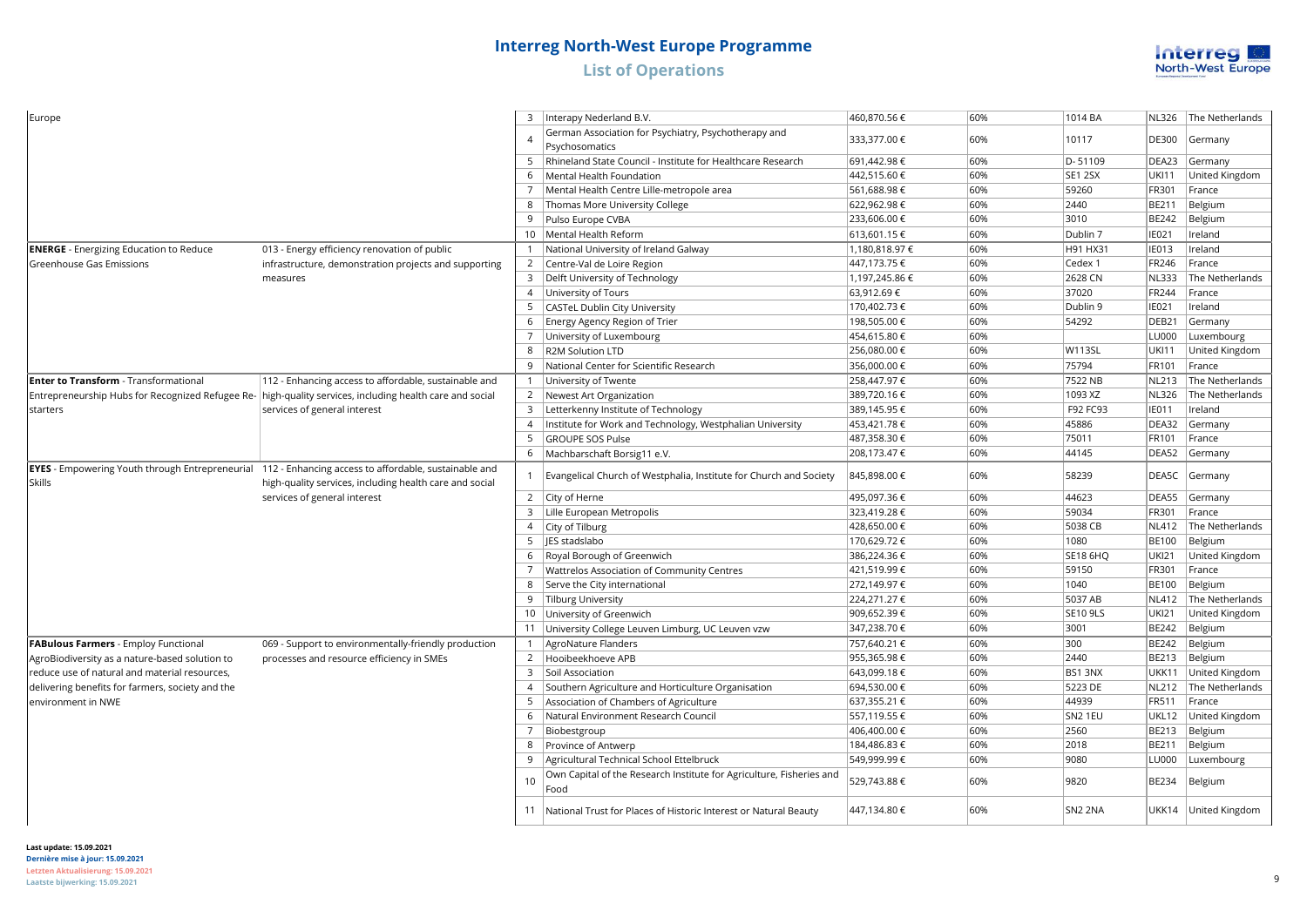

|                                                   |                                                                                                         |                | Institute for Biodiversity and Ecosystem Dynamics /                                   |                |     |                |              |                 |
|---------------------------------------------------|---------------------------------------------------------------------------------------------------------|----------------|---------------------------------------------------------------------------------------|----------------|-----|----------------|--------------|-----------------|
|                                                   |                                                                                                         | 12             | University of Amsterdam                                                               | 453,880.00 €   | 60% | 1098 XH        | <b>NL326</b> | The Netherlands |
|                                                   |                                                                                                         |                | 13  Innovation Support Centre for Agricultural and Rural Development  396,933.99 €    |                | 60% | 3000           | BE242        | Belgium         |
|                                                   |                                                                                                         |                | 14 Leibniz-Zentrum für Agrarlandschaftsforschung e.V.                                 | 199,319.52€    | 60% | 15374          | DE27D        | Germany         |
| FCCP - Fuel Cell Cargo Pedelecs                   | 043 - Clean urban transport infrastructure and                                                          |                | German Aerospace Centre                                                               | 2,648,540.33 € | 60% | 51147          | DEA23        | Germany         |
|                                                   | promotion (including equipment and rolling stock)                                                       | $2^{\circ}$    | csi entwicklungstechnik Ltd.                                                          | 868,749.31 €   | 40% | 74172          | <b>DE117</b> | Germany         |
|                                                   |                                                                                                         | 3              | City of Stuttgart                                                                     | 95,954.06€     | 60% | 70173          | DE111        | Germany         |
|                                                   |                                                                                                         |                | 4   Energy Expo foundation                                                            | 347,462.07 €   | 60% | 9747           | <b>NL113</b> | The Netherlands |
|                                                   |                                                                                                         |                | 5   Unicorn Engineering GmbH                                                          | 1,015,924.42€  | 60% | 73525          | DE11D        | Germany         |
|                                                   |                                                                                                         | $\overline{7}$ | French institute of science and technology for transport,<br>development and networks | 468,197.70€    | 60% | 77447          | FR102        | France          |
|                                                   |                                                                                                         |                | 8   ROC Noorderpoort                                                                  | 198,356.51 €   | 60% | 9727 CE        | <b>NL113</b> | The Netherlands |
|                                                   |                                                                                                         |                | Aberdeen City Council                                                                 | 449,579.02€    | 60% | <b>AB101AB</b> | UKM50        | United Kingdom  |
|                                                   |                                                                                                         |                | 11 Université Libre de Bruxelles                                                      | 455,144.83 €   | 60% | 1050           | <b>BE100</b> | Belgium         |
|                                                   |                                                                                                         |                | 12   City of The Hague                                                                | 1.00€          | 0%  | 2511           | <b>NL421</b> | The Netherlands |
|                                                   |                                                                                                         |                | 13 veloCARRIER                                                                        | 1,861,008.83 € | 60% | 72070          | DE142        | Germany         |
|                                                   |                                                                                                         |                | 14   Issy Média                                                                       | 412,364.07€    | 60% | 92130          | FR105        | France          |
|                                                   |                                                                                                         |                | 15 City of Issy-les-Moulineaux                                                        | 37,000.00 €    | 60% | 92130          | FR105        | France          |
| FCRBE - Facilitating the circulation of reclaimed | 019 - Commercial, industrial or hazardous waste                                                         |                | 1 Rotor                                                                               | 1,472,970.24 € | 60% | 1070           | <b>BE100</b> | Belgium         |
| building elements in Northwestern Europe          | management                                                                                              |                | 2   Salvo Ltd                                                                         | 644,022.35 €   | 60% | CT4 7HS        | <b>UK 42</b> | United Kingdom  |
|                                                   |                                                                                                         | 3              | <b>Construction Confederation</b>                                                     | 914,275.02€    | 60% | 1000           | <b>BE100</b> | Belgium         |
|                                                   |                                                                                                         | $\overline{4}$ | Belgian Building Research Institute                                                   | 676,736.80€    | 60% | 1000           | <b>BE100</b> | Belgium         |
|                                                   |                                                                                                         | 5              | Scientific and technical Center for Building                                          | 277,125.32€    | 60% | 77420          | FR512        | France          |
|                                                   |                                                                                                         | 6              | <b>Brussels Environment</b>                                                           | 818,969.50€    | 60% | B-1000         | <b>BE100</b> | Belgium         |
|                                                   |                                                                                                         | $7^{\circ}$    | University of Brighton                                                                | 226,920.39€    | 60% | BN24AT         | <b>UKJ21</b> | United Kingdom  |
|                                                   |                                                                                                         |                | 8   Bellastock                                                                        | 585,610.72€    | 60% | 75020          | FR101        | France          |
|                                                   |                                                                                                         | 9              | Delft University of Technology                                                        | 192,473.94 €   | 60% | 2628           | <b>NL333</b> | The Netherlands |
|                                                   |                                                                                                         |                | 10   Luxembourg Institute of Science and Technology                                   | 109,265.86€    | 60% | 4362           | LU000        | Luxembourg      |
|                                                   |                                                                                                         |                | 11 City of Utrecht                                                                    | 223,321.88 €   | 60% | 3521AZ         | NL310        | The Netherlands |
|                                                   | Fibersort - Market demonstration and validation of 069 - Support to environmentally-friendly production |                | 1 Circle Economy                                                                      | 548,558.25€    | 60% | 1092 AD        | <b>NL326</b> | The Netherlands |
| FIBERSORT technology                              | processes and resource efficiency in SMEs                                                               |                | 2 Smart Fibersorting                                                                  | 1,233,877.06 € | 60% | 1521 NH        | <b>NL326</b> | The Netherlands |
|                                                   |                                                                                                         |                | 3 Valvan Baling Systems                                                               | 989,358.81 €   | 50% | 8930           | <b>BE254</b> | Belgium         |
|                                                   |                                                                                                         |                | 4 Salvation Army ReShare                                                              | 213,518.26€    | 60% | 3500 GB        | NL326        | The Netherlands |
|                                                   |                                                                                                         |                | 5   Worn Again Technologies Ltd.                                                      | 86,769.78€     | 60% | EC4R 3BF       | <b>UKI12</b> | United Kingdom  |
|                                                   |                                                                                                         | 6              | Procotex Corporation S.A.                                                             | 309,912.02€    | 50% | 7711           | BE324        | Belgium         |
| Food Heroes - Improving resource efficiency       | 069 - Support to environmentally-friendly production                                                    | $\mathbf{1}$   | Southern Agricultural and Horticultural organisation                                  | 1.111.629.40€  | 60% | 5223 DE        | <b>NL413</b> | The Netherlands |
| through designing innovative solutions to reduce  | processes and resource efficiency in SMEs                                                               |                | 2 Province of North Brabant                                                           | 355,000.00€    | 60% | 5216 TV        | <b>NL413</b> | The Netherlands |
| food waste                                        |                                                                                                         | $\overline{3}$ | Dutch Design Foundation                                                               | 308,720.00 €   | 60% | 5617 BD        | <b>NL414</b> | The Netherlands |
|                                                   |                                                                                                         |                | 4   Innovation centre for Agricultural and Rural Development                          | 760,052.58€    | 60% | 3000           | BE242        | Belgium         |
|                                                   |                                                                                                         |                | 5   Flanders District of Creativity                                                   | 248,115.63€    | 60% | 3000           | BE242        | Belgium         |
|                                                   |                                                                                                         | 6              | Association of the Chambers of Agriculture of the Atlantic Area                       | 440,000.00 €   | 60% | 44939          | FR511        | France          |
|                                                   |                                                                                                         | $7^{\circ}$    | Technopole Quimper-Cornouaille                                                        | 255,854.00 €   | 60% | 29000          | <b>FR522</b> | France          |
|                                                   |                                                                                                         | 8              | SPESSART regional                                                                     | 414,550.00€    | 60% | 63637          | DE719        | Germany         |
|                                                   |                                                                                                         | 9              | Irish Sea Fisheries Board                                                             | 484,025.00 €   | 60% | Clonakilty     | <b>IE024</b> | Ireland         |
|                                                   |                                                                                                         | 10             | Clean Technology Centre                                                               | 47,000.00 €    | 60% | T12 P928       | <b>IE024</b> | Ireland         |
|                                                   |                                                                                                         |                | 11 University of Lincoln                                                              | 660,548.50€    | 60% | LN6 7TS        | <b>UKF30</b> | United Kingdom  |
|                                                   |                                                                                                         |                | 12   Laval Mayenne Technopole                                                         | 199,999.16€    | 60% | 53810          | FR513        | France          |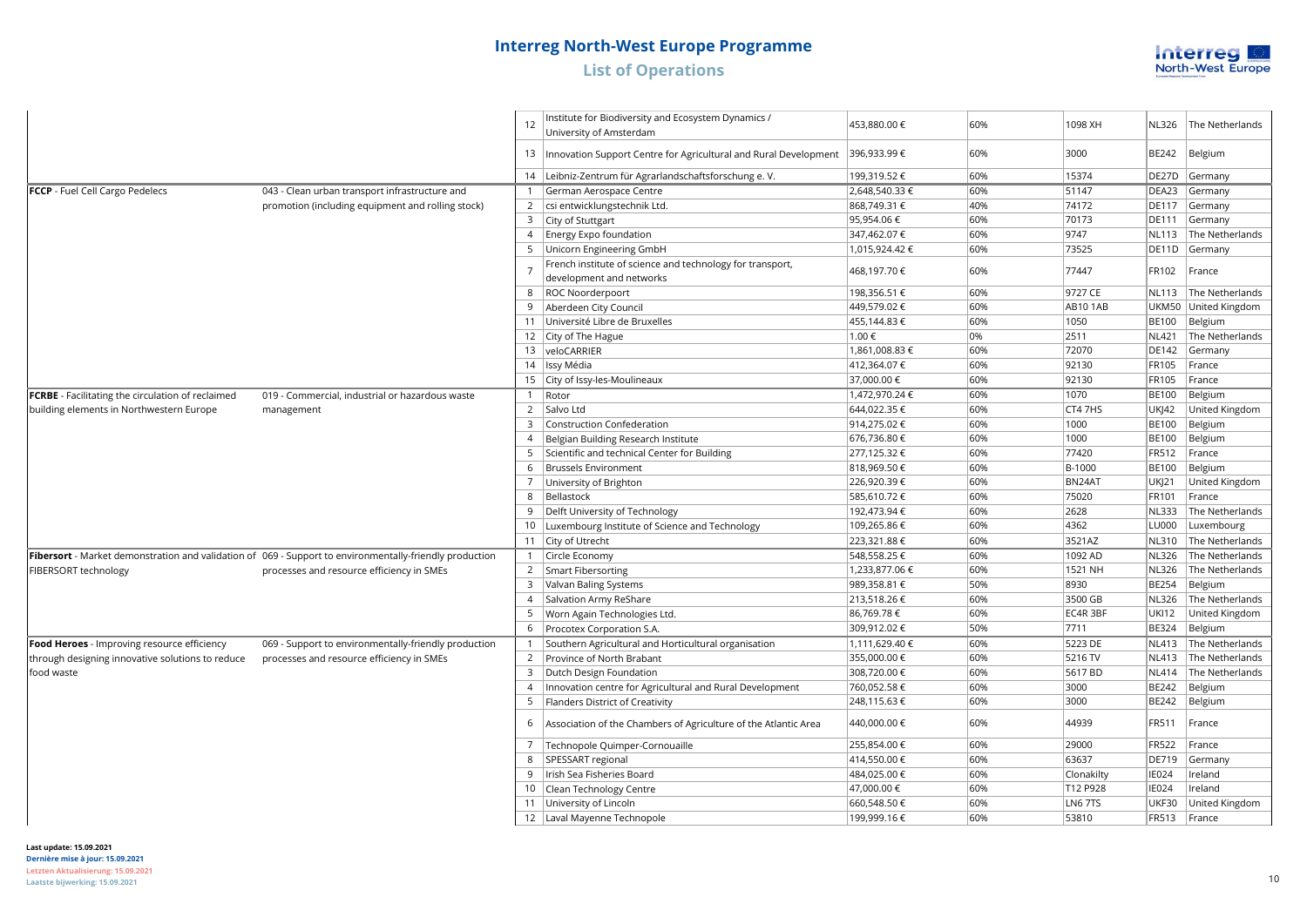

|                                                                                        |                                                                                                        |                | 13   In Ovo (Subpartner of PP1 - GBER Art. 25)                                            | 254,000.00 €   | 60% | 2333 BA         | <b>NL337</b> | The Netherlands      |
|----------------------------------------------------------------------------------------|--------------------------------------------------------------------------------------------------------|----------------|-------------------------------------------------------------------------------------------|----------------|-----|-----------------|--------------|----------------------|
|                                                                                        |                                                                                                        |                | 14   TUN Food Innovation BV (Sub-partner of PP1 - GBER Art 25)                            | 161,000.00 €   | 60% | 5926 RB         | <b>NL421</b> | The Netherlands      |
| <b>FORESEA</b> - Funding Ocean Renewable Energy                                        | 012 - Other renewable energy (including hydroelectric,                                                 | 1              | The European Marine Energy Centre Limited                                                 | 4,055,422.27 € | 60% | <b>KW163AW</b>  |              | UKM65 United Kingdom |
| through Strategic European Action                                                      | geothermal and marine energy) and renewable energy                                                     |                | 2 Stichting Dutch Marine Energy Centre                                                    | 436,760.68€    | 60% | 1817MN          | <b>NL322</b> | The Netherlands      |
|                                                                                        | integration (including storage, power to gas and                                                       | $\mathbf{3}$   | SmartBay Ireland Ltd                                                                      | 717,789.65 €   | 60% | H91 R673        | <b>IE023</b> | Ireland              |
|                                                                                        | renewable hydrogen infrastructure)                                                                     | $\overline{4}$ | Ecole Centrale de Nantes                                                                  | 2,583,459.69€  | 60% | 44321           | FR511        | France               |
|                                                                                        |                                                                                                        | 5              | Ocean Energy Europe                                                                       | 378,413.74 €   | 60% | 1040            | <b>BE100</b> | Belgium              |
|                                                                                        |                                                                                                        | 6              | Scotrenewables Tidal Power Ltd                                                            | 338,794.91 €   | 60% | <b>KW15 1ZL</b> |              | UKM65 United Kingdom |
|                                                                                        |                                                                                                        |                | Sustainable Marine Energy Ltd                                                             | 72,826.00 €    | 60% | <b>SO15 2NP</b> | <b>UKJ32</b> | United Kingdom       |
|                                                                                        |                                                                                                        | 8              | Corpower Ocean Ltd                                                                        | 329,511.75 €   | 60% | <b>KW16 3AW</b> |              | UKM65 United Kingdom |
|                                                                                        |                                                                                                        | 9              | Tocardo Tidal Energy Limited                                                              | 188,831.08€    | 60% | IV2 5GH         |              | UKM62 United Kingdom |
|                                                                                        |                                                                                                        |                | 12 Wood Group                                                                             | 38,465.00 €    | 40% |                 | <b>IE013</b> | Ireland              |
|                                                                                        |                                                                                                        |                | 13 Blackfish Engineering Design Limited                                                   | 40,249.99€     | 60% | BS9 2DR         | <b>UKK11</b> | United Kingdom       |
|                                                                                        |                                                                                                        |                | 15   Brunel University London                                                             | 30,167.21 €    | 60% | UB83PH          | <b>UKI11</b> | United Kingdom       |
|                                                                                        |                                                                                                        |                | 16   Irwin Carr Consulting                                                                | 19,999.99€     | 60% | <b>BT34 3NO</b> |              | UKN05 United Kingdom |
|                                                                                        |                                                                                                        |                | 17 Heriot Watt University                                                                 | 7,000.00 €     | 60% | EH144AS         |              | UKM25 United Kingdom |
|                                                                                        |                                                                                                        |                | 18 Nautricity Ltd                                                                         | 364,876.09€    | 60% | G2 8 X          |              | UKM34 United Kingdom |
|                                                                                        |                                                                                                        |                | 20 Laminaria UK Ltd                                                                       | 104,000.00 €   | 60% | KW16 3AW        |              | UKM65 United Kingdom |
|                                                                                        |                                                                                                        |                | 21 Whitford Ltd                                                                           | 40,250.00 €    | 40% | WA7 1TH         |              | UKD62 United Kingdom |
|                                                                                        |                                                                                                        |                | 22 Rovco Ltd                                                                              | 6,196.72€      | 60% | BS9 2RH         |              | UKK11 United Kingdom |
|                                                                                        |                                                                                                        |                | 23   SeaQurrent                                                                           | 82,840.50 €    | 60% | 9001 NM         | <b>NL321</b> | The Netherlands      |
|                                                                                        |                                                                                                        | 24             | Kornwerderzand Tidal B.V.                                                                 | 82,840.50 €    | 60% | 1779 GP         | <b>NL321</b> | The Netherlands      |
|                                                                                        |                                                                                                        |                | 26 Oceans of Energy                                                                       | 165,680.98€    | 60% | 2315 RZ         | <b>NL333</b> | The Netherlands      |
|                                                                                        |                                                                                                        |                | 28 Blue Ocean Monitoring                                                                  | 50,000.00 €    | 60% | <b>BT51 3DR</b> |              | UKN04 United Kingdom |
|                                                                                        |                                                                                                        |                | 29 Green Marine                                                                           | 249,500.00 €   | 60% | KW16 3AJ        |              | UKM65 United Kingdom |
|                                                                                        |                                                                                                        |                | 30 Resen Waves                                                                            | 20,000.00 €    | 60% | <b>N17GU</b>    | <b>UKI21</b> | United Kingdom       |
|                                                                                        |                                                                                                        |                | 31 Wello                                                                                  | 50,001.03 €    | 60% | <b>KW16 3AW</b> |              | UKM65 United Kingdom |
| GenComm - GENerating energy secure                                                     | 012 - Other renewable energy (including hydroelectric,                                                 |                | 1   Belfast Metropolitan College                                                          | 1,491,776.95 € | 60% | <b>BT127DU</b>  |              | UKN01 United Kingdom |
| COMMunities. Smart Hydrogen - Integrated<br>renewable energy, generation & storage. To | geothermal and marine energy) and renewable energy<br>integration (including storage, power to gas and | $\overline{2}$ | Viridian Energy Supply Limited / operating as Energia Hydrogen<br>Limited since July 2019 | 4,391,562.25 € | 60% | BT9 5NF         | UKN01        | United Kingdom       |
| develop a new model for exploiting remotely                                            | renewable hydrogen infrastructure)                                                                     |                | 3 HyEnergy Consultancy Limited                                                            | 712,133.37 €   | 60% | <b>RG45 7NQ</b> | <b>UKJ11</b> | United Kingdom       |
| generated electricity from renewable sources to                                        |                                                                                                        | $\overline{4}$ | Pure Energy Centre                                                                        | 658,070.70€    | 60% | ZE29TW          | <b>UKM66</b> | United Kingdom       |
| provide energy security for remote communities                                         |                                                                                                        | 5              | National University of Ireland Galway                                                     | 355,379.09€    | 60% |                 | <b>IE013</b> | Ireland              |
|                                                                                        |                                                                                                        | 6              | IZES gGmbH                                                                                | 1,931,493.90 € | 60% | 66115           | DEC01        | Germany              |
|                                                                                        |                                                                                                        | $\overline{7}$ | ENSICAEN                                                                                  | 96,000.00 €    | 60% | 14050           | FR251        | France               |
|                                                                                        |                                                                                                        | 8              | INSA (French National Institute for Applied Sciences) Rouen<br>Normandie                  | 887,095.42€    | 60% | 76801           | FR232        | France               |
|                                                                                        |                                                                                                        | 9              | <b>TK Renewables</b>                                                                      | 526,240.00 €   | 60% | <b>BT465EY</b>  | UKN05        | United Kingdom       |
|                                                                                        |                                                                                                        |                | 10 BURN Joint Research Group, Vrije University Brussels                                   | 398,600.19€    | 60% |                 | <b>BE100</b> | Belgium              |
|                                                                                        |                                                                                                        |                | 11 University of Luxembourg                                                               | 337,775.00 €   | 60% | L1359           | LU000        | Luxembourg           |
| <b>Green WIN</b> - Greener Waterway Infrastructure                                     | 013 - Energy efficiency renovation of public                                                           | $\mathbf{1}$   | Canal & River Trust                                                                       | 712,788.00 €   | 60% | <b>CV35 7JL</b> | UKG13        | United Kingdom       |
|                                                                                        | infrastructure, demonstration projects and supporting                                                  | $\overline{2}$ | Waterways Ireland                                                                         | 441,764.35 €   | 60% | <b>BT747JY</b>  | <b>IE011</b> | Ireland              |
|                                                                                        | measures                                                                                               | 3              | Ministry for Infrastructure and Water Management - Rijkswaterstaat 286,055.00 €           |                | 60% | 3526 LA         | <b>NL310</b> | The Netherlands      |
|                                                                                        |                                                                                                        | $\overline{4}$ | University of Liege - HECE                                                                | 506,528.60 €   | 60% | 4000            | <b>BE332</b> | Belgium              |
|                                                                                        |                                                                                                        | 5              | French Waterways                                                                          | 380,313.70 €   | 60% | 62400           | FR301        | France               |
|                                                                                        |                                                                                                        | 6              | Flemish Land Agency                                                                       | 278,225.00 €   | 60% | 1210            | <b>BE100</b> | Belgium              |
| <b>GROOF</b> - Greenhouses to Reduce CO2 on Roofs                                      | 013 - Energy efficiency renovation of public                                                           |                | Council for Economic Development of Construction                                          | 704,826.32 €   | 60% | 3290            | LU000        | Luxembourg           |
|                                                                                        | infrastructure, demonstration projects and supporting                                                  |                | 2 University of Liège                                                                     | 889,074.02€    | 60% | 4000            |              | BE310 Belgium        |
|                                                                                        |                                                                                                        |                |                                                                                           |                |     |                 |              |                      |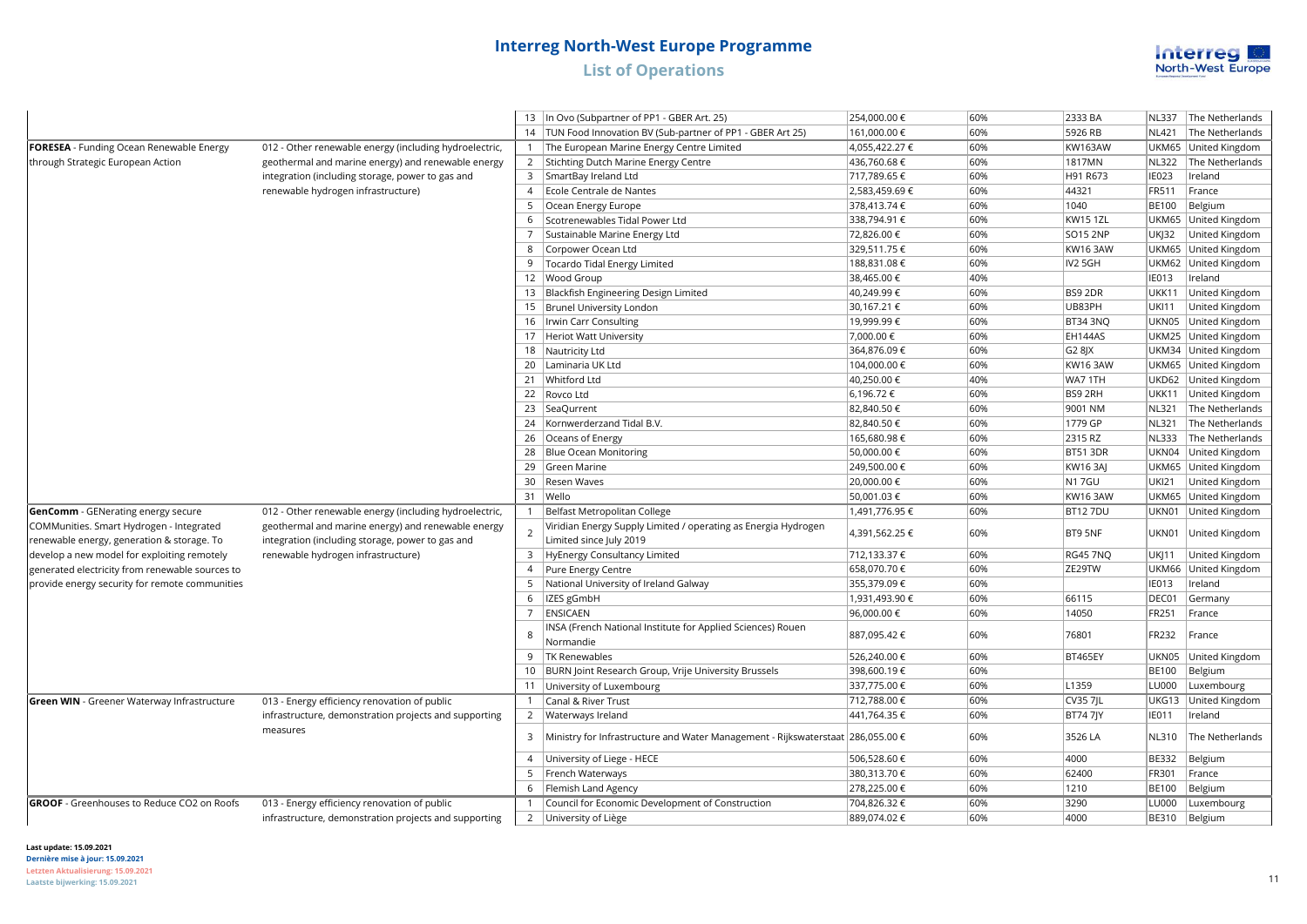

| measures                                           | 3                                                                                                    | <b>EBF GmbH</b> | 680,441.38 €                                                                           | 60%            | 64625 | <b>DE715</b>     | Germany      |                 |
|----------------------------------------------------|------------------------------------------------------------------------------------------------------|-----------------|----------------------------------------------------------------------------------------|----------------|-------|------------------|--------------|-----------------|
|                                                    |                                                                                                      | $\overline{4}$  | ASTREDHOR: The French technical institute of ornamental                                | 239,392.46 €   | 60%   | 75682            | FR101        | France          |
|                                                    |                                                                                                      |                 | horticulture                                                                           |                |       |                  |              |                 |
|                                                    |                                                                                                      | 5               | Scientific and Technical Center for Building                                           | 328,310.71 €   | 60%   | 77447            | FR101        | France          |
|                                                    |                                                                                                      | 6               | Trier University of applied Sciences<br>Institute for applied Material Flow Management | 461,852.95 €   | 60%   | 55761            | DEB15        | Germany         |
|                                                    |                                                                                                      | $\overline{7}$  | Groupe One                                                                             | 293,213.13€    | 60%   | 7090             | <b>BE323</b> | Belgium         |
|                                                    |                                                                                                      | 8               | <b>Cluster Eco Construction</b>                                                        | 174,842.14 €   | 60%   | 5000             | <b>BE352</b> | Belgium         |
|                                                    |                                                                                                      | 9               | Autonomous University of Barcelona                                                     | 200,238.10€    | 60%   | 08193            | ES511        | Spain           |
|                                                    |                                                                                                      | 10              | Les Jardins de Gally                                                                   | 623,421.77 €   | 60%   | 78870            | FR103        | France          |
|                                                    |                                                                                                      |                 | 11   Training Center for Sustainable Construction                                      | 343,648.70 €   | 50%   | 3290             | <b>LU000</b> | Luxembourg      |
| H2Share - Hydrogen Solutions for Heavy duty        | 043 - Clean urban transport infrastructure and                                                       |                 | WaterstofNet vzw                                                                       | 565,443.11 €   | 60%   | B-2300           | <b>BE213</b> | Belgium         |
|                                                    | transport Aimed at Reduction of Emissions in North promotion (including equipment and rolling stock) |                 | 2   VDL Bus Chassis BV                                                                 | 646,560.35€    | 40%   | 5652 AW          | <b>NL414</b> | The Netherlands |
| West Europe                                        |                                                                                                      | 3               | e-mobil BW GmbH                                                                        | 1.00€          | 60%   | 70176            | <b>DE111</b> | Germany         |
|                                                    |                                                                                                      | $\overline{4}$  | Hydrogen Europe                                                                        | 70,749.98€     | 60%   | 1000             | <b>BE100</b> | Belgium         |
|                                                    |                                                                                                      |                 | 5   VDL Enabling Transport Solutions                                                   | 862,940.05€    | 40%   | 5708 JZ          | <b>NL414</b> | The Netherlands |
|                                                    |                                                                                                      | 6               | Wystrach GmbH                                                                          | 1,293,999.95 € | 50%   | 47652            | DEA1B        | Germany         |
|                                                    |                                                                                                      |                 | 7 AutomotiveNL                                                                         | 155,000.00 €   | 60%   | 5708 JZ          | <b>NL414</b> | The Netherlands |
|                                                    |                                                                                                      |                 | 8   Dutch organization of Applied Science                                              | 66,608.00 €    | 60%   | 5708 JZ          | <b>NL414</b> | The Netherlands |
| H2SHIPS - System-Based Solutions for H2-Fuelled    | 012 - Other renewable energy (including hydroelectric,                                               |                 | European Institute for Energy Research                                                 | 599,337.50€    | 60%   | 76131            | <b>DE123</b> | Germany         |
| Water Transport in North-West Europe               | geothermal and marine energy) and renewable energy                                                   |                 | 2   Hynamics                                                                           | 349,455.25€    | 50%   | 92309            | FR101        | France          |
|                                                    | integration (including storage, power to gas and                                                     | 3               | University of Birmingham                                                               | 344,950.10 €   | 60%   | <b>B15 2TT</b>   | UKG31        | United Kingdom  |
|                                                    | renewable hydrogen infrastructure)                                                                   | $\overline{4}$  | Amsterdam Port Authority                                                               | 1,776,863.75 € | 60%   | 1013 AA          | <b>NL211</b> | The Netherlands |
|                                                    |                                                                                                      | 5               | Delft University of Technology                                                         | 737,265.25€    | 60%   | 2628 CD          | <b>NL333</b> | The Netherlands |
|                                                    |                                                                                                      | $\overline{7}$  | SYCTOM                                                                                 | 180,525.29€    | 60%   | 75001            | FR101        | France          |
|                                                    |                                                                                                      | 8               | Port of Paris                                                                          | 347,957.50€    | 50%   | 76022            | <b>FR232</b> | France          |
|                                                    |                                                                                                      | 9               | Port of Ostend                                                                         | 1,148,468.75 € | 40%   | 8400             | <b>BE255</b> | Belgium         |
|                                                    |                                                                                                      | $10-10$         | Steinbeis 2i GmbH                                                                      | 241,675.00 €   | 60%   | 70174            | <b>DE111</b> | Germany         |
|                                                    |                                                                                                      | 11              | HYDROGEN EUROPE                                                                        | 286,450.00€    | 60%   | 1060             | <b>BE100</b> | Belgium         |
|                                                    |                                                                                                      |                 | 12   Transport & Environment                                                           | 132,100.00 €   | 60%   | 1050             | <b>BE100</b> | Belgium         |
|                                                    |                                                                                                      |                 | 13 Tata Steel Europe                                                                   | 238,937.50€    | 40%   | 1970 CA          | <b>NL323</b> | The Netherlands |
| H4.0E - Housing 4.0 Energy                         | 013 - Energy efficiency renovation of public                                                         |                 | Province of Flemish Brabant                                                            | 811,896.68€    | 60%   | 3010             | <b>BE242</b> | Belgium         |
|                                                    | infrastructure, demonstration projects and supporting                                                |                 | 2   European Institute for Innovation - Technology (reg. ass.)                         | 247,883.75 €   | 60%   | 73525            | DE11D        | Germany         |
|                                                    | measures                                                                                             |                 | 3   Municipality of Almere                                                             | 847,607.63 €   | 60%   | 1315 HR          | <b>NL230</b> | The Netherlands |
|                                                    |                                                                                                      |                 | 4   TU Delft                                                                           | 467,097.09€    | 60%   | 2600 AA          | <b>NL230</b> | The Netherlands |
|                                                    |                                                                                                      | 5               | Carlow Kilkenny Energy Agency                                                          | 579,506.17€    | 60%   | R95 TP64         | <b>IE024</b> | Ireland         |
|                                                    |                                                                                                      | 6               | South West College                                                                     | 316,179.54€    | 60%   | <b>BT80 8DN</b>  | UKN05        | United Kingdom  |
|                                                    |                                                                                                      | 7               | Open Systems Lab (WikiHouse Foundation until 28th August 2018)                         | 246,148.95€    | 60%   | <b>PE27 5 JL</b> | UKH12        | United Kingdom  |
|                                                    |                                                                                                      | 8               | Kamp C                                                                                 | 176,006.35€    | 60%   | 2260             | <b>BE213</b> | Belgium         |
|                                                    |                                                                                                      | 9               | Holz100 Schwarzwald GmbH                                                               | 538,883.34 €   | 60%   | 77933            | <b>DE134</b> | Germany         |
| HappyMoo - Delivering NWE dairy farmers, vets      | 064 - Research and innovation processes in SMEs                                                      | $\mathbf{1}$    | Walloon Breeding Association asbl                                                      | 545,475.00 €   | 60%   | 5590             | <b>BE351</b> | Belgium         |
| and extension workers with innovative and holistic | (including voucher schemes, process, design, service and                                             |                 | 2   France Breeding Advise                                                             | 540,550.00 €   | 60%   | 75009            | FR101        | France          |
| monitoring tool to screen animals with regards to  | social innovation)                                                                                   | 3               | Regional association for performance testing in livestock breeding                     |                | 60%   | 70190            | <b>DE111</b> |                 |
| animal welfare and more especially freedom from    |                                                                                                      |                 | of Baden-Württemberg                                                                   | 333,550.00 €   |       |                  |              | Germany         |
| disease, hunger and stress, through new smart      |                                                                                                      | $\overline{4}$  | Qualitas AG                                                                            | 277,050.00€    | 0%    | 6300             | CH066        | Switzerland     |
| data opportunities and across a network of         |                                                                                                      | 5               | Walloon Agricultural Research Center                                                   | 475,275.00 €   | 60%   | 5030             | <b>BE352</b> | Belgium         |
| European farmers' organizations                    |                                                                                                      | 6               | University of Liège-Gembloux Agro-Bio Tech                                             | 331,650.00 €   | 60%   | 5030             | <b>BE352</b> | Belgium         |
|                                                    |                                                                                                      |                 | 7   ESTEL Digital                                                                      | 127,950.00 €   | 60%   | 54220            | FR411        | France          |
|                                                    |                                                                                                      |                 |                                                                                        |                |       |                  |              |                 |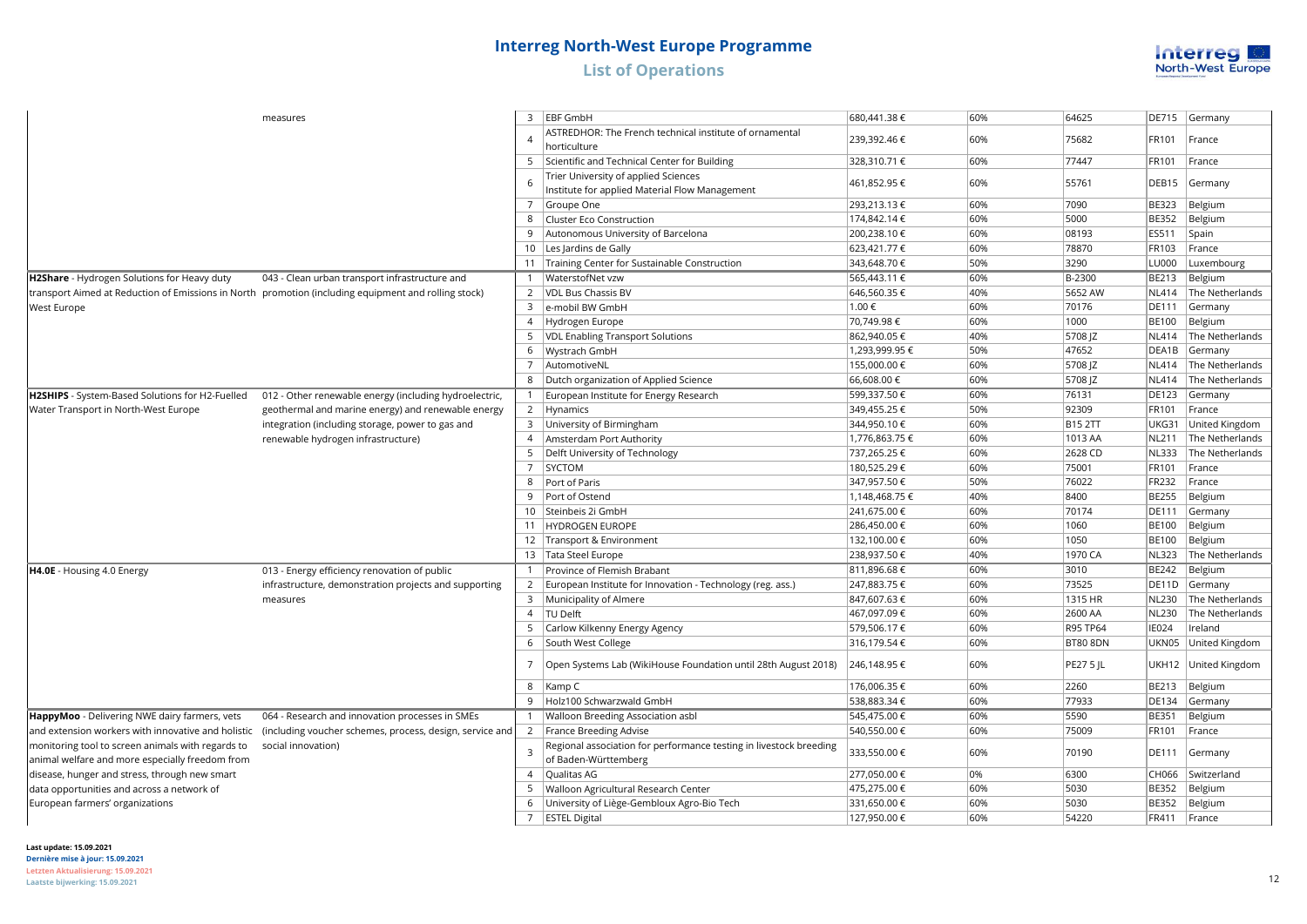

|                                                       |                                                                                                         | 8              | State Control Association of North Rhine-Westphalia                 | 305,900.00 €                    | 60% | 47809           | DEA14          | Germany                   |
|-------------------------------------------------------|---------------------------------------------------------------------------------------------------------|----------------|---------------------------------------------------------------------|---------------------------------|-----|-----------------|----------------|---------------------------|
|                                                       |                                                                                                         | 9              | Institute for milk testing GmbH & Co. KG                            | 62,300.00 €                     | 60% | 27283           | DEA14          | Germany                   |
|                                                       |                                                                                                         |                | 10 CONVIS s.c.                                                      | 262,450.00 €                    | 60% | 9085            | LU000          | Luxembourg                |
|                                                       |                                                                                                         |                | 11 French Livestock Institute                                       | 296,350.00 €                    | 60% | 75012           | FR101          | France                    |
|                                                       |                                                                                                         |                | 12   Irish Cattle Breeding Federation Society Limited               | 260,750.00€                     | 60% | P72 X050        | <b>IE025</b>   | Ireland                   |
|                                                       |                                                                                                         |                | 13 NATIONAL MILK RECORDS PLC                                        | 310,150.00€                     | 60% | <b>SN151BN</b>  | UKK15          | United Kingdom            |
|                                                       |                                                                                                         |                |                                                                     |                                 | 60% | <sup>2</sup>    |                |                           |
|                                                       | HeatNet NWE - Transition strategies for delivering 023 - Environmental measures aimed at reducing and / |                | 1   City of Dublin Energy Management Agency Ltd                     | 1,200,422.52 €<br>1,885,736.87€ | 60% | PL1 3BJ         | IE021<br>UKK41 | Ireland<br>United Kingdom |
| low carbon district heat                              | or avoiding greenhouse gas emissions (including                                                         | 3              | 2   Plymouth City Council                                           | 403,021.84 €                    | 60% | 5032            | <b>BE352</b>   | Belgium                   |
|                                                       | treatment and storage of methane gas and composting)                                                    | $\overline{4}$ | Cluster Cap Construction ASBL                                       | 1,349,002.50 €                  | 60% | 8500            |                |                           |
|                                                       |                                                                                                         |                | City of Kortrijk                                                    |                                 |     |                 | <b>BE254</b>   | Belgium                   |
|                                                       |                                                                                                         | 5              | Intermunicipal Association Leiedal                                  | 299,750.00 €                    | 60% | 8500            | <b>BE254</b>   | Belgium                   |
|                                                       |                                                                                                         | 6              | <b>Energy Cities</b>                                                | 316,682.50€                     | 60% | F25000          | <b>FR431</b>   | France                    |
|                                                       |                                                                                                         |                | 7 Ecoliane                                                          | 1,410,490.04€                   | 60% | 59350           | <b>FR302</b>   | France                    |
|                                                       |                                                                                                         | 8              | University of Gent                                                  | 350,305.00 €                    | 60% | 8500            | <b>BE254</b>   | Belgium                   |
|                                                       |                                                                                                         | 9              | Amsterdam University of Applied Sciences                            | 361,815.88 €                    | 60% | 1000BA          | <b>NL326</b>   | The Netherlands           |
|                                                       |                                                                                                         |                | 10 7 Vents                                                          | 37,992.10 €                     | 60% | 50200           | <b>FR252</b>   | France                    |
|                                                       |                                                                                                         | 11             | Aberdeen City Council                                               | 1,014,142.50 €                  | 60% | <b>AB10 1AQ</b> |                | UKM50 United Kingdom      |
|                                                       |                                                                                                         |                | 12 Mijnwater B.V.                                                   | 1,631,912.11 €                  | 60% | 6419 AT         | <b>NL423</b>   | The Netherlands           |
|                                                       |                                                                                                         |                | 13 South Dublin County Council                                      | 941,073.00 €                    | 60% | D24             | IE021          | Ireland                   |
|                                                       |                                                                                                         | 14             | Centre for studies and expertise on Risks, Environment, Mobility,   | 370,839.06€                     | 60% | 59019           | FR301          | France                    |
|                                                       |                                                                                                         |                | and Urban and Country Planning                                      |                                 |     |                 |                |                           |
| <b>HECTOR</b> - Hydrogen waste collection vehicles in | 012 - Other renewable energy (including hydroelectric,                                                  | $\mathbf{1}$   | Aberdeen City Council - Lead Partner                                | 1,936,893.10 €                  | 60% | <b>AB10 1AQ</b> |                | UKM50 United Kingdom      |
| North West Europe                                     | geothermal and marine energy) and renewable energy                                                      |                | 2 Hydrogen, Fuel Cells and Electro-mobility in European Regions     | 65,772.94€                      | 60% | 1000            |                | BE100 Belgium             |
|                                                       | integration (including storage, power to gas and                                                        |                | 3 Aberdeen City Council                                             | 5,841.55 €                      | 60% | <b>AB10 1AQ</b> |                | UKM50 United Kingdom      |
|                                                       | renewable hydrogen infrastructure)                                                                      | $\overline{4}$ | Municipality of Groningen                                           | 1,107,615.00 €                  | 60% | 9712 HN         | NLZZZ          | The Netherlands           |
|                                                       |                                                                                                         | 5              | SUEZ recycling and recovery Netherlands                             | 1,190,535.00 €                  | 60% | 6842 CV         | <b>NL226</b>   | The Netherlands           |
|                                                       |                                                                                                         | 6              | Publicly owned venture of the municipality of Duisburg              | 1,108,599.00 €                  | 60% | 47059           | DEA12          | Germany                   |
|                                                       |                                                                                                         | $\overline{7}$ | ARP-GAN                                                             | 1,108,599.00 €                  | 60% | 1150            | <b>BE100</b>   | Belgium                   |
|                                                       |                                                                                                         | 8              | Touraine Vallee de l'Indre Municipalities                           | 1,108,599.00 €                  | 60% | 37250           | FR244          | France                    |
|                                                       |                                                                                                         | 9              | AGR Waste Management Services                                       | 1,157,799.00 €                  | 60% | 45699           | DEA36          | Germany                   |
|                                                       |                                                                                                         |                | 10   HAN University of Applied Science                              | 460,697.10 €                    | 60% | 6826 CC         | <b>NL226</b>   | The Netherlands           |
| HI-ECOWIRE - High quality ecoefficient magnet         | 064 - Research and innovation processes in SMEs                                                         | $\overline{1}$ | Materia Nova                                                        | 952,100.86€                     | 50% | 7000            | <b>BE323</b>   | Belgium                   |
| wire                                                  | (including voucher schemes, process, design, service and                                                | 2              | <b>GREEN ISOLIGHT INTERNATIONAL</b>                                 | 220,532.50€                     | 60% | 62113           | FR301          | France                    |
|                                                       | social innovation)                                                                                      | 3              | Artois University                                                   | 527,108.68€                     | 60% | 62030           | FR301          | France                    |
|                                                       |                                                                                                         | $\overline{4}$ | SHWire                                                              | 587,309.36 €                    | 60% | 32676           | DEA45          | Germany                   |
|                                                       |                                                                                                         | 5              | <b>JEUMONT Electric SAS</b>                                         | 242,045.27€                     | 60% | 59572           | <b>FR301</b>   | France                    |
|                                                       |                                                                                                         | 6              | National University of Ireland Galway                               | 119,332.03€                     | 60% | H91 TK33        | IE013          | Ireland                   |
|                                                       |                                                                                                         | $\overline{7}$ | <b>KDE ENERGY FRANCE</b>                                            | 205,816.73€                     | 60% | 59260           | <b>FR301</b>   | France                    |
|                                                       |                                                                                                         |                | 8 ESIX                                                              | 176,000.00 €                    | 60% | 7870            | <b>BE323</b>   | Belgium                   |
|                                                       |                                                                                                         | 9              | NEWTECH                                                             | 688,129.07€                     | 60% | 28066           | ITC15          | Italy                     |
|                                                       |                                                                                                         |                | 10 Moveo Pole                                                       | 92,220.00 €                     | 60% | 76801           | <b>FR232</b>   | France                    |
|                                                       |                                                                                                         |                | University of Applied Sciences Esslingen, Institute for Sustainable |                                 |     |                 |                |                           |
|                                                       |                                                                                                         | 11             | <b>Energy and Mobility</b>                                          | 154,337.50€                     | 60% | 73728           | <b>DE113</b>   | Germany                   |
|                                                       | ICaRE4Farms - Increase the capacity of Renewable 012 - Other renewable energy (including hydroelectric, | 1              | Laval Mayenne Technopole                                            | 566,697.21 €                    | 60% | 53000           | <b>FR513</b>   | France                    |
| Energies (RE) in Farms in the North West Europe       | geothermal and marine energy) and renewable energy                                                      |                | 2 Association of Chambers of Agriculture of the Atlantic Area       | 261,390.64€                     | 60% | 44939           | <b>FR511</b>   | France                    |
| Region by using Solar Thermal Energy                  | integration (including storage, power to gas and<br>renewable hydrogen infrastructure)                  | 3              | Innovation Support Centre for Agricultural and Rural Development    | 321,075.46 €                    | 60% | 3000            | <b>BE242</b>   | Belgium                   |
|                                                       |                                                                                                         | $\overline{4}$ | University of Lincoln                                               | 414,132.22 €                    | 60% | LN6 7TS         | UKF30          | United Kingdom            |
|                                                       |                                                                                                         |                | 5 SunChip Projects                                                  | 333,266.85€                     | 60% | 7551CA          |                | NL212 The Netherlands     |
|                                                       |                                                                                                         |                | 6 Cornelissen Consulting Services BV                                | 358,238.44 €                    | 60% | 7411 PL         |                | NL213 The Netherlands     |
|                                                       |                                                                                                         |                |                                                                     |                                 |     |                 |                |                           |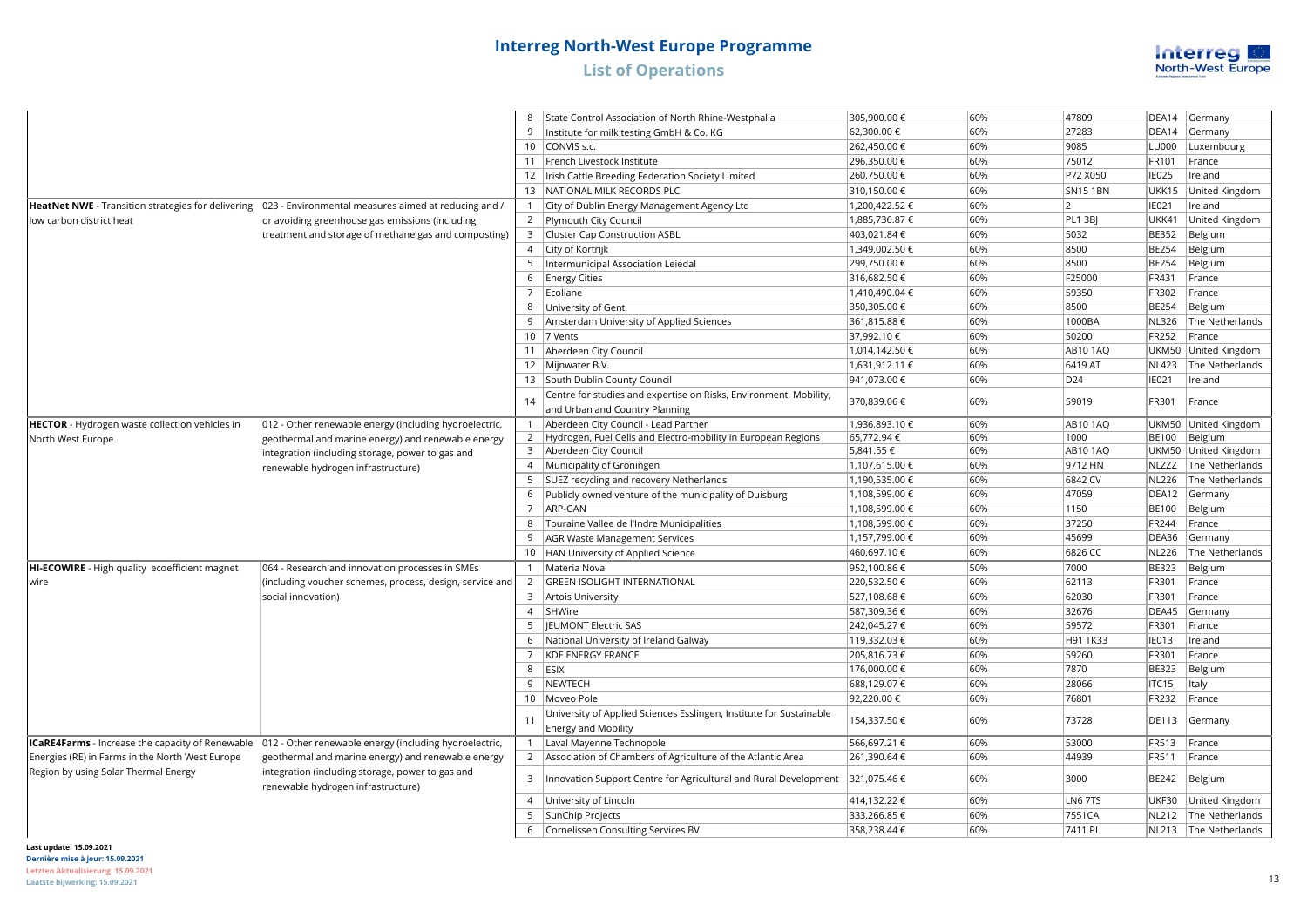

|                                                          |                                                          | 7              | South Britanny University                                                                                | 357,906.80€    | 60% | 56100           | <b>FR524</b> | France                |
|----------------------------------------------------------|----------------------------------------------------------|----------------|----------------------------------------------------------------------------------------------------------|----------------|-----|-----------------|--------------|-----------------------|
|                                                          |                                                          | 8              | Northern and Western Regional Assembly                                                                   | 342,300.00 €   | 60% |                 | <b>IE013</b> | Ireland               |
|                                                          |                                                          | 9              | Feng Technologies Ltd                                                                                    | 462,474.81 €   | 60% | 53000           | <b>FR513</b> | France                |
| <b>IDEA</b> - Implementation and development of          | 064 - Research and innovation processes in SMEs          |                | 1   Flemish Institute for Technological Research - VITO NV                                               | 3,181,415.72 € | 60% | 2400            | <b>BE213</b> | Belgium               |
| economic viable algae-based value chains in NWE          | (including voucher schemes, process, design, service and | <sup>2</sup>   | Research centre Jülich GmbH                                                                              | 289,560.59€    | 60% | 52425           | DEA26        | Germany               |
|                                                          | social innovation)                                       |                | 3 Algae Natural Food SAS                                                                                 | 146,615.51 €   | 60% | 67400           | FR421        | France                |
|                                                          |                                                          | $\overline{4}$ | <b>BB</b> projects                                                                                       | 368,841.01 €   | 60% | 3000            | <b>BE242</b> | Belgium               |
|                                                          |                                                          | 5              | CentraleSupélec-higher education engineering school                                                      | 864,348.51 €   | 60% | 92295           | <b>FR105</b> | France                |
|                                                          |                                                          | 6              | Feed Design Lab                                                                                          | 116,000.00 €   | 60% | 5861            | <b>NL421</b> | The Netherlands       |
|                                                          |                                                          |                | Thomas More University college                                                                           | 605,419.23€    | 60% | 2440            | <b>BE213</b> | Belgium               |
|                                                          |                                                          | 8              | Teagasc - The Irish Agricultural and Food Development Authority                                          | 801,781.88€    | 60% | 15              | <b>IE021</b> | Ireland               |
|                                                          |                                                          |                | 10   University of Twente                                                                                | 527,257.76€    | 60% | 7522            | <b>NL213</b> | The Netherlands       |
|                                                          |                                                          |                | 11   Swansea University                                                                                  | 179,084.92 €   | 60% | SA2 8PP         | UKL18        | United Kingdom        |
|                                                          |                                                          |                | 12 Research Station for Fruit npo                                                                        | 205,325.00 €   | 60% | 3800            | <b>BE221</b> | Belgium               |
|                                                          |                                                          |                | 13 Heirbaut Agricultural Company                                                                         | 88,008.00 €    | 60% | 9140            | <b>BE236</b> | Belgium               |
| <b>IMAGINE</b> - Inclusive Market AGriculture Incubator  | 064 - Research and innovation processes in SMEs          |                | 1 Economic Office for the Province of Namur                                                              | 1,227,298.01 € | 60% | 5000            | <b>BE352</b> | Belgium               |
| in North-west Europe                                     | (including voucher schemes, process, design, service and | 2              | Surrey County Council                                                                                    | 557,163.79€    | 60% | KT1 2DN         | <b>UKJ23</b> | United Kingdom        |
|                                                          | social innovation)                                       | $\overline{3}$ | Palme Association                                                                                        | 249,020.00 €   | 60% | 75544           | FR101        | France                |
|                                                          |                                                          | $\overline{4}$ | Moussy-Le-Neuf municipality                                                                              | 575,956.64€    | 60% | 77230           | FR102        | France                |
|                                                          |                                                          | 5              | Regie de Quartier Association of Paris 15th                                                              | 506,781.01 €   | 60% | 75015           | FR101        | France                |
|                                                          |                                                          | 6              | Sustainable Food Foundation                                                                              | 240,452.24 €   | 60% | 5617 BE         | <b>NL414</b> | The Netherlands       |
|                                                          |                                                          | $\overline{7}$ | Walloon office for vocational training and employment                                                    | 121,476.00 €   | 60% | 6000            | <b>BE322</b> | Belgium               |
|                                                          |                                                          | 8              | Agricultural Technical School Ettelbruck                                                                 | 199,478.47 €   | 60% | 9080            | <b>LU000</b> | Luxembourg            |
| IT4Anxiety - Managing anxiety via innovative             | 112 - Enhancing access to affordable, sustainable and    |                | 1   St-Martin Neuropsychiatric Centre                                                                    | 1,025,795.43 € | 60% | 5100            | <b>BE352</b> | Belgium               |
| technologies for better mental health                    | high-quality services, including health care and social  |                | 3   Ulster University                                                                                    | 517,682.00 €   | 60% | <b>BT487IL</b>  | UKN04        | United Kingdom        |
|                                                          | services of general interest                             | $\overline{4}$ | National Health Services Western Isles                                                                   | 425,118.35 €   | 60% | UK HS1 2BB      | UKM64        | United Kingdom        |
|                                                          |                                                          | 5              | Live-Out                                                                                                 | 371,922.50€    | 60% | 22950           | <b>FR521</b> | France                |
|                                                          |                                                          | 6              | Higher Education Institution of the Province of Namur                                                    | 433,161.72 €   | 60% | 5000            | <b>BE352</b> | Belgium               |
|                                                          |                                                          | $\overline{7}$ | EPSM Lille Métropole - WHOCC Collaborating Centre for research<br>and training in mental health of Lille | 599,450.81 €   | 60% | 59487           | FR301        | France                |
|                                                          |                                                          | 8              | University of Amsterdam                                                                                  | 612,867.43€    | 60% | 1081 BT         | <b>NL326</b> | The Netherlands       |
|                                                          |                                                          | 9              | Evangelisches Klinikum Bethel, Department of Psychiatry and<br>Psychotherapy                             | 659,576.64 €   | 60% | 33617           | DEA41        | Germany               |
|                                                          |                                                          |                | 10   Namur-Europe-Wallonie asbl                                                                          | 385,874.55 €   | 60% | 5000            | <b>BE352</b> | Belgium               |
|                                                          |                                                          | 11             | Agency for the Scientific Cooperation Africa Luxembourg                                                  | 21,300.00 €    | 60% | 1420            | <b>LU000</b> | Luxembourg            |
|                                                          |                                                          |                | 12   Brainscan BV                                                                                        | 346,517.54 €   | 60% | 7251RT          | <b>NL225</b> | The Netherlands       |
|                                                          |                                                          |                | $13$ GAC                                                                                                 | 935,894.37€    | 60% | 92130           | FR211        | France                |
| <b>ITEG</b> - Integrating Tidal energy into the European | 012 - Other renewable energy (including hydroelectric,   |                | 1   European Marine Energy Centre                                                                        | 2,730,008.86 € | 60% | <b>KW163AW</b>  | UKM65        | United Kingdom        |
| Grid                                                     | geothermal and marine energy) and renewable energy       |                | 2   Normandy Development Agency                                                                          | 5,988.66€      | 60% | 14460           | <b>FR251</b> | France                |
|                                                          | integration (including storage, power to gas and         | 3              | <b>Energy Valley</b>                                                                                     | 111,778.25 €   | 60% | 9747            | <b>NLZZZ</b> | The Netherlands       |
|                                                          | renewable hydrogen infrastructure)                       |                | 4 University of Caen Normandy                                                                            | 613,311.58€    | 60% | 50130           | FR251        | France                |
|                                                          |                                                          | 5              | University of le Havre Normandy                                                                          | 259,668.55€    | 60% | 76063           | <b>FR232</b> | France                |
|                                                          |                                                          | 6              | Gent University                                                                                          | 142,063.55 €   | 60% | 9000            | <b>BE255</b> | Belgium               |
|                                                          |                                                          | 7              | Energy Systems Catapult                                                                                  | 563,391.39€    | 60% | <b>B4 6BS</b>   | UKG31        | United Kingdom        |
|                                                          |                                                          | 8              | Elogen (formerly known as AREVA H2GEN)                                                                   | 2,941,216.91 € | 40% | 91940           | FR104        | France                |
|                                                          |                                                          | 9              | Orbital Marine Power Ltd                                                                                 | 4,308,281.41 € | 60% | <b>KW15 1ZL</b> |              | UKM65 United Kingdom  |
|                                                          |                                                          |                | 10 Smart Hydrogen Consulting                                                                             | 121,369.03 €   | 60% | <b>GU10 3OT</b> | <b>UKI21</b> | United Kingdom        |
| LOGIC - Low Carbon off Grid Communities                  | 012 - Other renewable energy (including hydroelectric,   | $\mathbf{1}$   | Regional development agency North Holland North                                                          | 308.212.84€    | 60% | 1817 MS         |              | NL322 The Netherlands |

### **Last update: 15.09.2021**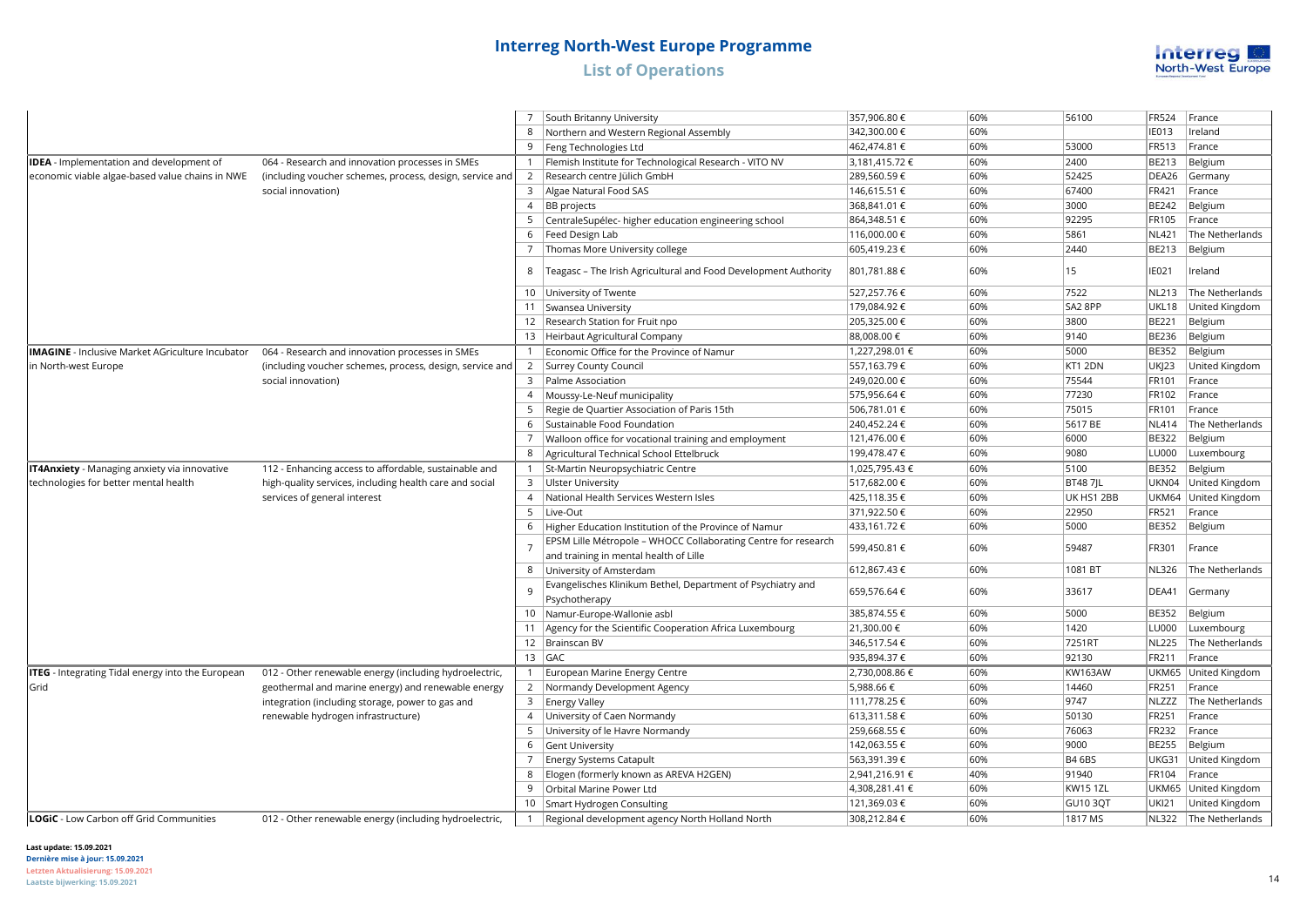

|                                                                                                 | geothermal and marine energy) and renewable energy<br>integration (including storage, power to gas and | $\overline{2}$ | University of Applied Sciences Trier<br>Institute for Applied Material Flow Management - IfaS | 289,551.01 €   | 60%        | 55761              | DEB15             | Germany              |
|-------------------------------------------------------------------------------------------------|--------------------------------------------------------------------------------------------------------|----------------|-----------------------------------------------------------------------------------------------|----------------|------------|--------------------|-------------------|----------------------|
|                                                                                                 | renewable hydrogen infrastructure)                                                                     |                | 3   Foundation Off Grid Test Centre (OGTC)                                                    | 389,140.00 €   | 60%        | 1715 GV            | <b>NL321</b>      | The Netherlands      |
|                                                                                                 |                                                                                                        | $\overline{4}$ | the islands of Ponant                                                                         | 84,530.00 €    | 60%        | 56400              | <b>FR524</b>      | France               |
|                                                                                                 |                                                                                                        | 5              | Aquatera Ltd                                                                                  | 236,575.00 €   | 60%        | <b>KW163AW</b>     |                   | UKM65 United Kingdom |
|                                                                                                 |                                                                                                        |                | 6   Tocardo Solutions BV                                                                      | 1,206,890.00 € | 60%        | 1779GP             | <b>NL321</b>      | The Netherlands      |
|                                                                                                 |                                                                                                        | 7              |                                                                                               |                | 60%        |                    |                   |                      |
|                                                                                                 |                                                                                                        |                | Alliance for Rural Electrification                                                            | 193,950.00 €   |            | 1040               | <b>BE100</b>      | Belgium              |
|                                                                                                 |                                                                                                        | 8              | Associated community administration Birkenfeld                                                | 916,512.50€    | 60%        | 55765              | DEB <sub>15</sub> | Germany              |
|                                                                                                 |                                                                                                        | 9              | Water authority North-Holland North                                                           | 584,600.00 €   | 60%        | 1703 WC            | <b>NL322</b>      | The Netherlands      |
| Machining4.0 - Towards the machining shop-floor 064 - Research and innovation processes in SMEs |                                                                                                        |                | 1 Sirris, the collective center of the technological industry                                 | 1,089,810.15€  | 60%        | BE-3001            | <b>BE242</b>      | Belgium              |
| of the future                                                                                   | (including voucher schemes, process, design, service and                                               |                | 2   Technical Centre for mechanical industries                                                | 655,603.75€    | 60%        | 60300              | <b>FR222</b>      | France               |
|                                                                                                 | social innovation)                                                                                     |                | 3   Fraunhofer Application Center Industrial Automation (IOSB-INA)                            | 123,174.93 €   | 60%        | 32657              | DEA45             | Germany              |
|                                                                                                 |                                                                                                        |                | 4   Irish Manufacturing Research                                                              | 841,124.10€    | 60%        | l 9                | IE021             | Ireland              |
|                                                                                                 |                                                                                                        |                | 5 University College Dublin - National University of Ireland Dublin                           | 498,499.54€    | 60%<br>60% | D04V1W8<br>8800    | IE021             | Ireland              |
|                                                                                                 |                                                                                                        | 6              | Swiss Mechatronics                                                                            | 249,260.47€    |            |                    | CH040             | Switzerland          |
|                                                                                                 |                                                                                                        | $\overline{7}$ | ZHAW Zurich University of Applied Sciences                                                    | 457,412.61 €   | 60%        | 8401               | CH040             | Switzerland          |
|                                                                                                 |                                                                                                        | 8              | Foundation STODT Practice Center for advanced Technology                                      | 505,196.28€    | 60%        | 7553 VZ            | <b>NL213</b>      | The Netherlands      |
|                                                                                                 |                                                                                                        | 9              | University of Strathclyde                                                                     | 316,239.73€    | 60%        | G1 1XQ             |                   | UKM34 United Kingdom |
|                                                                                                 |                                                                                                        |                | 10   Medical Mountains AG                                                                     | 271,209.20€    | 60%        | 78532              | <b>DE137</b>      | Germany              |
| <b>MATMED</b> - Advanced Materials for Regenerative                                             | 064 - Research and innovation processes in SMEs                                                        |                | 1 GM Business Support Ltd                                                                     | 742,878.47 €   | 60%        | M <sub>15</sub> JW | UKD31             | United Kingdom       |
| Medicine and Medical Devices in contact with the                                                | (including voucher schemes, process, design, service and                                               |                | 2 Center for NanoTechnology (CeNTech) Ltd.                                                    | 351,863.16€    | 60%        | 48149              | DEA33             | Germany              |
| human body                                                                                      | social innovation)                                                                                     |                | 3   Development Company East Netherlands NV (East NL)                                         | 374,770.20€    | 60%        | 7333 NP            | <b>NL221</b>      | The Netherlands      |
|                                                                                                 |                                                                                                        | $\overline{4}$ | <b>Ghent University</b>                                                                       | 591,299.57€    | 60%        | 9000               | <b>BE234</b>      | Belgium              |
|                                                                                                 |                                                                                                        |                | 5   MedLife                                                                                   | 469,419.30 €   | 60%        | 52068              | DEA22             | Germany              |
|                                                                                                 |                                                                                                        | 6              | The University of Manchester                                                                  | 432,695.66 €   | 60%        | M13 9PL            |                   | UKD32 United Kingdom |
|                                                                                                 |                                                                                                        |                | Aachen-Maastricht Institute for Biobased Materials (Maastricht<br>University)                 | 476,045.21 €   | 60%        | 6167 RD            | <b>NL422</b>      | The Netherlands      |
|                                                                                                 |                                                                                                        | 8              | Brabant Development Agency                                                                    | 65,306.22€     | 60%        | 5026 PG            | <b>NL412</b>      | The Netherlands      |
|                                                                                                 |                                                                                                        | 9              | Development Agency of Nordhessen                                                              | 75,250.04€     | 60%        | 34117              | <b>DE731</b>      | Germany              |
| MegaAWE - Maturing utility-scale Airborne Wind                                                  | 064 - Research and innovation processes in SMEs                                                        | $\mathbf{1}$   | Mayo County Council                                                                           | 705,069.90€    | 60%        |                    | <b>IE013</b>      | Ireland              |
| Energy towards commercialization                                                                | (including voucher schemes, process, design, service and                                               |                | 2   Airborne Wind Europe AISBL                                                                | 637,587.99€    | 60%        | 1000               | <b>BE100</b>      | Belgium              |
|                                                                                                 | social innovation)                                                                                     |                | 3   Ampyx Power B.V.                                                                          | 5,319,261.56€  | 60%        | 2521 AL            | <b>NL332</b>      | The Netherlands      |
|                                                                                                 |                                                                                                        |                | 4   Parkburn Precision Handling Systems                                                       | 1,294,770.00 € | 60%        | ML3 0ED            |                   | UKM34 United Kingdom |
|                                                                                                 |                                                                                                        | 5              | Offshore Renewable Energy Catapult                                                            | 53,211.40 €    | 60%        | <b>NE24 1LZ</b>    | UKC21             | United Kingdom       |
|                                                                                                 |                                                                                                        | 6              | Kiteswarms GmbH                                                                               | 208,362.00 €   | 60%        | 79427              | DE131             | Germany              |
|                                                                                                 |                                                                                                        | $\overline{7}$ | SmartBay Ireland                                                                              | 128,607.47 €   | 60%        | H91 DCH9           | <b>IE013</b>      | Ireland              |
|                                                                                                 |                                                                                                        |                | RWE Renewables GmbH (Note that RWE Renewables GmbH                                            |                |            |                    |                   |                      |
|                                                                                                 |                                                                                                        | 8              | replaces the Step 1 applicant E.ON Climate and Renewables which                               | 2,602,326.98€  | 40%        | 45145              | DEA13             | Germany              |
|                                                                                                 |                                                                                                        |                | has moved to the RWE group.)                                                                  |                |            |                    |                   |                      |
|                                                                                                 |                                                                                                        | 9              | Belgian Anonymous Company of Aeronautical Constructions -<br>Limburg                          | 867,354.22€    | 60%        |                    | <b>BE100</b>      | Belgium              |
|                                                                                                 |                                                                                                        |                |                                                                                               |                |            |                    |                   |                      |
|                                                                                                 |                                                                                                        |                | 10 European Marine Energy Centre                                                              | 134,447.04 €   | 60%        | <b>KW16 3AW</b>    |                   | UKM65 United Kingdom |
|                                                                                                 |                                                                                                        |                | 11 European Institute for Innovation - Technology (Elfl-TECH)                                 | 89,163.74€     | 60%        | 73525              |                   | DE11D Germany        |
|                                                                                                 |                                                                                                        |                | 12 Bretagne Développement Innovation                                                          | 107,028.72€    | 60%        | 35510              | <b>FR523</b>      | France               |
|                                                                                                 |                                                                                                        |                | 13 Siemens Industry Software NV                                                               | 191,499.92 €   | 40%        | 3001               | <b>BE242</b>      | Belgium              |
| MiteControl - Ensuring food safety, animal health                                               | 112 - Enhancing access to affordable, sustainable and                                                  | $\mathbf{1}$   | <b>Experimental Poultry Centre</b>                                                            | 1,259,502.59€  | 60%        | 2440               | <b>BE213</b>      | Belgium              |
| and welfare standards through development of                                                    | high-quality services, including health care and social                                                |                | 2 Koppert BV                                                                                  | 184,470.50 €   | 60%        | 2651BE             | NL33A             | The Netherlands      |
| innovative IPM programmes to control poultry red                                                | services of general interest                                                                           | 3              | Université Paul-Valéry Montpellier 3                                                          | 769,695.90€    | 60%        | 34199              | FR813             | France               |
| mite infestations                                                                               |                                                                                                        |                | 4   Technical Poultry Institute                                                               | 278,625.76€    | 60%        | 75009              | FR101             | France               |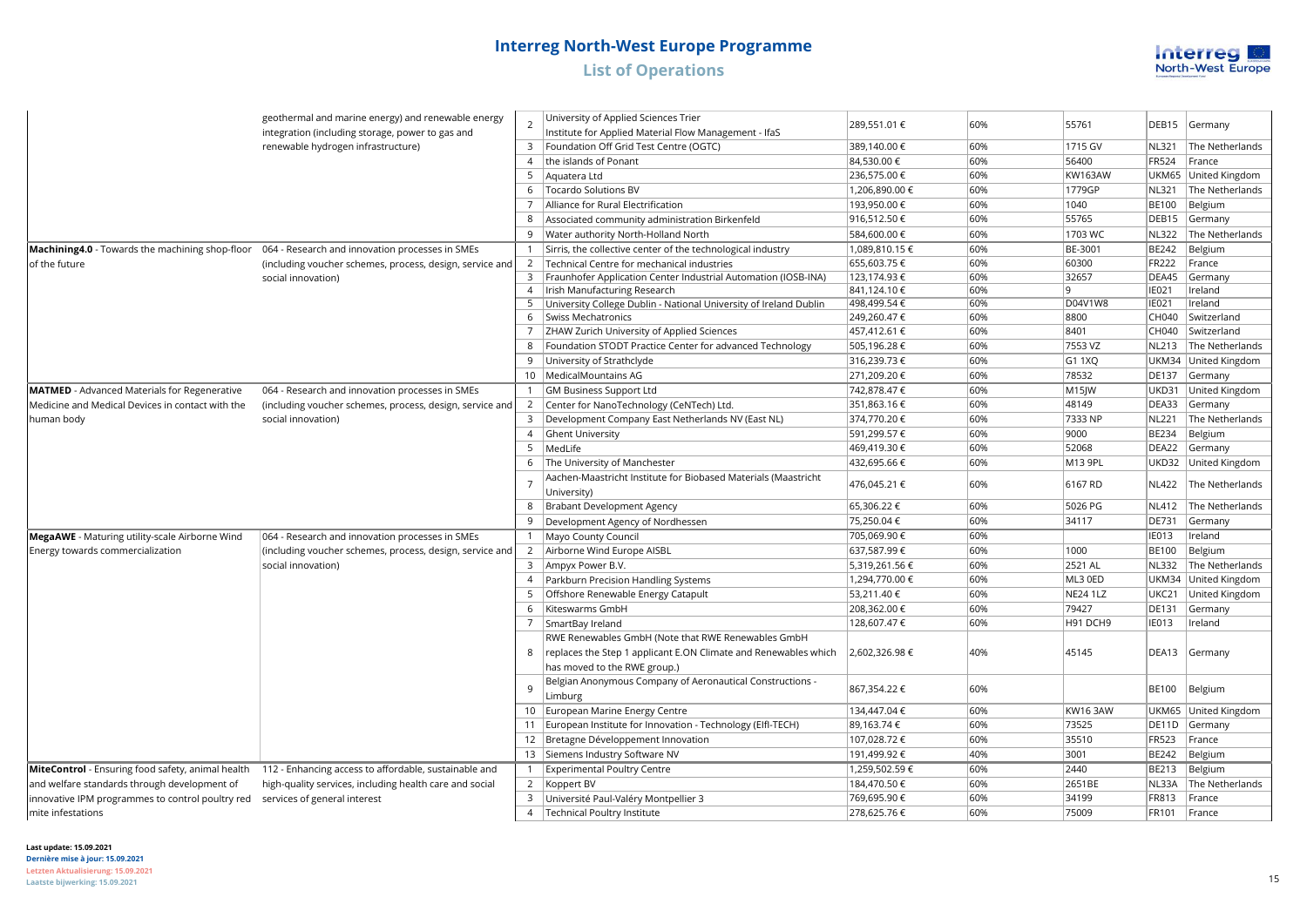

|                                                                |                                                                   |                | University of Leuven, represented by KU Leuven Research &                    |                |     |                 |              |                         |
|----------------------------------------------------------------|-------------------------------------------------------------------|----------------|------------------------------------------------------------------------------|----------------|-----|-----------------|--------------|-------------------------|
|                                                                |                                                                   | 5              | Development                                                                  | 709,253.10 €   | 60% | 3000            | BE242        | Belgium                 |
|                                                                |                                                                   |                | 6 RSK ADAS Ltd                                                               | 136,401.97 €   | 60% | <b>BS11 8DE</b> | UKK11        | United Kingdom          |
|                                                                |                                                                   |                | 7 Belgabroed                                                                 | 79,878.24 €    | 60% | 2330            | BE213        | Belgium                 |
| MUSTBE0 - MUlti STorey Building E=0                            | 013 - Energy efficiency renovation of public                      |                | 1   Energiesprong Foundation                                                 | 1,564,086.04 € | 60% | 1093NK          | <b>NL326</b> | The Netherlands         |
| refurbishment                                                  | infrastructure, demonstration projects and supporting<br>measures | $\overline{2}$ | Greenflex (host Energiesprong market development team France)                | 2,454,392.37 € | 40% | 75009           | FR101        | France                  |
|                                                                |                                                                   |                | 3   Energiesprong UK                                                         | 1,631,351.53 € | 60% | MK58NG          | UK 12        | United Kingdom          |
|                                                                |                                                                   | $\overline{A}$ | German Energy Agency (host Energiesprong market development<br>team DE)      | 473,578.40 €   | 60% | 10115           | DE300        | Germany                 |
|                                                                |                                                                   |                | 5 Vonovia SE                                                                 | 1,536,480.00 € | 25% | 44803           | DEA51        | Germany                 |
|                                                                |                                                                   |                | 7   Notre Logis                                                              | 4,920,000.00 € | 25% | 59259           | FR301        | France                  |
|                                                                |                                                                   |                | 8   Vilogia                                                                  | 2,160,000.00 € | 30% | 59664           | FR302        | France                  |
|                                                                |                                                                   |                | 9 Woonmeij                                                                   | 4,020,000.00 € | 30% | 5482 KG         | <b>NL413</b> | The Netherlands         |
|                                                                |                                                                   |                | 10   Factory Zero BV                                                         | 333,350.00 €   | 60% | 404 JA          | <b>NL224</b> | The Netherlands         |
|                                                                |                                                                   |                | 11 VIOS building group BV                                                    | 333,402.50 €   | 60% | 3565 BM         | NL310        | The Netherlands         |
|                                                                |                                                                   |                | 12   Rc Panels B.V.                                                          | 333,250.00 €   | 60% | 8152 GA         | <b>NL211</b> | The Netherlands         |
|                                                                |                                                                   |                | 13   VBW BUILDING AND LIVING GMBH                                            | 4,952,640.00 € | 19% | 44803           | DEA51        | Germany                 |
|                                                                |                                                                   |                | 14 Housing Association by Vorgebirgspark eG                                  | 1,309,440.00 € | 19% | 50935           | DEA23        | Germany                 |
|                                                                |                                                                   |                | 15 Building Cooperative Oberricklingen eG in Hannover                        | 1,900,800.00 € | 19% | 30459           | DE929        | Germany                 |
|                                                                |                                                                   | 18             | UNION NATIONALE DES FEDERATIONS D'ORGANISMES<br>D'HABITATIONS A LOYER MODERE | 16,667.00 €    | 60% | 75008           | FR101        | France                  |
|                                                                |                                                                   |                | 19 $ arsago$                                                                 | 1,030,331.58€  | 19% | 82343           | DE21L        | Germany                 |
|                                                                |                                                                   |                | 20 Sub-partners of PP2 Energiesprong FR                                      | 149,999.99 €   | 60% | 75009           | FR101        | France                  |
|                                                                |                                                                   |                | 21   Royal Borough of Kensington and Chelsea                                 | 4,474,983.61 € | 40% | <b>W114AT</b>   | <b>UKI11</b> | United Kingdom          |
|                                                                |                                                                   |                | 22   London Borough of Ealing                                                | 2,022,341.38€  | 40% | W5 2HL          | <b>UKI23</b> | United Kingdom          |
|                                                                |                                                                   |                | 23   WWS - Wohn- und Wirtschafts- Service Herford GmbH                       | 2,550,240.00 € | 10% | 32052           | DEA43        | Germany                 |
|                                                                |                                                                   |                | 24 City of Raismes                                                           | 2,499,999.60 € | 40% | 59590           | FR301        | France                  |
|                                                                |                                                                   |                | 25   London Borough of Sutton                                                | 2,499,999.60€  | 40% | SM1 4LE         | <b>UKI22</b> | United Kingdom          |
| NWE-REGENERATIS - REGENERATIon of Past                         | 019 - Commercial, industrial or hazardous waste                   |                | 1   SPAQUE                                                                   | 1,829,582.00 € | 60% | 4000            | BE332        | Belgium                 |
| Metallurgical Sites and Deposits through innovative management |                                                                   |                | 2   Materials Processing Institute                                           | 418,136.80 €   | 60% | <b>TS6 6US</b>  | UKC12        | United Kingdom          |
| circularity for raw materials                                  |                                                                   |                | 3   International Technology Center for Earth & Stone                        | 1,184,737.10€  | 60% | 7500            | <b>BE327</b> | Belgium                 |
|                                                                |                                                                   |                | 4   French Geological & Mining Survey & Research                             | 323,948.50 €   | 60% | 45060           | FR246        | France                  |
|                                                                |                                                                   |                | 5 University of Liège                                                        | 925,410.55 €   | 60% | 4000            | <b>BE332</b> | Belgium                 |
|                                                                |                                                                   | 6              | <b>IXSANE</b>                                                                | 1,008,027.50 € | 60% | 59493           | FR301        | France                  |
|                                                                |                                                                   |                | 7 OVAM                                                                       | 207,015.00 €   | 60% | 2800            | BE212        | Belgium                 |
|                                                                |                                                                   |                | 8 TEAM2                                                                      | 261,523.15 €   | 60% | 62750           | FR302        | France                  |
|                                                                |                                                                   |                | 9 Cologne University of Applied Sciences                                     | 102,795.00 €   | 60% | 50678           | DEA23        | Germany                 |
|                                                                |                                                                   |                | 10   Bergische Waste Management Agency                                       | 247,278.60 €   | 60% | 51766           |              | DEA2C Germany           |
|                                                                |                                                                   |                | 11 Cranfield University                                                      | 597,463.00 €   | 60% | MK43 0AL        | UKJ12        | United Kingdom          |
| <b>NWE MEA</b> - North West Europe Marine Energy               | 064 - Research and innovation processes in SMEs                   |                | 1   Dutch Marine Energy Centre                                               | 1,370,856.10 € | 60% | 1817 MN         |              | NL322   The Netherlands |
| Alliance                                                       | (including voucher schemes, process, design, service and          |                | 2 The European Marine Energy Centre Limited                                  | 1,256,093.20 € | 60% | <b>KW163AW</b>  | UKM65        | United Kingdom          |
|                                                                | social innovation)                                                |                | 3 University College Cork, National University of Ireland, Cork              | 915,410.85€    | 60% | T12YN60         | IE025        | Ireland                 |
|                                                                |                                                                   |                | 4 Centrale Nantes                                                            | 819,436.45€    | 60% | 44300           | FR511        | France                  |
|                                                                |                                                                   | 5 <sub>1</sub> | <b>Exceedence Limited</b>                                                    | 835,087.60 €   | 60% | T23XE10         | <b>IE025</b> | Ireland                 |
|                                                                |                                                                   | 6              | <b>INNOSEA SAS</b>                                                           | 662,085.40 €   | 60% | 44300           | FR511        | France                  |
|                                                                |                                                                   |                | Maritime Research Institute Netherlands                                      | 262,220.00 €   | 60% | 6708 PM         | <b>NL221</b> | The Netherlands         |
|                                                                |                                                                   |                | 8 Navingo BV                                                                 | 465,258.57€    | 60% | 3115 JG         | NL339        | The Netherlands         |
|                                                                |                                                                   |                | 9 University of Edinburgh                                                    | 618,829.00 €   | 60% | EH8 9YL         |              | UKM25 United Kingdom    |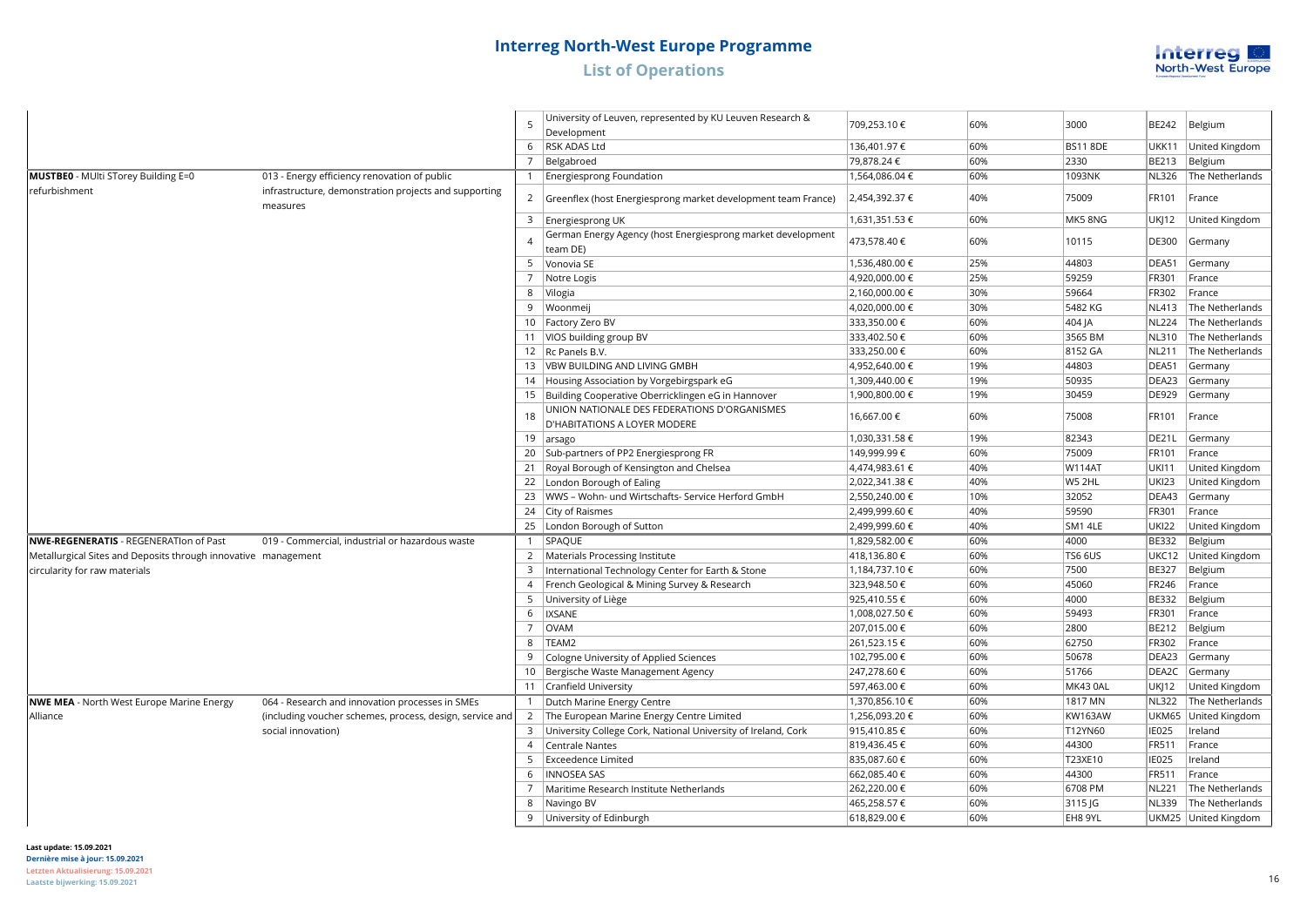

| <b>NWE-Chance</b> - Development and validation of      | 112 - Enhancing access to affordable, sustainable and    |                                      | $1$   Isala                                                         | 548,284.64 €   | 60%            | 8025 AB         | <b>NL211</b>   | The Netherlands       |
|--------------------------------------------------------|----------------------------------------------------------|--------------------------------------|---------------------------------------------------------------------|----------------|----------------|-----------------|----------------|-----------------------|
| promising integrated eHealth applications              | high-quality services, including health care and social  | 2                                    | Jessa Hospital                                                      | 213,033.23 €   | 60%            | 3500            | BE221          | Belgium               |
| combined with nanotechnology for hospitalisation       | services of general interest                             | $\overline{3}$                       | HC@Home B.V.                                                        | 397,448.88 €   | 60%            | 8025 AZ         | <b>NL211</b>   | The Netherlands       |
| of heart failure patients at home                      |                                                          | $\overline{4}$                       | CE-Mate B.V.                                                        | 202,508.29€    | 60%            | 7522NM          | <b>NL213</b>   | The Netherlands       |
|                                                        |                                                          | 5                                    | European Health Telematics Association                              | 64,490.00 €    | 60%            | 1150            | <b>BE100</b>   | Belgium               |
|                                                        |                                                          | 6                                    | Hasselt University                                                  | 129,803.40 €   | 60%            | BE3500          | BE221          | Belgium               |
|                                                        |                                                          | $\overline{7}$                       | University of Strathclyde (Digital Health and Care Institute)       | 277,700.31 €   | 60%            | G1 1XQ          |                | UKM34 United Kingdom  |
|                                                        |                                                          | 8                                    | Sensium Healthcare                                                  | 699,853.61 €   | 60%            | OX14 4SA        | UKJ14          | United Kingdom        |
|                                                        |                                                          |                                      | 10   Build in Europe s.a.                                           | 116,475.75 €   | 60%            | 4368            | BE332          | Belgium               |
|                                                        |                                                          |                                      | 11   Maastricht University Medical Centre                           | 184,101.69€    | 60%            | 6229 HX         | <b>NL423</b>   | The Netherlands       |
|                                                        |                                                          |                                      | 12 Sananet Care B.V.                                                | 512,602.50€    | 60%            | 6131 AL         | <b>NL423</b>   | The Netherlands       |
| OceanDEMO - Demonstration Programme for                | 063 - Cluster support and business networks primarily    |                                      | 1 European Marine Energy Centre                                     | 3,822,849.77 € | 60%            | <b>KW163AW</b>  |                | UKM65 United Kingdom  |
| Ocean Energy Pilot Farms and Supporting                | benefiting SMEs                                          |                                      | 2   Foundation Dutch Marine Energy Centre                           | 844,505.99€    | 60%            | 1817MN          | <b>NL322</b>   | The Netherlands       |
| Technologies                                           |                                                          | $\overline{3}$                       | <b>BlueWise Marine</b>                                              | 942,549.37€    | 60%            | H91 R673        | IE023          | Ireland               |
|                                                        |                                                          | $\overline{4}$                       | Ecole Centrale de Nantes                                            | 2,212,319.80 € | 60%            | 44321           | FR511          | France                |
|                                                        |                                                          | -5                                   | Ocean Energy Europe                                                 | 1,297,195.50 € | 60%            | 1040            | <b>BE100</b>   | Belgium               |
|                                                        |                                                          | 6                                    | Orbital Marine Power Limited                                        | 1,380,000.00 € | 60%            | <b>KW15 1ZL</b> |                | UKM65 United Kingdom  |
|                                                        |                                                          | $\overline{7}$                       | SeaQurrent Holding B.V.                                             | 176,960.75€    | 60%            | 9001NM          | <b>NL121</b>   | The Netherlands       |
|                                                        |                                                          | 8                                    | Vilicom Engineering Limited                                         | 148,450.00 €   | 60%            | D12 XY86        | IE021          | Ireland               |
|                                                        |                                                          | 9                                    | Magallanes Tidal Energy Ltd                                         | 300,000.00 €   | 60%            | KW15 51Z        |                | UKM65 United Kingdom  |
|                                                        |                                                          |                                      | 10   Mocean Energy Limited                                          | 143,750.00 €   | 60%            | EH12 5HD        |                | UKM25 United Kingdom  |
|                                                        |                                                          |                                      | 11   AWS Ocean Energy Limited                                       | 192,000.00 €   | 60%            | EH12 5HD        |                | UKM25 United Kingdom  |
|                                                        |                                                          |                                      | 12 Oceans of Energy B.V.                                            | 176,960.95€    | 60%            | 2236 ZZ         | NL310          | The Netherlands       |
|                                                        |                                                          |                                      | 13   Dublin Offshore Consultants Ltd                                | 90,000.00 €    | 60%            | Dublin 2        | IE021          | Ireland               |
|                                                        |                                                          | 14   Dundalk Institute of Technology | 80,000.00 €                                                         | 60%            | A91 KS84       | <b>IE022</b>    | Ireland        |                       |
|                                                        |                                                          | 15   TFI Marine UK Ltd               | 59,400.00 €                                                         | 60%            | <b>AB101XE</b> | <b>UKM50</b>    | United Kingdom |                       |
|                                                        |                                                          |                                      | 16 National Oceanography Centre                                     | 37,000.50 €    | 60%            | SO14 3ZH        | <b>UKJ32</b>   | United Kingdom        |
|                                                        |                                                          |                                      | 17 EOLINK                                                           | 1,000,000.00 € | 60%            | 29280           | FR302          | France                |
| OIP4NWE - Open-Innovation Photonics pilot for          | 064 - Research and innovation processes in SMEs          |                                      | 1   Eindhoven University of Technology                              | 4,307,421.69€  | 60%            | 5612AE          | <b>NL414</b>   | The Netherlands       |
| <b>NWE</b>                                             | (including voucher schemes, process, design, service and |                                      | 2 AIXTRON SE                                                        | 5,351,261.59€  | 60%            | 52134           | DEA2D          | Germany               |
|                                                        | social innovation)                                       |                                      | 3 Photonics Bretagne                                                | 104,110.48 €   | 60%            | 22300           | FR521          | France                |
|                                                        |                                                          | $\overline{4}$                       | Vrije Universiteit Brussel                                          | 1,204,285.46 € | 60%            | 1050            | <b>BE100</b>   | Belgium               |
|                                                        |                                                          | 5                                    | SMART Photonics                                                     | 898,554.14 €   | 60%            | 5612AX          | <b>NL414</b>   | The Netherlands       |
|                                                        |                                                          | 6                                    | Tyndall National Institute                                          | 871,130.54€    | 60%            | <b>T12 R5CP</b> | IE024          | Ireland               |
|                                                        |                                                          | $\overline{7}$                       | <b>VTEC Lasers &amp; Sensors</b>                                    | 300,542.42€    | 60%            | 5616LZ          | <b>NL414</b>   | The Netherlands       |
|                                                        |                                                          | 8                                    | Technobis Fibre Technologies                                        | 375,470.84 €   | 60%            | 1812SC          | <b>NL322</b>   | The Netherlands       |
|                                                        |                                                          | 9                                    | mBryonics Limited                                                   | 325,518.96€    | 60%            | H91AHF5         | <b>IE013</b>   | Ireland               |
|                                                        |                                                          | 11                                   | NanoMicroMaterialsPhotonics.NRW Cluster c/o NMWP<br>Management GmbH | 112,136.40 €   | 60%            | 40225           | DEA52          | Germany               |
|                                                        |                                                          |                                      | 12 Photon Delta                                                     | 74,528.96 €    | 60%            | 5656AE          | <b>NL414</b>   | The Netherlands       |
| <b>OPIN</b> - Ocean Power Innovation Network           | 063 - Cluster support and business networks primarily    |                                      | Sustainable Energy Authority of Ireland                             | 709,515.31 €   | 60%            | D02 T228        | IE021          | Ireland               |
|                                                        | benefiting SMEs                                          |                                      | 2 Scottish Enterprise                                               | 448,854.14 €   | 60%            | G2 6HQ          |                | UKM34 United Kingdom  |
|                                                        |                                                          | 3                                    | Offshore Renewable Energy Catapult                                  | 205,484.57€    | 60%            | <b>TR27 4DD</b> | <b>UKK30</b>   | United Kingdom        |
|                                                        |                                                          | $\overline{4}$                       | Sirris, the collective centre of the technological industry         | 183,103.30 €   | 60%            | 9052            | BE234          | Belgium               |
|                                                        |                                                          | 5                                    | Ecole Centrale de Nantes                                            | 395,537.74€    | 60%            | 44321           | FR511          | France                |
|                                                        |                                                          | 6                                    | Dutch Marine Energy Centre                                          | 379,714.05€    | 60%            | 1817 MN         | <b>NL322</b>   | The Netherlands       |
|                                                        |                                                          |                                      | Fraunhofer-Gesellschaft zur Förderung der angewandten               | 63,847.02€     | 60%            | 34119           | DE731          |                       |
|                                                        | $\overline{7}$                                           | Forschung e.V.                       |                                                                     |                |                |                 | Germany        |                       |
| <b>PASSION-HF</b> - PAtient Self-care uSing eHealth In | 112 - Enhancing access to affordable, sustainable and    |                                      | 1   Maastricht University Medical Center                            | 2.125.287.17€  | 60%            | 6229HX          |                | NL423 The Netherlands |

**Last update: 15.09.2021**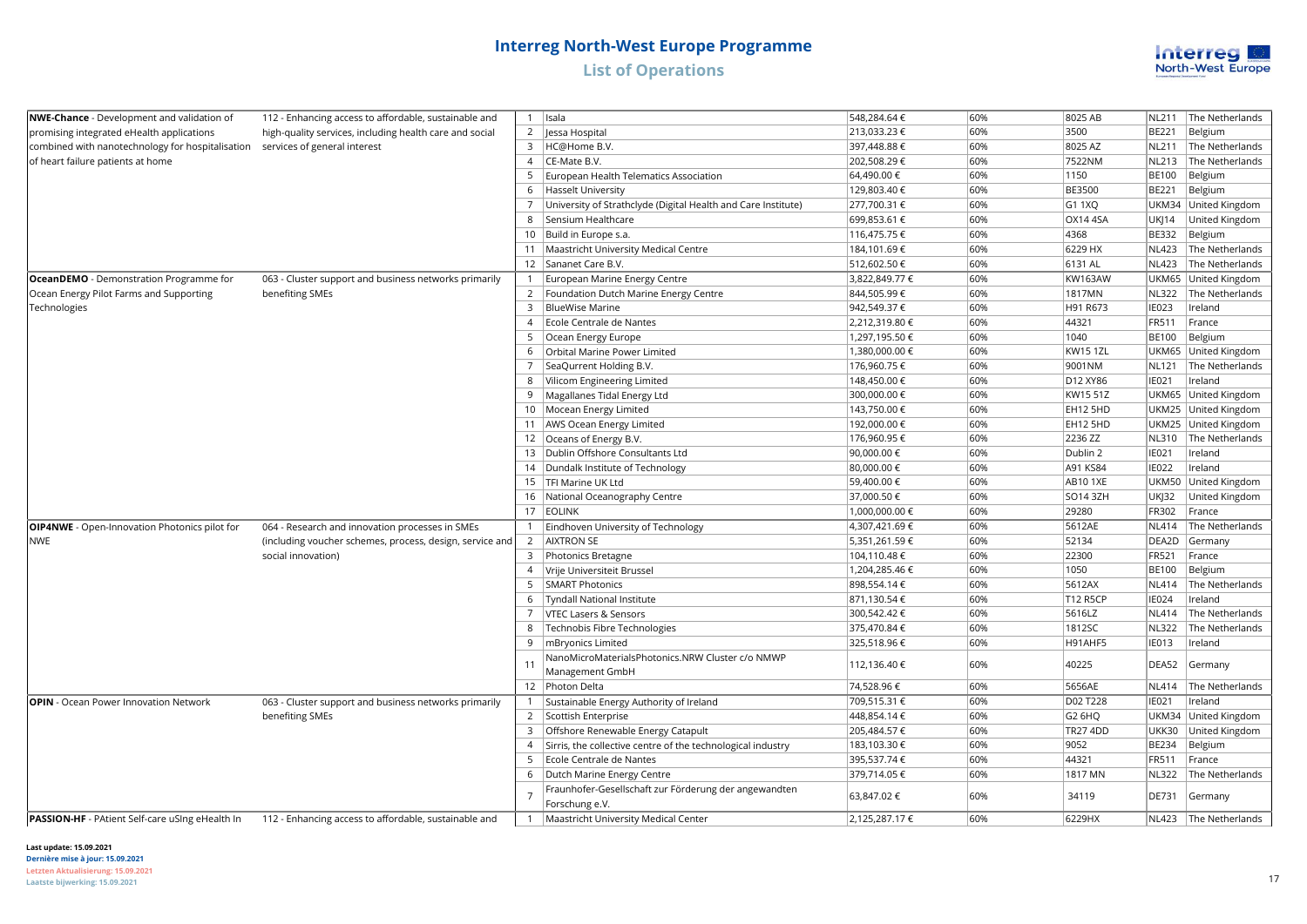

| chrONic Heart Failure                                     | high-quality services, including health care and social  | $\overline{2}$      | Sananet                                                          | 1,386,988.40 € | 60%  | 6131AL          | <b>NL423</b> | The Netherlands      |
|-----------------------------------------------------------|----------------------------------------------------------|---------------------|------------------------------------------------------------------|----------------|------|-----------------|--------------|----------------------|
|                                                           | services of general interest                             | $\overline{3}$      | Thomas More University College                                   | 1,110,175.14€  | 60%  | 2240            | <b>BE213</b> | Belgium              |
|                                                           |                                                          | $\overline{4}$      | Exploris Ltd                                                     | 771,219.80 €   | 60%  | 8002            | CH040        | Switzerland          |
|                                                           |                                                          | 5                   | Nurogames                                                        | 509,348.57€    | 60%  | 50676           | DEA23        | Germany              |
|                                                           |                                                          | 6                   | German Foundation for the Chronically III                        | 844,378.37 €   | 60%  | 90762           | <b>DE253</b> | Germany              |
|                                                           |                                                          | $\overline{7}$      | Queen's University Belfast                                       | 977,389.01 €   | 60%  | BY9 7BL         | UKN01        | United Kingdom       |
|                                                           |                                                          | 8                   | University Hospital RWTH Aachen                                  | 1,108,610.43 € | 60%  | 52074           | DEA2D        | Germany              |
|                                                           |                                                          | 9                   | Univeristy College Dublin                                        | 811,620.51 €   | 60%  |                 | IE021        | Ireland              |
|                                                           |                                                          |                     | 10 University of Suffolk                                         | 379,425.00 €   | 60%  | <b>IP41Q</b>    | UKH14        | United Kingdom       |
|                                                           |                                                          |                     | 11   Research & Innovation Management Services by                | 224,400.00 €   | 60%  | 3090            | <b>BE241</b> | Belgium              |
| Phos4You - PHOSphorus Recovery from waste                 | 069 - Support to environmentally-friendly production     |                     | 1   Lippeverband                                                 | 2,472,028.09€  | 60%  | 44135           | DEA52        | Germany              |
| water FOR YOUr Life                                       | processes and resource efficiency in SMEs                | $\overline{2}$      | University of Liège                                              | 1,391,275.49 € | 60%  | 4000            | <b>BE332</b> | Belgium              |
|                                                           |                                                          |                     | French National Research Institute for Agriculture, Food and     |                |      |                 |              |                      |
|                                                           |                                                          | $\overline{3}$      | Environment                                                      | 995,974.15€    | 60%  | 35044           | FR523        | France               |
|                                                           |                                                          |                     | Cork Institute of Technology - Water Systems and Services        |                |      |                 |              |                      |
|                                                           |                                                          | $\overline{A}$      | <b>Innovation Centre</b>                                         | 519,608.99€    | 60%  |                 | <b>IE025</b> | Ireland              |
|                                                           |                                                          | 5                   | University of Applied Sciences and Arts Northwestern Switzerland | 293,337.46 €   | 60%  | 4132            | CH032        | Switzerland          |
|                                                           |                                                          |                     |                                                                  |                |      |                 |              |                      |
|                                                           |                                                          | 6                   | Ghent University                                                 | 500,885.31 €   | 60%  | 9000            | <b>BE234</b> | Belgium              |
|                                                           |                                                          | $\overline{7}$      | Glasgow Caledonian University                                    | 857,954.54€    | 60%  | G4 0BA          |              | UKM34 United Kingdom |
|                                                           |                                                          | 8                   | Environmental Research Institute, North Highland College,        | 498,900.18 €   | 60%  | <b>KW14 7EE</b> | <b>UKM61</b> | United Kingdom       |
|                                                           |                                                          |                     | University of the Highlans and Islands                           |                |      |                 |              |                      |
|                                                           |                                                          | -9                  | Veolia Environnement                                             | 399,983.04 €   | 60%  | 93300           | FR107        | France               |
|                                                           |                                                          |                     | 10 Emschergenossenschaft                                         | 2,634,062.45€  | 60%  | 45128           | DEA13        | Germany              |
|                                                           |                                                          |                     | 11 NV HVC                                                        | 200,560.00€    | 60%  | 1812 RD         | <b>NL411</b> | The Netherlands      |
|                                                           |                                                          |                     | 12 Scottish Water                                                | 339,424.74 €   | 60%  | <b>EH10 6YK</b> |              | UKM25 United Kingdom |
| <b>PowerVIBES</b> - Sustainable solution for the festival | 012 - Other renewable energy (including hydroelectric,   |                     | 1   Eindhoven University of Technology                           | 1,028,820.25 € | 60%  | 5612AZ          | <b>NL414</b> | The Netherlands      |
| market: delivering reliable power by a                    | geothermal and marine energy) and renewable energy       |                     | 2   IBIS Power BV                                                | 421,334.87 €   | 60%  | 5617AC          | <b>NL414</b> | The Netherlands      |
| decentralized hybrid solar & wind energy system           | integration (including storage, power to gas and         | $\overline{3}$      | Double 2 BV Mediaproducties                                      | 119,787.80 €   | 60%  | 1033 EK         | <b>NL326</b> | The Netherlands      |
|                                                           | renewable hydrogen infrastructure)                       | $\overline{4}$      | The Factory bvba (CVBA - VSO until 31-12-2018)                   | 56,763.05€     | 60%  | 3970            | <b>BE221</b> | Belgium              |
|                                                           |                                                          | -5                  | Off Grid Energy Limited                                          | 175,121.00 €   | 60%  | CV230PB         | UKG13        | United Kingdom       |
|                                                           |                                                          | 6                   | 3D asbl (Dour Développement Durable) - drop-out per 1/9/2020     | 1,000.43 €     | 60%  | 7370            | <b>BE323</b> | Belgium              |
|                                                           |                                                          | 8                   | Eurosonic Noorderslag                                            | 94,386.95€     | 60%  | 9724 DA         | <b>NLZZZ</b> | The Netherlands      |
|                                                           |                                                          | 9                   | Flexotels BV                                                     | 289,715.35€    | 60%  | 5684 NV         | <b>NL414</b> | The Netherlands      |
|                                                           |                                                          |                     | 10 ZAP Concepts                                                  | 146,145.20€    | 60%  | 8181 NA         | <b>NL221</b> | The Netherlands      |
|                                                           |                                                          |                     | 11   Democrazy - VZW                                             | 19,600.00 €    | 60%  |                 | <b>BE234</b> | Belgium              |
| QCAP - Real-time "interactive storage" quality            | 064 - Research and innovation processes in SMEs          |                     | 1 Radboud University                                             | 1,275,079.39€  | 60%  | 6525 AJ         | <b>NL226</b> | The Netherlands      |
| control in fresh agro products                            | (including voucher schemes, process, design, service and | $\overline{2}$      | Flanders Centre of Postharvest Research                          | 331,652.19€    | 60%  | B-3001          | <b>BE242</b> | Belgium              |
|                                                           | social innovation)                                       |                     | 3   STOREX Belgium BVBA                                          | 295,995.96€    | 60%  | B-9190          | <b>BE236</b> | Belgium              |
|                                                           |                                                          | $\overline{a}$      | The Chamber of Agriculture Lower Saxony, Fruit Research Station  | 253,249.22€    | 60%  | 26121           | <b>DE943</b> | Germany              |
|                                                           |                                                          |                     | lork                                                             |                |      |                 |              |                      |
|                                                           |                                                          | 5                   | Cranfield University                                             | 371,370.45€    | 60%  | MK43 0AL        | UKH25        | United Kingdom       |
|                                                           |                                                          | 6                   | NKT Photonics A/S                                                | 537,451.05€    | 60%  | SO31 4RA        | <b>UKJ33</b> | United Kingdom       |
|                                                           |                                                          | $\overline{7}$      | Sensor Sense BV                                                  | 78,834.01 €    | 60%  | 6545 AV         | <b>NL226</b> | The Netherlands      |
| <b>RAWFILL</b> - Supporting a new circular economy for    | 019 - Commercial, industrial or hazardous waste          | $\mathbf{1}$        | SPAQUE                                                           | 1,229,109.11 € | 60%  | 4000            | <b>BE332</b> | Belgium              |
| RAW materials recovered from landFILLs                    | management                                               | $\overline{2}$      | Public waste agency of Flanders                                  | 541,630.00 €   | 60%  | 2800            | <b>BE212</b> | Belgium              |
|                                                           |                                                          | 3                   | Bergische Waste Management Agency                                | 103,331.65 €   | 60%  | 51766           | DEA2C        | Germany              |
|                                                           |                                                          | $\overline{4}$      | CHAMPS JOUAULT                                                   | 267,835.40€    | 60%  | 50670           | <b>FR252</b> | France               |
|                                                           | 5                                                        | University of Liège | 746,919.30 €                                                     | 60%            | 4000 | <b>BE332</b>    | Belgium      |                      |
|                                                           |                                                          | 6                   | UK Research and Innovation                                       | 324,639.90 €   | 60%  | <b>NG125GG</b>  |              | UKF14 United Kingdom |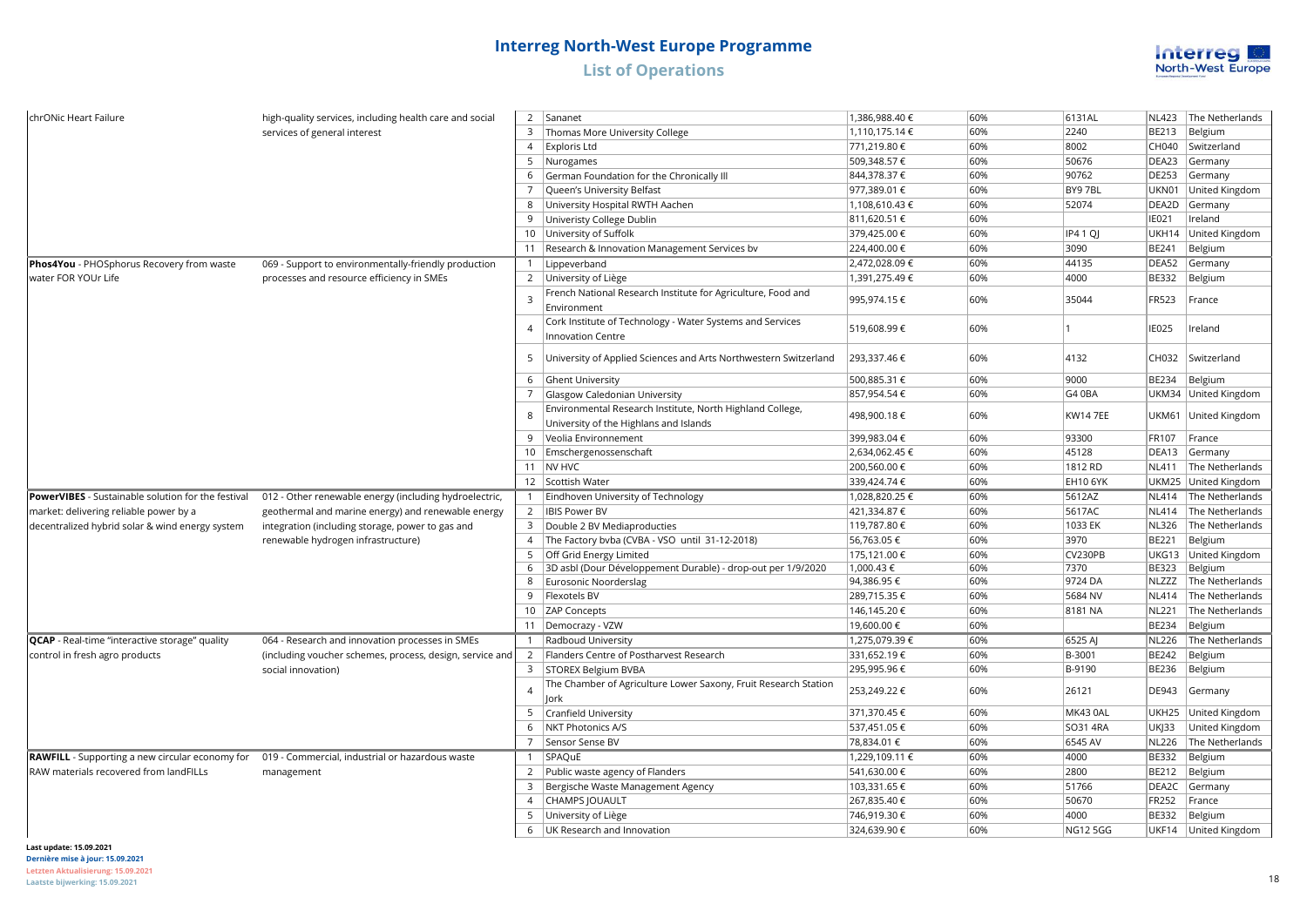

|                                                  |                                                                                                             |                | Flemish Institute for Technological Research                        | 258,342.51 €   | 60% | 2400            | <b>BE222</b> | Belgium              |
|--------------------------------------------------|-------------------------------------------------------------------------------------------------------------|----------------|---------------------------------------------------------------------|----------------|-----|-----------------|--------------|----------------------|
|                                                  |                                                                                                             | 8              | <b>ATRASOL</b>                                                      | 394,150.67€    | 60% | 1450            | <b>BE310</b> | Belgium              |
| <b>REAMIT</b> - Improving Resource Efficiency of | 019 - Commercial, industrial or hazardous waste                                                             | $\mathbf{1}$   | University of Bedfordshire                                          | 1,063,530.07 € | 60% | <b>LU1 3JU</b>  | UKH21        | United Kingdom       |
| Agribusiness supply chains by Minimising waste   | management                                                                                                  |                | 2   Images & Réseaux                                                | 578.032.50 €   | 60% | 22300           | <b>FR522</b> | France               |
| using Big Data and Internet of Things sensors    |                                                                                                             | $\overline{3}$ | National University of Ireland, Dublin, University College Dublin   | 426,788.05€    | 60% | D04 V1W8        | <b>IE021</b> | Ireland              |
|                                                  |                                                                                                             |                | 4   University of Nantes                                            | 544,862.80 €   | 60% | 44035           | <b>FR515</b> | France               |
|                                                  |                                                                                                             |                | 5 Levstone Ltd.                                                     | 334,112.50 €   | 60% | MK9 2UB         | <b>UKJ13</b> | United Kingdom       |
|                                                  |                                                                                                             | 6              | Nottingham Trent University                                         | 454,041.89€    | 60% | NG1 4FO         | UKF14        | United Kingdom       |
|                                                  |                                                                                                             |                | 7   Whysor                                                          | 296,579.25€    | 60% | 5944ND          | <b>NL421</b> | The Netherlands      |
|                                                  |                                                                                                             | 8              | Institute of Technology in Tralee                                   | 191,430.00 €   | 60% | <b>V92 HD4V</b> | <b>IE025</b> | Ireland              |
|                                                  |                                                                                                             |                | 9 SenX                                                              | 276,022.10 €   | 60% | 29490           | FR522        | France               |
|                                                  |                                                                                                             |                | 10   Ulster University                                              | 759,771.45€    | 60% | <b>BT52 1SA</b> | UKN04        | United Kingdom       |
|                                                  | RED WoLF - Rethink Electricity Distribution Without 015 - Intelligent Energy Distribution Systems at medium |                | 1  Leeds Beckett University                                         | 2,042,551.45 € | 60% | LS1 3HE         | UKE42        | United Kingdom       |
| Load Following                                   | and low voltage levels (including smart grids and ICT                                                       |                | 2 <b>Oldham Metropolitan Borough Council</b>                        | 842,413.65 €   | 60% | OL1 1UT         | UKD32        | United Kingdom       |
|                                                  | systems)                                                                                                    |                | 3   Institute of Technology, Sligo                                  | 447,068.98€    | 60% | F91 YW50        | <b>IE011</b> | Ireland              |
|                                                  |                                                                                                             |                | 4 University of Lorraine                                            | 615,343.69€    | 60% | 54052           | FR411        | France               |
|                                                  |                                                                                                             |                | 5 Electricite de France                                             | 503,863.15€    | 60% | 75008           | FR101        | France               |
|                                                  |                                                                                                             |                | 6   Wakefield and District Housing Limited                          | 557,259.31 €   | 60% | <b>WF10 5HX</b> | UKE45        | United Kingdom       |
|                                                  |                                                                                                             |                | 7 Volta (Tecnolec until 01/2019)                                    | 463,314.06 €   | 60% | 2440            | BE213        | Belgium              |
|                                                  |                                                                                                             |                | 8   National Union of Students of the United Kingdom                | 17,640.94 €    | 60% | <b>SK10 2NZ</b> | UKD62        | United Kingdom       |
|                                                  |                                                                                                             |                | 9   Arge Solar                                                      | 117,453.94 €   | 60% | 66115           | DEC01        | Germany              |
|                                                  |                                                                                                             |                | 10 Neolia                                                           | 320,565.10 €   | 60% | 25200           | FR431        | France               |
|                                                  |                                                                                                             |                | 11 Cork City Council                                                | 323,013.10 €   | 60% | N/A             | <b>IE025</b> | Ireland              |
|                                                  |                                                                                                             |                | 12 Carbery Housing Association                                      | 175,825.60 €   | 60% | N/A             | <b>IE025</b> | Ireland              |
|                                                  |                                                                                                             |                | 13   First Choice Homes                                             | 356,298.05€    | 60% | OL1 1BE         | UKD32        | United Kingdom       |
|                                                  |                                                                                                             |                | 14 Campus de l'Espace                                               | 120,741.10 €   | 60% | 27200           | FR231        | France               |
|                                                  |                                                                                                             |                | 15   Students Organising for Sustainability - UK                    | 118,096.27€    | 60% | <b>SK10 2NZ</b> | UKD62        | United Kingdom       |
|                                                  |                                                                                                             |                | 16 eco:novis - consulting engineers                                 | 156,190.00 €   | 60% | L-8522          | LU000        | Luxembourg           |
|                                                  |                                                                                                             |                | 17 Sligo Leitrim ITS Regional Development Projects DAC              | 218,500.00 €   | 60% | F91 YW50        | <b>IE011</b> | Ireland              |
|                                                  | RE-DIRECT - Rethink Electricity Distribution Without 069 - Support to environmentally-friendly production   |                | 1 University of Kassel                                              | 2,018,800.00 € | 60% | 34125           | <b>DE731</b> | Germany              |
| Load Following                                   | processes and resource efficiency in SMEs                                                                   |                | 2 Environment Technique Baden-Baden                                 | 1,104,150.00 € | 60% | 76532           | DE121        | Germany              |
|                                                  |                                                                                                             |                | 3   Q21 - Agency for Qualification and Transfer Management          | 371,350.00 €   | 60% | 33613           | DEA41        | Germany              |
|                                                  |                                                                                                             |                | 4   Severn Wye Energy Agency                                        | 407,300.00 €   | 60% | GL2 8DN         | UKK13        | United Kingdom       |
|                                                  |                                                                                                             |                | 5   Cwm Harry Land Trust                                            | 701,700.00 €   | 60% | SY16 1DZ        | UKL24        | United Kingdom       |
|                                                  |                                                                                                             |                | 6 Association of Local Initiatives for Energy and Environment       | 259,800.00 €   | 60% | 35065           | FR523        | France               |
|                                                  |                                                                                                             |                | 7   Kerval Centre Armor                                             | 185,500.00 €   | 60% | 22440           | FR521        | France               |
|                                                  |                                                                                                             |                | 8   Irish Bioenergy Association                                     | 403,050.00 €   | 60% | D11KXN4         | IE021        | Ireland              |
|                                                  |                                                                                                             |                | 9   Western Development Commission                                  | 188,500.00 €   | 60% | F45 HT91        | <b>IE013</b> | Ireland              |
|                                                  |                                                                                                             |                | 10   Pro Natura                                                     | 377,300.00 €   | 60% | 1501            | BE241        | Belgium              |
|                                                  |                                                                                                             |                | 11 Aberystwyth University                                           | 379,500.00 €   | 60% | SY23 3FB        | UKL14        | United Kingdom       |
|                                                  |                                                                                                             |                | 12 University Lasalle                                               | 117,500.00 €   | 60% | 60026           | FR523        | France               |
|                                                  |                                                                                                             |                | 13 Municipality of Apeldoorn                                        | 117,500.00 €   | 60% | 7300 ES         | NL310        | The Netherlands      |
|                                                  |                                                                                                             |                | 14 blended learning institutions' cooperative                       | 280,000.00 €   | 60% | 47001           | DEA12        | Germany              |
|                                                  |                                                                                                             |                | 15 Council for the Economic Development of the Construction sectorn | 129,000.00 €   | 60% | 3290            | LU000        | Luxembourg           |
| RegEnergy - Renewable Energy Regions             | 012 - Other renewable energy (including hydroelectric,                                                      |                | Climate Alliance of European Cities with Indigenous Rainforest      | 1,442,882.88 € | 60% | 60486           | DE712        | Germany              |
|                                                  | geothermal and marine energy) and renewable energy                                                          |                | Peoples (registered association)                                    |                |     |                 |              |                      |
|                                                  | integration (including storage, power to gas and                                                            |                | 2   Brest métropolis                                                | 1,449,999.93€  | 60% | 29238           | <b>FR522</b> | France               |
|                                                  | renewable hydrogen infrastructure)                                                                          |                | $3$  Flux50                                                         | 1,489,757.50 € | 60% | 1000            | <b>BE100</b> | Belgium              |
|                                                  |                                                                                                             |                | 4   Plymouth City Council                                           | 1,011,581.74 € | 60% | PL1 3BI         |              | UKK43 United Kingdom |

**Last update: 15.09.2021**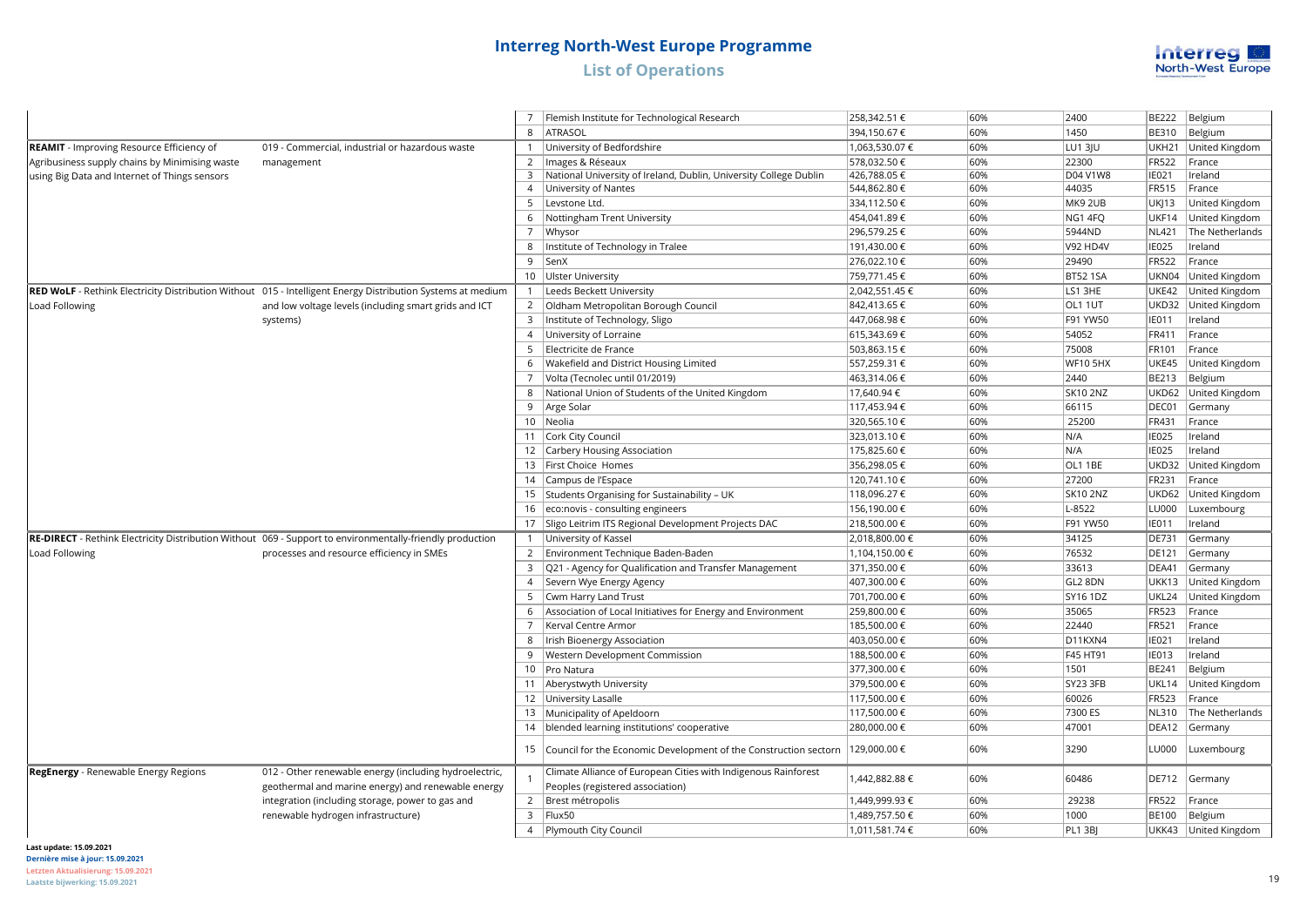### **Interreg North-West Europe Programme List of Operations RegEnergy** - Renewable Energy Regions 012 - Other renewable energy (including hydroelectric,



|                                                  |                                                                                                     |                 | Waterstromen (inactive PP profile)                                                                         | 3,710.62€      | 45% | 7240 AA  | <b>NL225</b> | The Netherlands |
|--------------------------------------------------|-----------------------------------------------------------------------------------------------------|-----------------|------------------------------------------------------------------------------------------------------------|----------------|-----|----------|--------------|-----------------|
|                                                  |                                                                                                     |                 | 6 3 Counties Energy Agency                                                                                 | 789,785.50 €   | 60% | R95 TP64 | <b>IE024</b> | Ireland         |
|                                                  |                                                                                                     | $7^{\circ}$     | Planair                                                                                                    | 457,725.00 €   | 50% | 1400     | CH011        | Switzerland     |
|                                                  |                                                                                                     |                 | 8   Waterford Institute of Technology                                                                      | 1,230,712.13 € | 60% |          | <b>IE024</b> | Ireland         |
|                                                  |                                                                                                     | 9               | Ormonde Upgrading Limited                                                                                  | 1,733,528.00 € | 60% | X91 Y9VW | <b>IE024</b> | Ireland         |
|                                                  |                                                                                                     |                 | 10   Waterstromen Etten BV                                                                                 | 1,470,780.52€  | 45% | 7240 AA  | <b>NL225</b> | The Netherlands |
| ReNu2Farm - Nutrient Recycling - from pilot      | 019 - Commercial, industrial or hazardous waste                                                     | $\mathbf{1}$    | IZES gGmbH                                                                                                 | 600,592.63€    | 60% | 66115    | DEC01        | Germany         |
| production to farms and fields                   | management                                                                                          | $\overline{2}$  | University of Limerick, Faculty of Science and Engineering, School of<br>Natural Sciences                  | 469,371.16 €   | 60% | V94T9PX  | <b>IE023</b> | Ireland         |
|                                                  |                                                                                                     | $\overline{3}$  | Munster Technological University (formerly Cork Institute of<br>Technology)                                | 422,917.83 €   | 60% |          | <b>IE025</b> | Ireland         |
|                                                  |                                                                                                     |                 | 4   ARVALIS                                                                                                | 200,084.03€    | 60% | 75116    | FR101        | France          |
|                                                  |                                                                                                     | 5               | Soil Concept S.A.                                                                                          | 485,324.85 €   | 60% | 9202     | <b>LU000</b> | Luxembourg      |
|                                                  |                                                                                                     |                 | 6 Outotec GmbH & Co. KG                                                                                    | 101,963.90 €   | 60% | 61440    | <b>DE718</b> | Germany         |
|                                                  |                                                                                                     | 7               | Nutrient Management Institute                                                                              | 541,735.85€    | 60% | 6709 PA  | <b>NL221</b> | The Netherlands |
|                                                  |                                                                                                     |                 | 8 Ghent University                                                                                         | 757,549.43€    | 60% | 9000     | <b>BE234</b> | Belgium         |
|                                                  |                                                                                                     | 9               | Inagro                                                                                                     | 727,847.83 €   | 60% | 8800     | <b>BE256</b> | Belgium         |
|                                                  |                                                                                                     | 10 <sup>°</sup> | Institute of Technology Carlow                                                                             | 324,169.00 €   | 60% | R93 V960 | <b>IE024</b> | Ireland         |
|                                                  |                                                                                                     |                 | 11   IMPACT vzw                                                                                            | 127,175.57€    | 60% | 9572     | <b>BE235</b> | Belgium         |
|                                                  |                                                                                                     |                 | 12 EST Horticole                                                                                           | 133,220.28€    | 60% | 88700    | FR414        | France          |
| RIGHTWEIGHT -                                    | 064 - Research and innovation processes in SMEs                                                     | $\overline{1}$  | Saxion University of Applied Sciences                                                                      | 803,002.72€    | 60% | 7500 KB  | <b>NL213</b> | The Netherlands |
|                                                  | (including voucher schemes, process, design, service and<br>social innovation)                      | $\overline{2}$  | Karlsruhe Institute of Technology - Institute for Product<br>Development (IPEK)                            | 370,905.22 €   | 60% | 76131    | <b>DE122</b> | Germany         |
|                                                  |                                                                                                     |                 | 3 Flanders Make                                                                                            | 379,135.18€    | 60% | 3920     | <b>BE221</b> | Belgium         |
|                                                  |                                                                                                     | $\overline{4}$  | Plastipolis, French innovation cluster for plastics & composites<br>industry                               | 292,099.89€    | 60% | 53810    | <b>FR513</b> | France          |
|                                                  |                                                                                                     | $\overline{5}$  | IMAST - Technological District on Engineering of polymeric and<br>composite Materials and STructures SCARL | 307,798.22 €   | 60% |          | ITF33        | Italy           |
|                                                  |                                                                                                     | 6               | NanoMicroMaterialsPhotonics.NRW Cluster c/o NMWP<br>Management GmbH                                        | 324,349.88 €   | 60% | 40225    | DEA11        | Germany         |
|                                                  |                                                                                                     |                 | 7 AutomotiveNL                                                                                             | 322,608.50 €   | 60% | 5708 JZ  | <b>NL414</b> | The Netherlands |
| river - Non-Carbon River Boat Powered by         | 043 - Clean urban transport infrastructure and                                                      | $\mathbf{1}$    | <b>JUNIA</b>                                                                                               | 902,280.69€    | 60% | 59046    | FR301        | France          |
| <b>Combustion Engines</b>                        | promotion (including equipment and rolling stock)                                                   |                 | 2   UNIVERSITY OF BEDFORDSHIRE                                                                             | 622,109.27€    | 60% | LU1 3JU  | UKH21        | United Kingdom  |
|                                                  |                                                                                                     |                 | 3   Foundation STC group                                                                                   | 159,255.34 €   | 60% | 63140    | NL33A        | The Netherlands |
|                                                  |                                                                                                     |                 | 4 Cleancarb                                                                                                | 350,678.42€    | 60% | 8190     | LUZZZ        | Luxembourg      |
|                                                  |                                                                                                     | $5\overline{)}$ | Canal & River Trust                                                                                        | 188,387.98 €   | 60% | MK91BB   | UKE42        | United Kingdom  |
|                                                  |                                                                                                     |                 | 6 University Picardie Jules Verne                                                                          | 335,892.75 €   | 60% | 80025    | <b>FR223</b> | France          |
|                                                  |                                                                                                     | 7               | Counseling and Innovation in Logistic                                                                      | 472,387.70 €   | 60% | 76 600   | FR232        | France          |
|                                                  |                                                                                                     |                 | 8   ECE Engine Control Electronics GmbH                                                                    | 405,150.00 €   | 60% | 88045    | DEA12        | Germany         |
|                                                  |                                                                                                     | 9               | Development Centre for Ship Technology and Transport Systems                                               | 88,476.79€     | 60% | D-47057  | DEA12        | Germany         |
|                                                  | SeRaMCo - Secondary Raw Materials for Concrete 069 - Support to environmentally-friendly production | $\mathbf{1}$    | University of Kaiserslautern                                                                               | 1,873,536.00 € | 60% | 67655    | DEB32        | Germany         |
| <b>Precast Products</b>                          | processes and resource efficiency in SMEs                                                           |                 | 2 PREFER                                                                                                   | 535,260.40 €   | 60% | 4400     | <b>BE332</b> | Belgium         |
| (introducing new products, applying the circular |                                                                                                     | $\overline{3}$  | Beton - Betz GmbH                                                                                          | 411,694.00 €   | 60% | 74912    | <b>DE125</b> | Germany         |
| economy)                                         |                                                                                                     | $\overline{4}$  | Vicat                                                                                                      | 426,097.48€    | 60% | 54990    | <b>FR524</b> | France          |
|                                                  |                                                                                                     | 5               | Schuttelaar & Partners                                                                                     | 484,644.00 €   | 60% | 1040     | <b>BE100</b> | Belgium         |
|                                                  |                                                                                                     |                 | TRADECOWALL SCRL - Traitement des Déchets de Construction en<br>Wallonie                                   | 633,317.48 €   | 60% | 5380     | <b>BE332</b> | Belgium         |
|                                                  |                                                                                                     |                 | 9 University of Liege                                                                                      | 760,621.74 €   | 60% | 4000     |              | BE332 Belgium   |
|                                                  |                                                                                                     |                 |                                                                                                            |                |     |          |              |                 |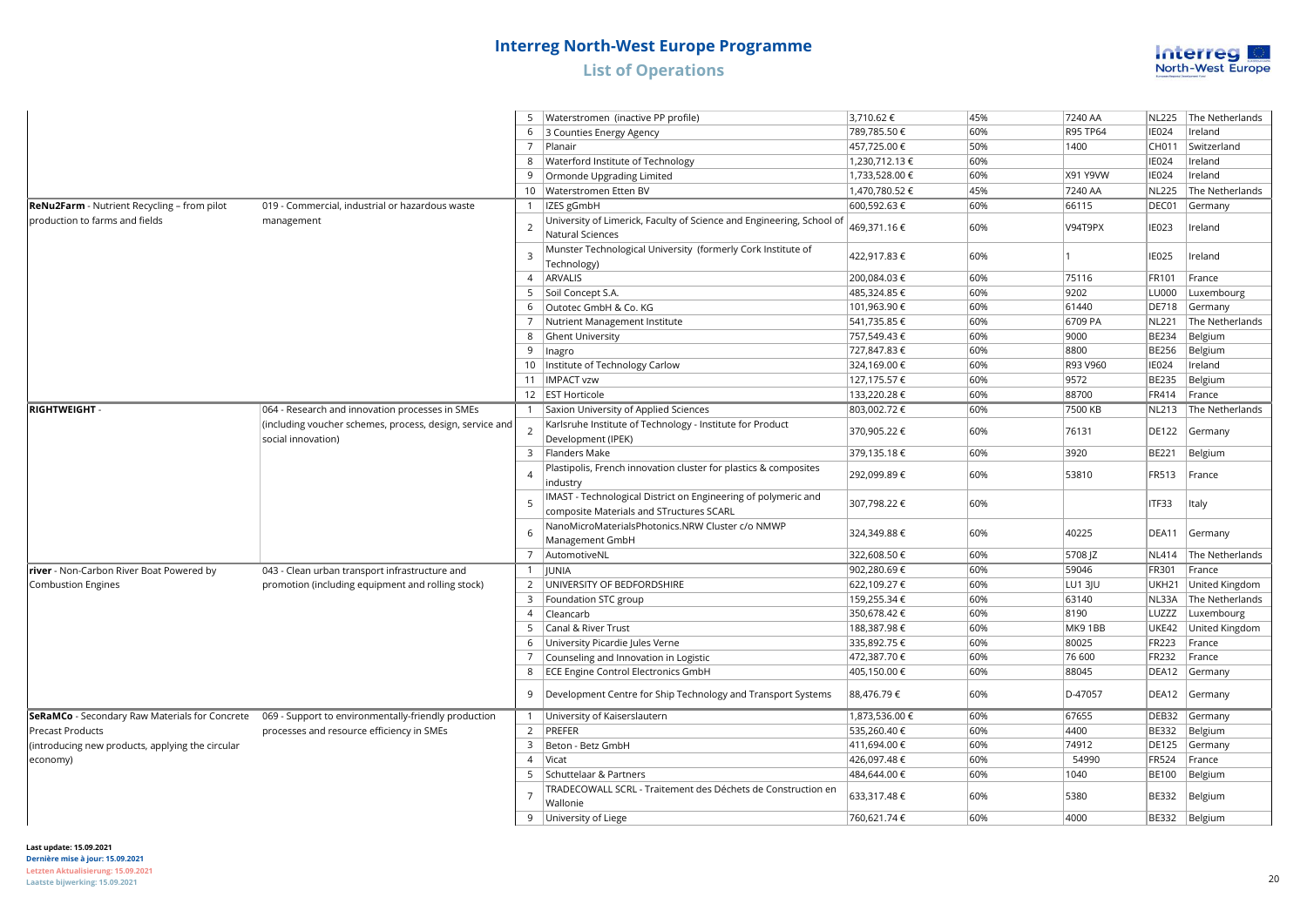

|                                                       |                                                          |                | 11 University of Luxembourg                                                    | 700,944.30 €                | 60%        | $L-1511$        | LU000        | Luxembourg      |
|-------------------------------------------------------|----------------------------------------------------------|----------------|--------------------------------------------------------------------------------|-----------------------------|------------|-----------------|--------------|-----------------|
|                                                       |                                                          |                | 13 University of Lorraine                                                      | 582,387.48€                 | 60%        | 54052           | FR413        | France          |
|                                                       |                                                          |                | 15   Delft University of Technology                                            | 387,901.08€                 | 60%        | 2628            | <b>NL422</b> | The Netherlands |
|                                                       |                                                          | 17             | Centre for studies and expertise on Risks, Environment, Mobility,              | 480,435.00 €                | 60%        | 54510           | FR413        | France          |
|                                                       |                                                          |                | and Urban and Country Planning                                                 |                             |            |                 |              |                 |
| <b>SHAREPAIR</b> - Digital Support Infrastructure for | 069 - Support to environmentally-friendly production     |                | 1 City of Leuven                                                               | 1,048,750.00 €              | 60%        | 3000            | BE242        | Belgium         |
| Citizens in the Repair Economy                        | processes and resource efficiency in SMEs                |                | 2 House of sustainable development                                             | 603,000.00 €                | 60%        | 1348            | <b>BE310</b> | Belgium         |
|                                                       |                                                          | 3              | Apeldoorn                                                                      | 265,523.06€                 | 60%        | 7300            | <b>NL221</b> | The Netherlands |
|                                                       |                                                          |                | 4 City of Roeselare                                                            | 310,162.00 €                | 60%        | 8800            | <b>BE256</b> | Belgium         |
|                                                       |                                                          | 5              | The Restart Project                                                            | 908,894.52€                 | 60%        | SW9 7QD         | <b>UKI11</b> | United Kingdom  |
|                                                       |                                                          | 6              | Repair&Share                                                                   | 502,696.00 €                | 60%        | 1050            | <b>BE100</b> | Belgium         |
|                                                       |                                                          |                | Delft University of Technology                                                 | 479,748.00 €                | 60%        | 2628CE          | <b>NL333</b> | The Netherlands |
|                                                       |                                                          | 8              | The Manchester Metropolitan University                                         | 520,787.10 €                | 60%        | M15 6BH         | <b>UKD31</b> | United Kingdom  |
|                                                       |                                                          |                | National University of Ireland Galway                                          | 326,069.76€                 | 60%        | H91 TK33        | <b>IE013</b> | Ireland         |
|                                                       |                                                          |                | 10 Belgian consumers organization Test-Achats                                  | 1,006,148.58 €              | 60%        | 1060            | <b>BE100</b> | Belgium         |
|                                                       |                                                          | 11             | Prototyping Collective                                                         | 124,533.00 €                | 60%        | 50733           | DEA23        | Germany         |
|                                                       |                                                          |                | 12 Statik                                                                      | 644,240.00 €                | 60%        | 3000            | BE242        | Belgium         |
|                                                       |                                                          | 13             | KU Leuven - University of Leuven, represented by KU Leuven R&D                 | 332,660.59€                 | 60%        | 3000            | BE242        | Belgium         |
|                                                       |                                                          |                | 14 VITO NV                                                                     | 125,281.25€                 | 60%        | 2400            | <b>BE231</b> | Belgium         |
|                                                       |                                                          |                | 15   Repair Together ASBL                                                      | 328,928.00 €                | 60%        | 1050            | <b>BE100</b> | Belgium         |
|                                                       |                                                          | 16             | Maakbaar Leuven                                                                | 175,108.00 €                | 60%        | 3001            | <b>BE242</b> | Belgium         |
|                                                       |                                                          |                | 17 University of Limerick                                                      | 133,027.51 €                | 60%        | V94 T9PX        | <b>IE022</b> | Ireland         |
| <b>SHICC</b> - Sustainable Housing for Inclusive and  | 064 - Research and innovation processes in SMEs          |                | 1 $\vert$ City of Lille                                                        | 861,316.88€                 | 60%        | 59033           | FR301        | France          |
| <b>Cohesive Cities</b>                                | (including voucher schemes, process, design, service and | $\overline{2}$ | Community Land Trust Brussels                                                  | 662,800.96€                 | 60%        | 1190            | <b>BE100</b> | Belgium         |
|                                                       | social innovation)                                       | 3              | National Community Land Trust Network                                          | 686,761.36€                 | 60%        | SE1 4YR         | <b>UKI12</b> | United Kingdom  |
|                                                       |                                                          | $\overline{4}$ | Community Development in Ghent                                                 | 435,748.99€                 | 60%        | 9000            | BE234        | Belgium         |
|                                                       |                                                          |                | London Community Land Trust                                                    | 474,267.01 €                | 60%        | E14 8BP         | UKI12        | United Kingdom  |
|                                                       |                                                          | 6              | Global Fund for Cities Development                                             | 455,481.04 €                | 60%        | 93100           | FR101        | France          |
|                                                       |                                                          |                | And the People                                                                 | 57,450.00 €                 | 60%        | 1011 AC         | <b>NL326</b> | The Netherlands |
|                                                       |                                                          | 8              | id22: Institute for Creative Sustainability e.V.                               | 50,000.00€                  | 60%        | 10179           | DE300        | Germany         |
|                                                       |                                                          | $\mathbf{q}$   | Dumfries and Galloway Small Communities Housing Trust                          | 35,593.60 €                 | 60%        | DG71AG          | UKM32        | United Kingdom  |
|                                                       |                                                          |                | 10 SOA Research CLG                                                            |                             | 60%        | 8               | IE021        | Ireland         |
|                                                       |                                                          |                |                                                                                | 50,000.00 €                 | 60%        |                 |              |                 |
| Smart Circular Bridge (SCB) - Smart Circular          | 069 - Support to environmentally-friendly production     |                | TU/e Eindhoven, University of Technology, Netherlands                          | 1,789,795.30 €              |            | 5612AP          | <b>NL414</b> | The Netherlands |
| Bridges for pedestrians and cyclists in a circular    | processes and resource efficiency in SMEs                |                | 2   KU Leuven                                                                  | 695,616.00 €                | 60%<br>60% | B3001<br>3077CP | BE251        | Belgium         |
| built environment                                     |                                                          | 3              | FiberCore Europe BV<br>4 24SEA BVBA                                            | 708,927.50€                 | 60%        |                 | <b>NL339</b> | The Netherlands |
|                                                       |                                                          |                | VolkerInfra BV                                                                 | 600,315.00 €<br>201,774.35€ | 40%        | 1000            | <b>BE100</b> | Belgium         |
|                                                       |                                                          |                |                                                                                |                             |            | 4131NJ          | NL310        | The Netherlands |
|                                                       |                                                          | 6              | Lineo - NatUp fibres                                                           | 187,120.00 €                | 60%        | 76190           | FR301        | France          |
|                                                       |                                                          |                | University of Stuttgart                                                        | 243,170.50 €                | 60%        | 70174           | DE111        | Germany         |
|                                                       |                                                          | 8              | Centre of Expertise Biobased Economy (Avans University of Applied<br>Sciences) | 342,767.50€                 | 60%        | 5037DA          | NL414        | The Netherlands |
|                                                       |                                                          | 9              | Vrije Universiteit Brussels                                                    | 387,572.05 €                | 60%        | 1050            | <b>BE100</b> | Belgium         |
|                                                       |                                                          | 10             | City Of Bergen Op Zoom                                                         | 229,179.50€                 | 60%        | 4600 AA         | <b>NL411</b> | The Netherlands |
|                                                       |                                                          |                | 11 City of Almere                                                              | 258,037.50 €                | 60%        | 1315HR          | <b>NL230</b> | The Netherlands |
|                                                       |                                                          | 13             | Municipality Ilsfeld                                                           | 238,277.50 €                | 60%        | 74360           | DE111        | Germany         |
|                                                       |                                                          |                | 14 Proesler Communications                                                     | 274,670.00 €                | 60%        | 72072           | <b>DE142</b> | Germany         |
|                                                       |                                                          | 15             | Concrefy                                                                       | 698,792.50€                 | 40%        | 5928LX          | NL310        | The Netherlands |
| <b>SMART TRACK 4 WATERWAY (ST4W) - Smart</b>          | 044 - Intelligent transport systems (including the       |                | 1   Multitel                                                                   | 1,313,993.52€               | 60%        | 7000            | BE323        | Belgium         |
| Tracking Data Network for Shipment by Inland          | introduction of demand management, tolling systems, IT   |                | 2   CRITT T&L                                                                  | 493,991.25€                 | 60%        | 76600           | FR232        | France          |

### Waterway **Last update: 15.09.2021**

**Dernière mise à jour: 15.09.2021**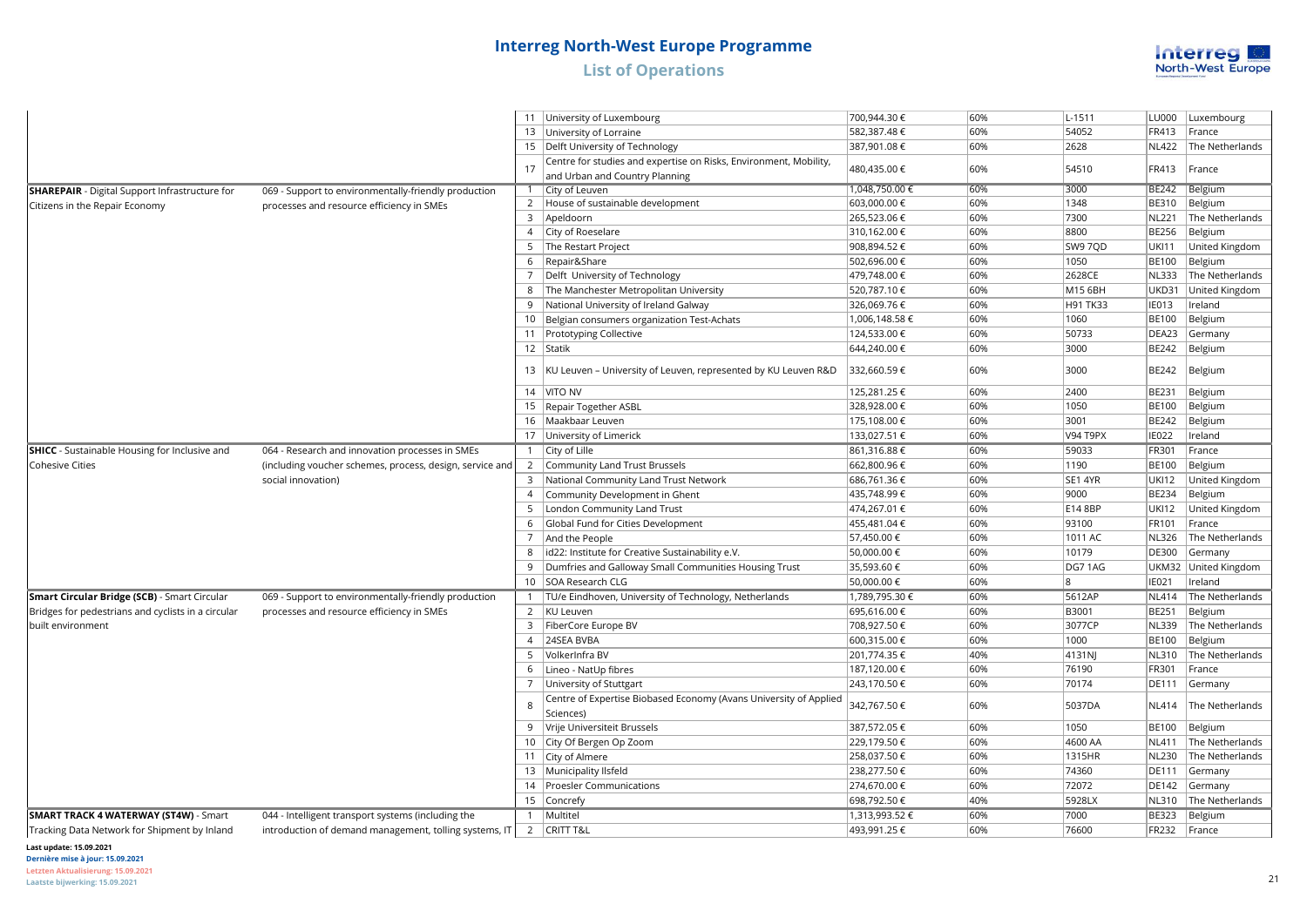

| Waterway                                             | monitoring, control and information systems)                                                                  |                | 3   Logistics in Wallonia                                         | 237,451.05€   | 60%   | 4460            | <b>BE332</b> | Belgium              |
|------------------------------------------------------|---------------------------------------------------------------------------------------------------------------|----------------|-------------------------------------------------------------------|---------------|-------|-----------------|--------------|----------------------|
|                                                      |                                                                                                               | $\overline{4}$ | Eindhoven University of Technology                                | 273,725.32€   | 60%   | 5600 MB         | NL414        | The Netherlands      |
|                                                      |                                                                                                               |                | 5   Telematic Bureau for Waterway                                 | 63,699.65€    | 60%   | 3011 BN         | NL339        | The Netherlands      |
|                                                      |                                                                                                               | 6              | Institute for Internationa Transport Law                          | 542,397.58€   | 60%   | 76000           | <b>FR232</b> | France               |
|                                                      |                                                                                                               | $\overline{7}$ | Waterway Projects Foundation                                      | 250,150.00€   | 60%   | 3011 BN         | NL339        | The Netherlands      |
|                                                      |                                                                                                               | 8              | Autonomous Port of Centre an West                                 | 69,746.71 €   | 60%   | 7110            | <b>BE322</b> | Belgium              |
|                                                      |                                                                                                               | 9              | Port of Brussels                                                  | 341,488.64 €  | 60%   | 1000            | <b>BE100</b> | Belgium              |
|                                                      |                                                                                                               |                | 10 University of Duisburg-Essen                                   | 632,975.45€   | 60%   | 47057           | DEA12        | Germany              |
|                                                      |                                                                                                               |                | 11 Blue Line Logistics nv                                         | 180,600.00 €  | 60%   | 9130            | <b>BE236</b> | Belgium              |
|                                                      |                                                                                                               |                | 12   Inlecom Systems Ltd                                          | 317,739.77 €  | 60%   | <b>E112AQ</b>   | <b>UKI23</b> | United Kingdom       |
|                                                      |                                                                                                               | 13             | Inlecom Group                                                     | 27,300.23€    | 60%   | 1000            | <b>BE100</b> | Belgium              |
|                                                      |                                                                                                               | 14             | Sogestran                                                         | 87,800.00 €   | 6000% | 76600           | <b>FR232</b> | France               |
|                                                      |                                                                                                               |                | 15   EVOL LILLE                                                   | 52,412.50 €   | 6000% | 59000           | FR301        | France               |
|                                                      |                                                                                                               |                | 16   IT-Optics                                                    | 79,000.00 €   | 6000% | 7000            | <b>BE323</b> | Belgium              |
|                                                      |                                                                                                               |                | 17   SHIPIT MULTIMODAL LOGISTICS                                  | 50,000.00 €   | 6000% | 2050            | <b>BE211</b> | Belgium              |
|                                                      |                                                                                                               | 18             | Promotion of Operational Links with Integrated Services           | 39,080.00 €   | 6000% | 1050            | <b>BE100</b> | Belgium              |
|                                                      |                                                                                                               |                | 19 Haropa                                                         | 55,000.00€    | 6000% | 76022           | <b>FR232</b> | France               |
|                                                      |                                                                                                               |                | 20   Paris Terminal                                               | 54,300.00 €   | 6000% | 92631           | <b>FR105</b> | France               |
|                                                      |                                                                                                               |                | 21   Urban Waterway Logistics                                     | 146,160.00 €  | 6000% | 9850            | <b>BE234</b> | Belgium              |
|                                                      |                                                                                                               |                | 22 Dunamare school foundation                                     | 121,880.00 €  | 6000% | 8861 KM         | NL121        | The Netherlands      |
|                                                      |                                                                                                               |                | 23 Bockaert en Thienpont                                          | 116,369.40 €  | 6000% | 9880            | <b>BE234</b> | Belgium              |
|                                                      |                                                                                                               | 24             | Chambre de commerce et d'industrie de Région Hauts-de-France      | 47,400.00 €   | 60%   | 59777           | FR301        | France               |
| <b>SMART-SPACE</b> - Smart Sustainable Public Spaces | 013 - Energy efficiency renovation of public                                                                  |                | 1 City of Ostend                                                  | 290,219.06€   | 60%   | 8400            | <b>BE255</b> | Belgium              |
| across the NWE region                                | infrastructure, demonstration projects and supporting                                                         |                | 2 University of Leuven                                            | 374,639.25€   | 60%   | 9000            | <b>BE234</b> | Belgium              |
|                                                      | measures                                                                                                      |                | 3   SPIE Infratechniek BV (former Ziut)                           | 662,387.32€   | 60%   | 6811 KN         | <b>NL226</b> | The Netherlands      |
|                                                      |                                                                                                               |                | 4 City of Sint-Niklaas                                            | 152,369.83 €  | 60%   | 9100            | <b>BE236</b> | Belgium              |
|                                                      |                                                                                                               |                | 5   Municipality Middelburg                                       | 622,463.64 €  | 60%   | 4530 LA         | NL342        | The Netherlands      |
|                                                      |                                                                                                               | 6              | Tipperary Country Council                                         | 649,295.00€   | 60%   | E45             | <b>IE024</b> | lreland              |
|                                                      |                                                                                                               | $\overline{7}$ | Intemo Special Products B.V.                                      | 494,195.50€   | 60%   | 5705 CN         | NL414        | The Netherlands      |
|                                                      |                                                                                                               | 8              | Eindhoven University of Technology Innovation Lab BV              | 506,277.75€   | 60%   | 5612 AX         | NL414        | The Netherlands      |
|                                                      |                                                                                                               | 9              | Eindhoven University of Technology Inteligent Lightning Institute | 562,600.10€   | 60%   | 5612 AZ         | NL414        | The Netherlands      |
|                                                      |                                                                                                               |                | 10 University of Picardie Jules Verne                             | 330,000.00 €  | 60%   | 80000           | <b>FR301</b> | France               |
|                                                      |                                                                                                               |                | 11   LUCI - Lighting Urban Community International                | 199,198.28€   | 60%   | 69001           | <b>FR432</b> | France               |
|                                                      |                                                                                                               |                | 12   Fluvius System Operator (former EANDIS)                      | 939,370.92€   | 60%   | 9090            | <b>BE234</b> | Belgium              |
|                                                      | <b>STEPS</b> - STorage of Energy & Power Systems in NWE 064 - Research and innovation processes in SMEs       | $\mathbf{1}$   | East Netherlands Regional Development Agency                      | 1,116,787.89€ | 60%   | NL-7301BG       | NL221        | The Netherlands      |
|                                                      | (including voucher schemes, process, design, service and                                                      |                | 2   Flux50                                                        | 322,312.33 €  | 60%   | 1000            | <b>BE100</b> | Belgium              |
|                                                      | social innovation)                                                                                            |                | 3 National University of Ireland Galway                           | 512,017.78€   | 60%   | H91 TK33        | IE013        | Ireland              |
|                                                      |                                                                                                               | $\overline{4}$ | Regional Development Agency East-Flanders                         | 337,669.81 €  | 60%   | 9000            | <b>BE234</b> | Belgium              |
|                                                      |                                                                                                               | 5              | University of Twente                                              | 307,678.57€   | 60%   | 7522            | <b>NL213</b> | The Netherlands      |
|                                                      |                                                                                                               | 6              | Ghent University                                                  | 359,137.93€   | 60%   | B-9000          | <b>BE234</b> | Belgium              |
|                                                      |                                                                                                               | 7              | House of Energy e.V.                                              | 693,222.45€   | 60%   | 34127           | <b>DE731</b> | Germany              |
|                                                      |                                                                                                               | 8              | 3 Counties Energy Agency                                          | 328,848.31 €  | 60%   | R95 TP64        | <b>IE024</b> | Ireland              |
|                                                      |                                                                                                               | 9              | Cambridge Cleantech                                               | 335,000.01 €  | 60%   | CB4 2QZ         | UKH12        | United Kingdom       |
|                                                      |                                                                                                               |                | 10 The Faraday Institution                                        | 443,815.01 €  | 60%   | <b>OX11 0RA</b> | UKJ14        | United Kingdom       |
|                                                      |                                                                                                               | 11             | Galway Energy Cooperative                                         | 353,544.61 €  | 60%   | H91 WC8A        | IE013        | Ireland              |
|                                                      | <b>SUNSE</b> - Support Network for Social Entrepreneurs 112 - Enhancing access to affordable, sustainable and | $\mathbf{1}$   | Highlands and Islands Enterprise                                  | 571,746.11 €  | 60%   | IV2 5NA         |              | UKM62 United Kingdom |
|                                                      | high-quality services, including health care and social                                                       |                | 2   Merthyr Tydfil County Borough Council                         | 305,249.98€   | 60%   | CF47 8AN        | UKL15        | United Kingdom       |
|                                                      | services of general interest                                                                                  | 3              | University of Greenwich                                           | 243,807.89€   | 60%   | ME4 4RB         | UKJ41        | United Kingdom       |
|                                                      |                                                                                                               | $\overline{4}$ | Lisburn and Castlereagh City Council                              | 288,637.00 €  | 60%   | BT27 4RL        |              | UKN02 United Kingdom |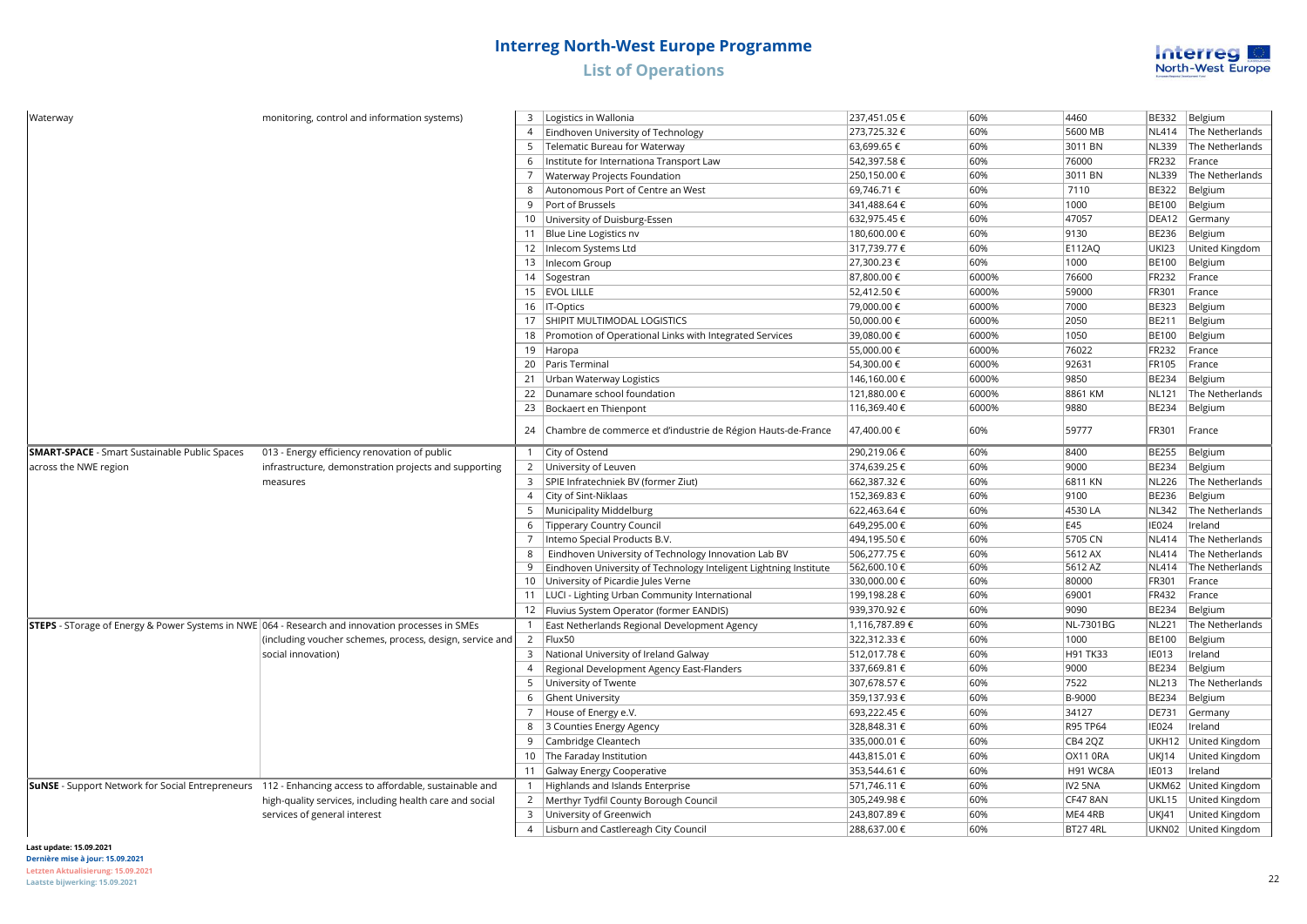

|                                                       |                                                                                                              |                | 5   HKU University of the Arts Utrecht                                               | 160,146.24 €   | 60% | 3511BK        | NL310             | The Netherlands           |
|-------------------------------------------------------|--------------------------------------------------------------------------------------------------------------|----------------|--------------------------------------------------------------------------------------|----------------|-----|---------------|-------------------|---------------------------|
|                                                       |                                                                                                              |                | 6 South East Business and Innovation Centre CLG                                      | 291,549.99€    | 60% | X91 DT38      | <b>IE024</b>      | Ireland                   |
|                                                       |                                                                                                              | $\overline{7}$ | City of Louvigné du Désert                                                           | 307,605.84 €   | 60% | 35420         | <b>FR523</b>      | France                    |
|                                                       |                                                                                                              | 8              | Social Business Earth                                                                | 236,419.97€    | 60% | 6900          | CH070             | Switzerland               |
|                                                       |                                                                                                              |                | 9 Community Council of Heerlen                                                       | 348,350.00 €   | 60% | 6400 AA       | NL423             | The Netherlands           |
|                                                       |                                                                                                              |                | 10 ECO-TRANS-FAIRE                                                                   | 272,650.00 €   | 60% | 4371          | LU000             | Luxembourg                |
| <b>SURICATES</b> - Sediment Uses as Resources In      | 019 - Commercial, industrial or hazardous waste                                                              |                | University of Lille                                                                  | 564,450.00 €   | 60% | 59000         | FR301             | France                    |
| Circular And Territorial EconomieS                    | management                                                                                                   |                | 2 $\vert$ CD <sub>2E</sub>                                                           | 50,000.00 €    | 60% | 62750         | <b>FR302</b>      | France                    |
|                                                       |                                                                                                              | $\overline{3}$ | Cork Institute of Technology                                                         | 632,825.00 €   | 60% | 11.           | <b>IE025</b>      | Ireland                   |
|                                                       |                                                                                                              | $\overline{4}$ | Deltares                                                                             | 290,918.00 €   | 60% | 2629 HV       | NL333             | The Netherlands           |
|                                                       |                                                                                                              |                | 5 University of Strathclyde                                                          | 506,478.00 €   | 60% | G1 1XQ        |                   | UKM34 United Kingdom      |
|                                                       |                                                                                                              | 6              | Port of Rotterdam                                                                    | 361,111.16€    | 60% | 3072 AP       | <b>NL339</b>      | The Netherlands           |
|                                                       |                                                                                                              | $\overline{7}$ | University College Cork, National University of Ireland                              | 267,980.00 €   | 60% | $\vert$ 1     | <b>IE025</b>      | Ireland                   |
|                                                       |                                                                                                              | 8              | <b>IXSANE</b>                                                                        | 1,089,345.60 € | 60% | 59493         | FR301             | France                    |
|                                                       |                                                                                                              | 9              | BRGM, the French Geological Survey                                                   | 581,539.17€    | 60% | 45060         | <b>FR246</b>      | France                    |
|                                                       |                                                                                                              |                | 10   British Waterways T/A Scottish Canals                                           | 682,847.75€    | 60% | G4 9SP        |                   | UKM34 United Kingdom      |
|                                                       |                                                                                                              |                | 11 ARMINES                                                                           | 474,624.00 €   | 60% | 75272         | FR101             | France                    |
|                                                       |                                                                                                              |                | 12  TEAM2                                                                            | 216,572.00 €   | 60% | 62750         | <b>FR302</b>      | France                    |
| <b>THREE C</b> - Creating a sustaining Charcoal value | 063 - Cluster support and business networks primarily                                                        | $\mathbf{1}$   | University of Kassel                                                                 | 1,608,500.00 € | 60% | 34125         | <b>DE737</b>      | Germany                   |
| chains to promote a Circular Carbon economy in        | benefiting SMEs                                                                                              |                | 2 Environment Technique Baden-Baden                                                  | 226,500.00€    | 60% | 76532         | <b>DE121</b>      | Germany                   |
| <b>NWE Europe</b>                                     |                                                                                                              |                | 3 Trendhuis                                                                          | 222,500.00 €   | 60% | 2800          | <b>BE212</b>      | Belgium                   |
|                                                       |                                                                                                              | $\overline{4}$ | blended learning institutions' cooperative                                           | 605,150.00€    | 60% | 47001         | DEA12             | Germany                   |
|                                                       |                                                                                                              | 5              | Severn Wye Energy Agency Ltd                                                         | 290,750.00 €   | 60% | GL2 8DN       |                   | UKL12 United Kingdom      |
|                                                       |                                                                                                              | 6              | Cwm Harry Land Trust                                                                 | 378,100.00 €   | 60% | SY16 1DZ      | UKL24             | United Kingdom            |
|                                                       |                                                                                                              | $\overline{7}$ | Aberystwyth University                                                               | 399,150.00 €   | 60% | SY23 3EE      | UKL14             | United Kingdom            |
|                                                       |                                                                                                              |                | 8 Association of Local Initiatives for Energy and Environment                        | 226,050.00 €   | 60% | 35065         | <b>FR523</b>      | France                    |
|                                                       |                                                                                                              | 9              | UniLaSalle                                                                           | 302,000.00 €   | 60% | 60026         | <b>FR523</b>      | France                    |
|                                                       |                                                                                                              |                | 10   Irish Bioenergy Association                                                     | 361,600.00 €   | 60% | D11KXN4       | IE021             | Ireland                   |
|                                                       |                                                                                                              |                | 11 Bretagne Eco-Entreprises                                                          | 184,000.00 €   | 60% | 35042         | <b>FR523</b>      | France                    |
|                                                       |                                                                                                              |                | 12   Pro Natura                                                                      | 311,250.00 €   | 60% | 1760          | <b>BE241</b>      | Belgium                   |
|                                                       |                                                                                                              |                | 13 Municipality of Apeldoorn                                                         | 551,400.00 €   | 60% | 7300 ES       | NL221             | The Netherlands           |
|                                                       |                                                                                                              |                |                                                                                      | 3,225,958.20€  | 60% | M1 5GD        |                   | UKD32 United Kingdom      |
|                                                       | TRANSFORM-CE - TRANSFORMing single use plastic 069 - Support to environmentally-friendly production          |                | Manchester Metropolitan University                                                   | 610,402.26€    | 60% | 7000 MONS     | <b>BE323</b>      |                           |
| waste into additive manufacturing and intrusion-      | processes and resource efficiency in SMEs                                                                    | 3              | 2   Materia Nova<br>Social Environmental and Economic Solutions (SOENECS) Ltd        | 217,567.56€    | 60% | RH15 0AP      | <b>UK 24</b>      | Belgium<br>United Kingdom |
| extrusion moulding feedstocks and creating a new      |                                                                                                              | $\overline{4}$ | Municipality of Almere                                                               | 846,726.01 €   | 60% | 1315 HR       | NL230             | The Netherlands           |
| Circular Economy model for NWE                        |                                                                                                              |                | 5 Save Plastics                                                                      | 1,662,252.00 € | 60% | 1332 CA       | NL230             | The Netherlands           |
|                                                       |                                                                                                              | 6              | Delft University of Technology                                                       | 197,178.83 €   | 60% | 2628 CE Delft | NL333             | The Netherlands           |
|                                                       |                                                                                                              | 7              | HU University of Applied Sciences Utrecht                                            | 567,853.62€    | 60% | 3584 CH       | NL310             | The Netherlands           |
|                                                       |                                                                                                              |                | Trier University of Applied Sciences, Environmental Campus                           |                |     |               |                   |                           |
|                                                       |                                                                                                              | $\mathbf{R}$   | Birkenfeld, Institute of Applied Material Flow Management                            | 922,706.85€    | 60% | 55761         | DEB15             | Germany                   |
|                                                       |                                                                                                              |                | 9 bCircular Itd                                                                      | 511,499.62€    | 60% | 70372         | DEB <sub>15</sub> | Germany                   |
|                                                       |                                                                                                              |                | 10 Viridor Waste Management Limited                                                  | 290,302.81 €   | 40% | TA1 1AP       |                   | UKK23 United Kingdom      |
|                                                       |                                                                                                              |                | 11   BASF [Sub-partner of LP-PP1 MMU]                                                | 86,604.00 €    | 40% | SK8 6PT       |                   | UKD32 United Kingdom      |
|                                                       |                                                                                                              | 12             | Interseroh Dienstleistungs GmbH (ISD) [Sub-partner 1 of PP8 IfaS<br>GBER Art 25 (c)] | 104,879.48 €   | 40% | 51149         | DEA23             | Germany                   |
|                                                       |                                                                                                              |                | 13   Cirwinn [Sub-partner of PP4 Gemeente Almere]                                    | 401,440.00 €   | 60% | 1332          | NL230             | The Netherlands           |
|                                                       | UNEET - Professional integration of NW European 112 - Enhancing access to affordable, sustainable and        |                | Acting Against Exclusion Foundation                                                  | 2,216,623.05€  | 60% | 93210         | <b>FR106</b>      | France                    |
|                                                       | young adults into the hotel, restaurant and catering high-quality services, including health care and social |                | 2   Donegal Local Development Company Ltd.                                           | 507,326.59€    | 60% |               | <b>IE011</b>      | reland                    |
| sector                                                | services of general interest                                                                                 |                | 3   Ballyhoura Development CLG                                                       | 590,806.62€    | 60% |               | <b>IE025</b>      | Ireland                   |
|                                                       |                                                                                                              |                | 4   District of Kassel                                                               | 749,088.02€    | 60% | 34117         | <b>DE734</b>      | Germany                   |
|                                                       |                                                                                                              |                |                                                                                      |                |     |               |                   |                           |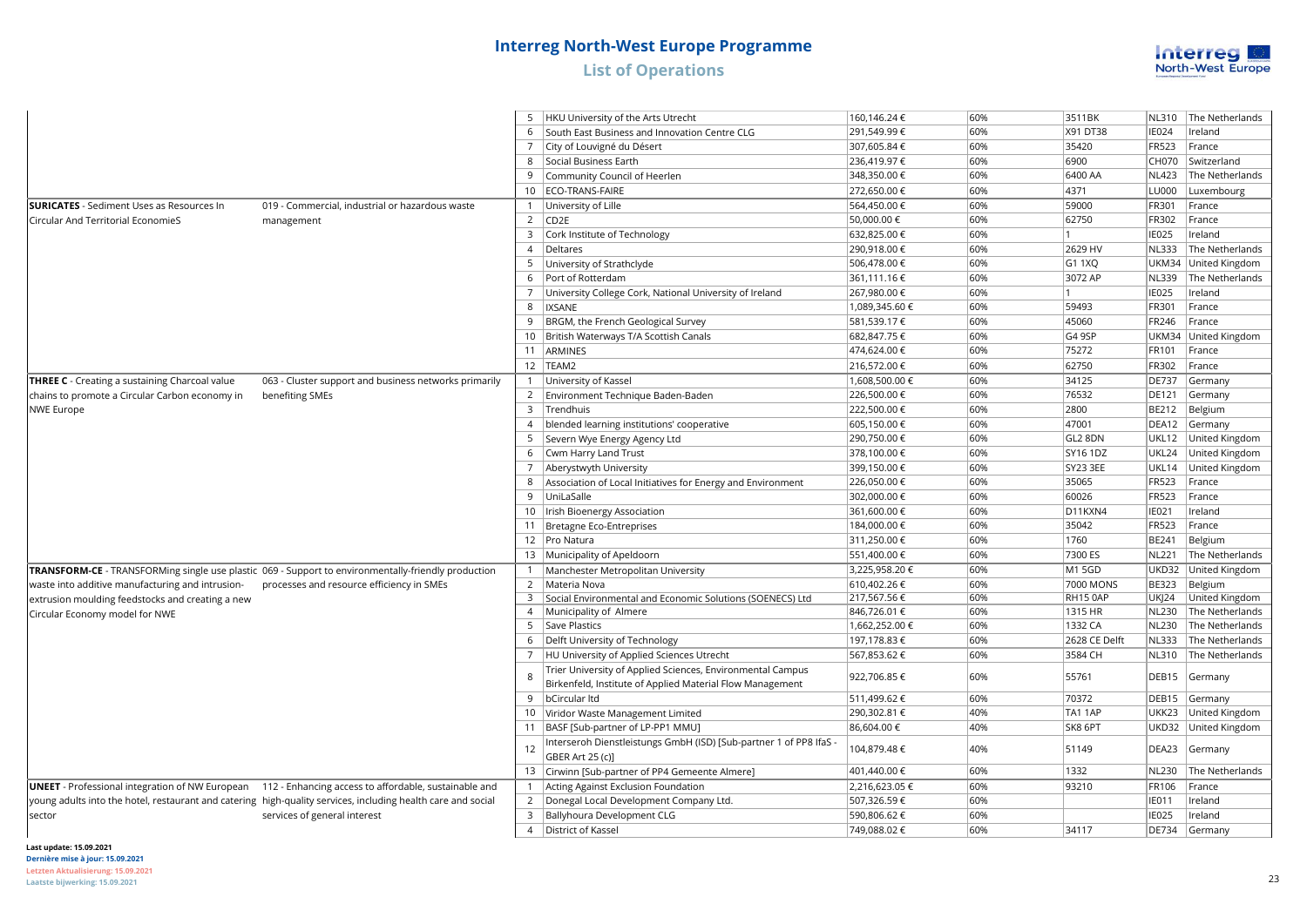

|                                                       |                                                                                                       | 5               | Fife Council                                                      | 542,709.89€    | 60% | KY75LT             |              | UKM22 United Kingdom  |
|-------------------------------------------------------|-------------------------------------------------------------------------------------------------------|-----------------|-------------------------------------------------------------------|----------------|-----|--------------------|--------------|-----------------------|
|                                                       |                                                                                                       | 6               | Dundee and Angus College                                          | 758,585.00 €   | 60% | DD38LE             |              | UKM21 United Kingdom  |
|                                                       |                                                                                                       |                 | the Association pour le Développement des Initiatives Citoyennes  |                | 60% | 59100              |              | France                |
|                                                       |                                                                                                       |                 | et Européennes                                                    | 562,078.36€    |     |                    | FR301        |                       |
| <b>UP-Straw</b> - Urban and Public Buildings in Straw | 013 - Energy efficiency renovation of public                                                          |                 | National Centre for Straw Building                                | 1,873,511.54 € | 60% | 45200              | FR246        | France                |
|                                                       | infrastructure, emonstration projects and supporting                                                  | $\overline{2}$  | Eco-construction Cluster                                          | 1,439,754.45 € | 60% | 5000               | BE352        | Belgium               |
|                                                       | measures                                                                                              | 3               | Association for straw bale building Germany                       | 52,937.31 €    | 60% | 27283              | DE93B        | Germany               |
|                                                       |                                                                                                       |                 | 4   Life Arch Cooperative                                         | 14,552.05 €    | 60% | 34289              | DE734        | Germany               |
|                                                       |                                                                                                       | 5               | Straw building Netherlands                                        | 347,201.25€    | 60% | 5049 AC            | <b>NL412</b> | The Netherlands       |
|                                                       |                                                                                                       | 6               | City of Tilburg                                                   | 903,586.00 €   | 60% | 5038 TC            | <b>NL412</b> | The Netherlands       |
|                                                       |                                                                                                       | $\overline{7}$  | The School of Natural Building                                    | 358,055.80€    | 60% | <b>OL14 8RJ</b>    | UKE44        | United Kingdom        |
|                                                       |                                                                                                       | 8               | Hastings Borough Council                                          | 1,138,394.40 € | 60% | <b>TN34 4UY</b>    | <b>UK 22</b> | United Kingdom        |
|                                                       |                                                                                                       | 9               | Benedictin Abbey of Plankstetten                                  | 922,607.20€    | 60% | 92334              | <b>DE236</b> | Germany               |
|                                                       | URBCON - By-products for sustainable concrete in 069 - Support to environmentally-friendly production | $\mathbf{1}$    | City of Ghent                                                     | 1,128,300.00 € | 60% | 9000               | <b>BE234</b> | Belgium               |
| the urban environment                                 | processes and resource efficiency in SMEs                                                             |                 | 2 Ghent University                                                | 763,605.00 €   | 60% | 9000               | BE234        | Belgium               |
|                                                       |                                                                                                       | $\overline{3}$  | City of Rotterdam                                                 | 398,320.00 €   | 60% | 3002 AN            | NL339        | The Netherlands       |
|                                                       |                                                                                                       | $\overline{4}$  | Delft University of Technology                                    | 494,679.24 €   | 60% | 2628 CN            | <b>NL333</b> | The Netherlands       |
|                                                       |                                                                                                       | 5               | <b>FDN</b> Engineering                                            | 273,700.00 €   | 60% | 1014 BA            | <b>NL326</b> | The Netherlands       |
|                                                       |                                                                                                       | 6               | The University of Sheffield                                       | 232,522.70€    | 60% | <b>S10 2TN</b>     | <b>UKE32</b> | United Kingdom        |
|                                                       |                                                                                                       |                 | <b>IMERYS MINERALS LIMITED</b>                                    | 269,900.00€    | 60% | <b>PL24 2SQ</b>    | <b>UKK30</b> | United Kingdom        |
|                                                       |                                                                                                       | 8               | ResourceFull                                                      | 242,700.00 €   | 60% | 3000               | <b>BE242</b> | Belgium               |
|                                                       |                                                                                                       | 9               | CWare                                                             | 461,900.00 €   | 60% | B-1410             | BE310        | Belgium               |
|                                                       |                                                                                                       |                 | 10   VDZ gGmbH                                                    | 145,490.00 €   | 60% | 40476              | DEA11        | Germany               |
|                                                       |                                                                                                       |                 | 11   Kamp C                                                       | 363,670.00 €   | 60% | 2260               | BE213        | Belgium               |
|                                                       |                                                                                                       |                 | 12 University of Kaiserslautern                                   | 347,659.50 €   | 60% | 67663              | DEB32        | Germany               |
|                                                       |                                                                                                       | 13              | ArcelorMittal Belgium NV                                          | 80,000.00 €    | 60% | 1000               | BE234        | Belgium               |
| UV - ROBOT - Innovative UV-robotics to improve        | 064 - Research and innovation processes in SMEs                                                       | 1               | Research Centre Hoogstraten                                       | 847,849.37€    | 60% | 2328               | BE213        | Belgium               |
| existing IPM strategies and to benefit farmers,       | (including voucher schemes, process, design, service and                                              | 2               | Research Station for Vegetable Production                         | 571,803.75 €   | 60% | 2860               | BE212        | Belgium               |
| consumers and the environment                         | social innovation)                                                                                    |                 | 3 Octinion                                                        | 447,034.85 €   | 60% | 3001               | BE242        | Belgium               |
|                                                       |                                                                                                       | $\overline{4}$  | STC Research Foundation                                           | 150,692.41 €   | 60% | YO8 3TZ            | UKE22        | United Kingdom        |
|                                                       |                                                                                                       | 5               | CESI                                                              | 319,751.26€    | 60% | 76130              | FR232        | France                |
|                                                       |                                                                                                       | 6               | Roboscientific Limited                                            | 284,921.87 €   | 60% | CB6 1RA            |              | UKH12 United Kingdom  |
|                                                       |                                                                                                       |                 | Comité d'Action Technique et Economique                           | 32,660.71 €    | 60% | 29250              | FR522        | France                |
|                                                       |                                                                                                       | 8               | Regional committee for vegetable grower development               | 22,400.00 €    | 60% | 44860              | FR511        | France                |
|                                                       |                                                                                                       | 9               | <b>NIAB EMR</b>                                                   | 55,163.03 €    | 60% | <b>UK ME19 6BJ</b> | UKJ42        | United Kingdom        |
|                                                       |                                                                                                       | 10 <sup>1</sup> | Octinion Nederland BV                                             | 63,252.30 €    | 60% | 5928 RC            | <b>NL421</b> | The Netherlands       |
|                                                       |                                                                                                       | 11              | Botany B.V.                                                       | 22,000.00 €    | 60% | 5964 NC            | <b>NL421</b> | The Netherlands       |
|                                                       |                                                                                                       |                 | 12 Strawberry Research Foundation                                 | 22,020.70€     | 60% | 2805 PC            | <b>NL413</b> | The Netherlands       |
|                                                       |                                                                                                       |                 | 13 Wijnen Products E2 BV                                          | 22,039.92€     | 60% | 5987 AP            | <b>NL421</b> | The Netherlands       |
|                                                       |                                                                                                       |                 | 14 Technical Institute for Fruits and Vegetables                  | 60,031.01 €    | 60% | 75017              | FR101        | France                |
| <b>ValuSect</b> - Valuable inSects                    | 064 - Research and innovation processes in SMEs                                                       |                 | Thomas More University of Applied Sciences                        | 825,829.97€    | 60% | 2440               | <b>BE213</b> | Belgium               |
|                                                       | (including voucher schemes, process, design, service and                                              |                 | 2   Inagro npo                                                    | 383,013.28€    | 60% | 8800               | BE256        | Belgium               |
|                                                       | social innovation)                                                                                    | $\mathbf{3}$    | Aberystwyth University                                            | 783,537.58€    | 60% | <b>SY23 3BF</b>    | UKL14        | United Kingdom        |
|                                                       |                                                                                                       |                 | 4   Zurich University of Applied Sciences                         | 258,123.71 €   | 60% | 8401               | CH040        | Switzerland           |
|                                                       |                                                                                                       | 5               | Fontys University of Applied Sciences                             | 497,041.87€    | 60% | 5612 MA            | <b>NL421</b> | The Netherlands       |
|                                                       |                                                                                                       | 6               | <b>BB</b> projects                                                | 223,682.91 €   | 60% | 3000               | BE242        | Belgium               |
|                                                       |                                                                                                       | 7               | Teagasc the Agriculture and Food Development Authority in Ireland | 450,058.08€    | 60% | R93 XE12           | <b>IE024</b> | Ireland               |
|                                                       |                                                                                                       | 8               | New Generation Nutrition Pro-Active                               | 233,236.50€    | 60% | 5223 GV            |              | NL413 The Netherlands |